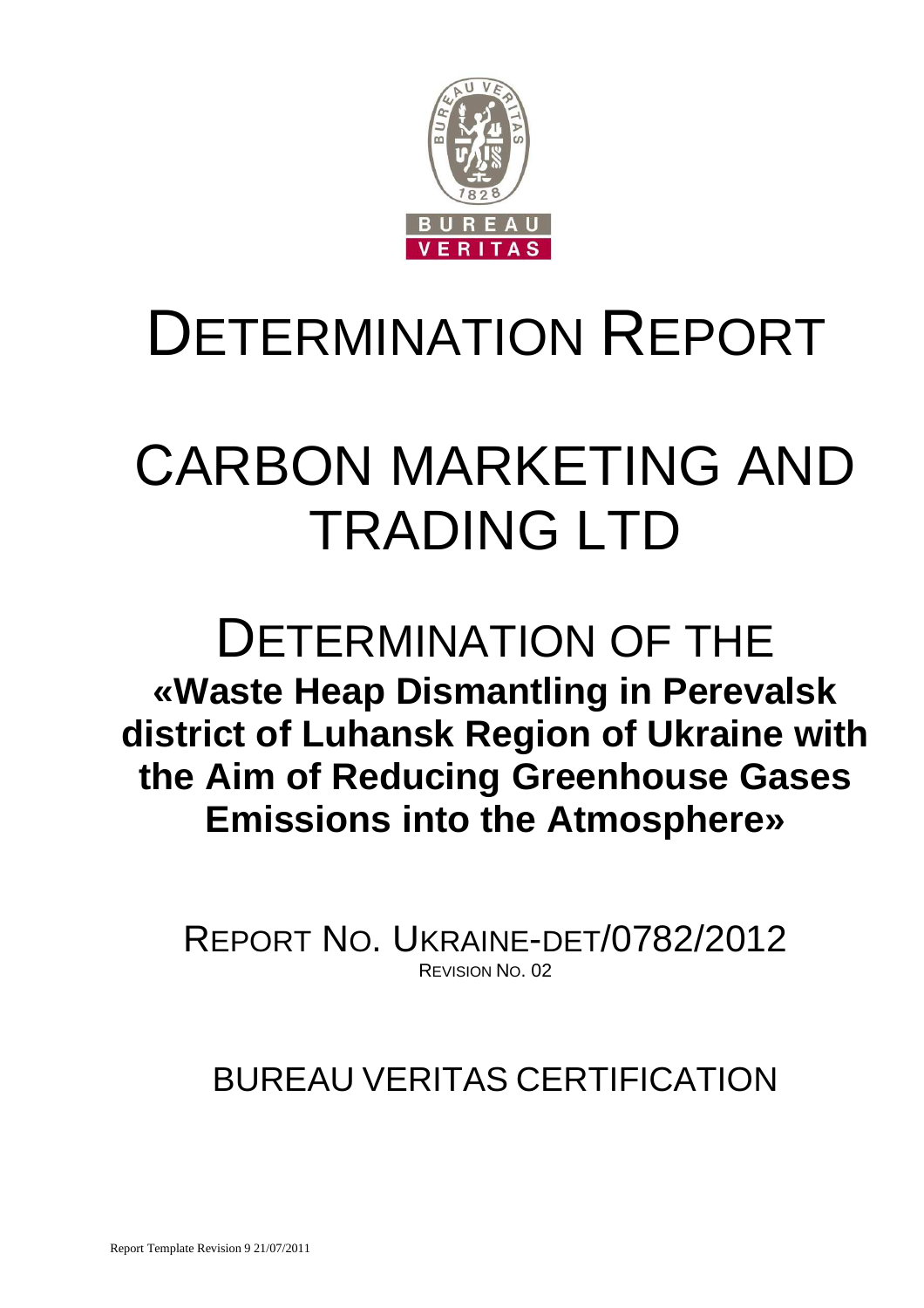

#### DETERMINATION REPORT

| Date of first issue:                                                                                                                                                                                                                                                                                                                                                                                                                                                                                                                                                                                                                                                                                                                                                                                                                                                                                                                                                                                                                                                                                                                                            |                        | Organizational unit:                                                                                                                                                                                                                                                                                                                                                                                                                                                                                                                                                                                                                                                        |  |  |  |
|-----------------------------------------------------------------------------------------------------------------------------------------------------------------------------------------------------------------------------------------------------------------------------------------------------------------------------------------------------------------------------------------------------------------------------------------------------------------------------------------------------------------------------------------------------------------------------------------------------------------------------------------------------------------------------------------------------------------------------------------------------------------------------------------------------------------------------------------------------------------------------------------------------------------------------------------------------------------------------------------------------------------------------------------------------------------------------------------------------------------------------------------------------------------|------------------------|-----------------------------------------------------------------------------------------------------------------------------------------------------------------------------------------------------------------------------------------------------------------------------------------------------------------------------------------------------------------------------------------------------------------------------------------------------------------------------------------------------------------------------------------------------------------------------------------------------------------------------------------------------------------------------|--|--|--|
| 01/11/2012                                                                                                                                                                                                                                                                                                                                                                                                                                                                                                                                                                                                                                                                                                                                                                                                                                                                                                                                                                                                                                                                                                                                                      | <b>SAS</b>             | <b>Bureau Veritas Certification Holding</b>                                                                                                                                                                                                                                                                                                                                                                                                                                                                                                                                                                                                                                 |  |  |  |
|                                                                                                                                                                                                                                                                                                                                                                                                                                                                                                                                                                                                                                                                                                                                                                                                                                                                                                                                                                                                                                                                                                                                                                 |                        |                                                                                                                                                                                                                                                                                                                                                                                                                                                                                                                                                                                                                                                                             |  |  |  |
| Client:                                                                                                                                                                                                                                                                                                                                                                                                                                                                                                                                                                                                                                                                                                                                                                                                                                                                                                                                                                                                                                                                                                                                                         | Client ref.:           |                                                                                                                                                                                                                                                                                                                                                                                                                                                                                                                                                                                                                                                                             |  |  |  |
| CARBON MARKETING AND TRADING                                                                                                                                                                                                                                                                                                                                                                                                                                                                                                                                                                                                                                                                                                                                                                                                                                                                                                                                                                                                                                                                                                                                    |                        | Mr. Tahir Musayev                                                                                                                                                                                                                                                                                                                                                                                                                                                                                                                                                                                                                                                           |  |  |  |
| <b>LTD</b>                                                                                                                                                                                                                                                                                                                                                                                                                                                                                                                                                                                                                                                                                                                                                                                                                                                                                                                                                                                                                                                                                                                                                      |                        |                                                                                                                                                                                                                                                                                                                                                                                                                                                                                                                                                                                                                                                                             |  |  |  |
| Summary:                                                                                                                                                                                                                                                                                                                                                                                                                                                                                                                                                                                                                                                                                                                                                                                                                                                                                                                                                                                                                                                                                                                                                        |                        |                                                                                                                                                                                                                                                                                                                                                                                                                                                                                                                                                                                                                                                                             |  |  |  |
| well as the host country criteria.                                                                                                                                                                                                                                                                                                                                                                                                                                                                                                                                                                                                                                                                                                                                                                                                                                                                                                                                                                                                                                                                                                                              |                        | Bureau Veritas Certification has made the determination of the «Waste Heap Dismantling in Perevalsk<br>district of Luhansk Region of Ukraine with the Aim of Reducing Greenhouse Gases Emissions into the<br>atmosphere» project of Limited Liability Company «ALBION-95» located near Chornuhine village in Perevalsk<br>district of Luhansk Region of Ukraine, on the basis of UNFCCC criteria for the JI, as well as criteria given to<br>provide for consistent project operations, monitoring and reporting. UNFCCC criteria refer to Article 6 of the<br>Kyoto Protocol, the JI rules and modalities and the subsequent decisions by the JI Supervisory Committee, as |  |  |  |
| The determination scope is defined as an independent and objective review of the project design document,<br>the project's baseline study, monitoring plan and other relevant documents, and consisted of the following<br>three phases: i) desk review of the project design and the baseline and monitoring plan; ii) follow-up interviews<br>with project stakeholders; iii) resolution of outstanding issues and the issuance of the final determination report<br>and opinion. The overall determination, from Contract Review to Determination Report & Opinion, was<br>conducted using Bureau Veritas Certification internal procedures.<br>The first output of the determination process is a list of Clarification and Corrective Action Requests (CL and<br>CAR), presented in Appendix A. Taking into account this output, the project proponent revised its project<br>design document.<br>In summary, it is Bureau Veritas Certification's opinion that the project correctly applies Guidance on criteria for<br>baseline setting and monitoring and meets the relevant UNFCCC requirements for the JI and the relevant host<br>country criteria. |                        |                                                                                                                                                                                                                                                                                                                                                                                                                                                                                                                                                                                                                                                                             |  |  |  |
|                                                                                                                                                                                                                                                                                                                                                                                                                                                                                                                                                                                                                                                                                                                                                                                                                                                                                                                                                                                                                                                                                                                                                                 |                        |                                                                                                                                                                                                                                                                                                                                                                                                                                                                                                                                                                                                                                                                             |  |  |  |
| Report No.:<br>UKRAINE-det/0782/2012<br>JI.                                                                                                                                                                                                                                                                                                                                                                                                                                                                                                                                                                                                                                                                                                                                                                                                                                                                                                                                                                                                                                                                                                                     | Subject Group:         | Indexing terms                                                                                                                                                                                                                                                                                                                                                                                                                                                                                                                                                                                                                                                              |  |  |  |
| Project title:<br>Dismantling<br>«Waste<br>Heap<br>district of Luhansk Region of Ukraine with the Aim of<br>Reducing Greenhouse Gases Emissions into the<br>atmosphere»                                                                                                                                                                                                                                                                                                                                                                                                                                                                                                                                                                                                                                                                                                                                                                                                                                                                                                                                                                                         | Perevalsk<br>in        |                                                                                                                                                                                                                                                                                                                                                                                                                                                                                                                                                                                                                                                                             |  |  |  |
| Work carried out by:<br>Vyacheslav Yeriomin - Team Leader, Lead Verifier<br>Sergii Verteletskyi - Team member, Verifier<br>Dmytro Balyn - Technical Specialist                                                                                                                                                                                                                                                                                                                                                                                                                                                                                                                                                                                                                                                                                                                                                                                                                                                                                                                                                                                                  |                        | No distribution without permission from<br>the Client or responsible organizational unit                                                                                                                                                                                                                                                                                                                                                                                                                                                                                                                                                                                    |  |  |  |
| Work reviewed by:<br>Ivan Sokolov - Internal Technical Reviewer<br>Vladimir Lukin - Technidal Specialist itas                                                                                                                                                                                                                                                                                                                                                                                                                                                                                                                                                                                                                                                                                                                                                                                                                                                                                                                                                                                                                                                   | tíffeátion             | Limited distribution                                                                                                                                                                                                                                                                                                                                                                                                                                                                                                                                                                                                                                                        |  |  |  |
| Work approved by:<br>Ivan Sokolov - Operational Manager                                                                                                                                                                                                                                                                                                                                                                                                                                                                                                                                                                                                                                                                                                                                                                                                                                                                                                                                                                                                                                                                                                         | Holdfrig               | Unrestricted distribution                                                                                                                                                                                                                                                                                                                                                                                                                                                                                                                                                                                                                                                   |  |  |  |
| Date of this revision:<br>Rev. No.:<br>08/11/2012<br>02                                                                                                                                                                                                                                                                                                                                                                                                                                                                                                                                                                                                                                                                                                                                                                                                                                                                                                                                                                                                                                                                                                         | Number of pages:<br>58 |                                                                                                                                                                                                                                                                                                                                                                                                                                                                                                                                                                                                                                                                             |  |  |  |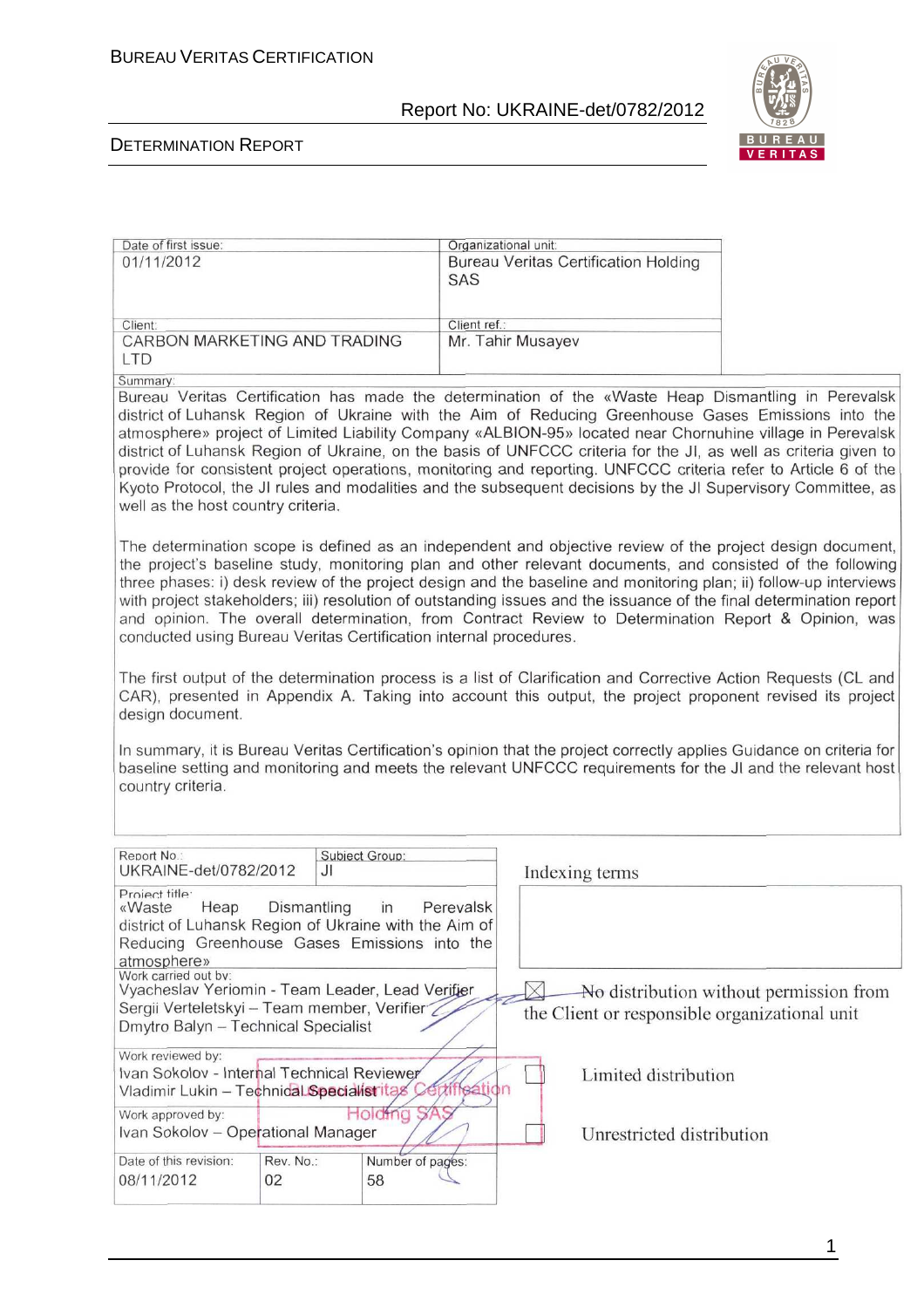DETERMINATION REPORT

| 1.2<br>1.3     | Scope<br>Determination team                                                                 | 3<br>3         |
|----------------|---------------------------------------------------------------------------------------------|----------------|
| $\overline{2}$ |                                                                                             |                |
| 2.1            | <b>Review of Documents</b>                                                                  | $\overline{4}$ |
| 2.2            | Follow-up Interviews                                                                        | 5              |
| 2.3            | Resolution of Clarification and Corrective Action Requests                                  | 5              |
| 3              |                                                                                             |                |
| $\overline{4}$ |                                                                                             |                |
| 4.1            | Project approvals by Parties involved (19-20)                                               | $\overline{7}$ |
| 4.2            | Authorization of project participants by Parties involved (21)                              | $\overline{7}$ |
| 4.3            | Baseline setting (22-26)                                                                    | 8              |
| 4.4            | Additionality (27-31)                                                                       | 10             |
| 4.5            | Project boundary (32-33)                                                                    | 11             |
| 4.6            | Crediting period (34)                                                                       | 12             |
| 4.7            | Monitoring plan (35-39)                                                                     | 12             |
| 4.8            | Leakage (40-41)                                                                             | 20             |
| 4.9            | Estimation of emission reductions or enhancements of net removals                           |                |
|                | $(42-47)$                                                                                   | 22             |
| 4.10           | Environmental impacts (48)                                                                  | 23             |
| 4.11           | Stakeholder consultation (49)                                                               | 24             |
| 4.12           | Determination regarding small scale projects (50-57)                                        | 25             |
| 4.13           | Determination regarding land use, land-use change and forestry<br>(LULUCF) projects (58-64) | 25             |
| 4.14           | Determination regarding programmes of activities (65-73)                                    | 20             |
| 5              | SUMMARY AND REPORT OF HOW DUE ACCOUNT WAS                                                   |                |

TAKEN OF COMMENTS RECEIVED PURSUANT TO PARAGRAPH 32 OF THE JI GUIDELINES............................................. 21

6 DETERMINATION OPINION.......................................................................... 21

7 REFERENCES ..................................................................................................... 23

APPENDIX A: DETERMINATION PROTOCOL............................................................... 25

1 INTRODUCTION ................................................................................................... 3 1.1 Objective 3



## **Table of Contents Page 2018**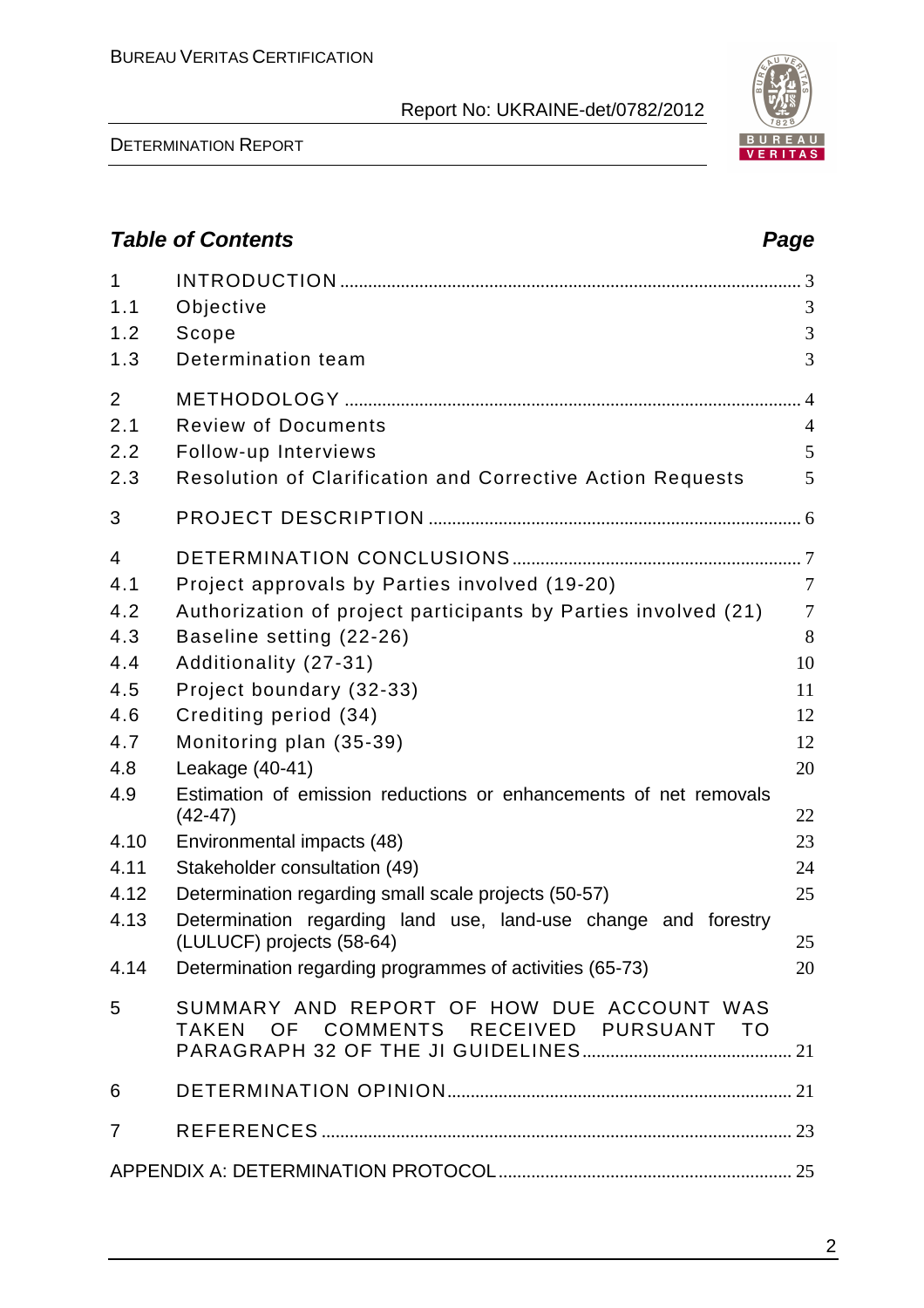

DETERMINATION REPORT

#### **1 INTRODUCTION**

СARBON MARKETING AND TRADING LTD has commissioned Bureau Veritas Certification to determine its JI project «Waste Heap Dismantling in Perevalsk district of Luhansk Region of Ukraine with the Aim of Reducing Greenhouse Gases Emissions into the atmosphere» (hereafter called "the project") ocated near Chornuhine village in Perevalsk district of Luhansk Region of Ukraine.

 This report summarizes the findings of the determination of the project, performed on the basis of UNFCCC criteria, as well as criteria given to provide for consistent project operations, monitoring and reporting.

#### **1.1 Objective**

The determination serves as project design verification and is a requirement of all projects. The determination is an independent third party assessment of the project design. In particular, the project's baseline, the monitoring plan (MP), and the project's compliance with relevant UNFCCC and host country criteria are determined in order to confirm that the project design, as documented, is sound and reasonable, and meets the stated requirements and identified criteria. Determination is a requirement for all JI projects and is seen as necessary to provide assurance to stakeholders of the quality of the project and its intended generation of emission reduction units (ERUs).

UNFCCC criteria refer to Article 6 of the Kyoto Protocol, the JI rules and modalities and the subsequent decisions by the JI Supervisory Committee, as well as the host country criteria.

#### **1.2 Scope**

The determination scope is defined as an independent and objective review of the project design document, the project's baseline study and monitoring plan and other relevant documents. The information in these documents is reviewed against Kyoto Protocol requirements, UNFCCC rules and associated interpretations.

The determination is not meant to provide any consulting towards the Client. However, stated requests for clarifications and/or corrective actions may provide input for improvement of the project design.

#### **1.3 Determination team**

The determination team consists of the following personnel:

#### Vyacheslav Yeriomin

Bureau Veritas Certification Team Leader, Climate Change Verifier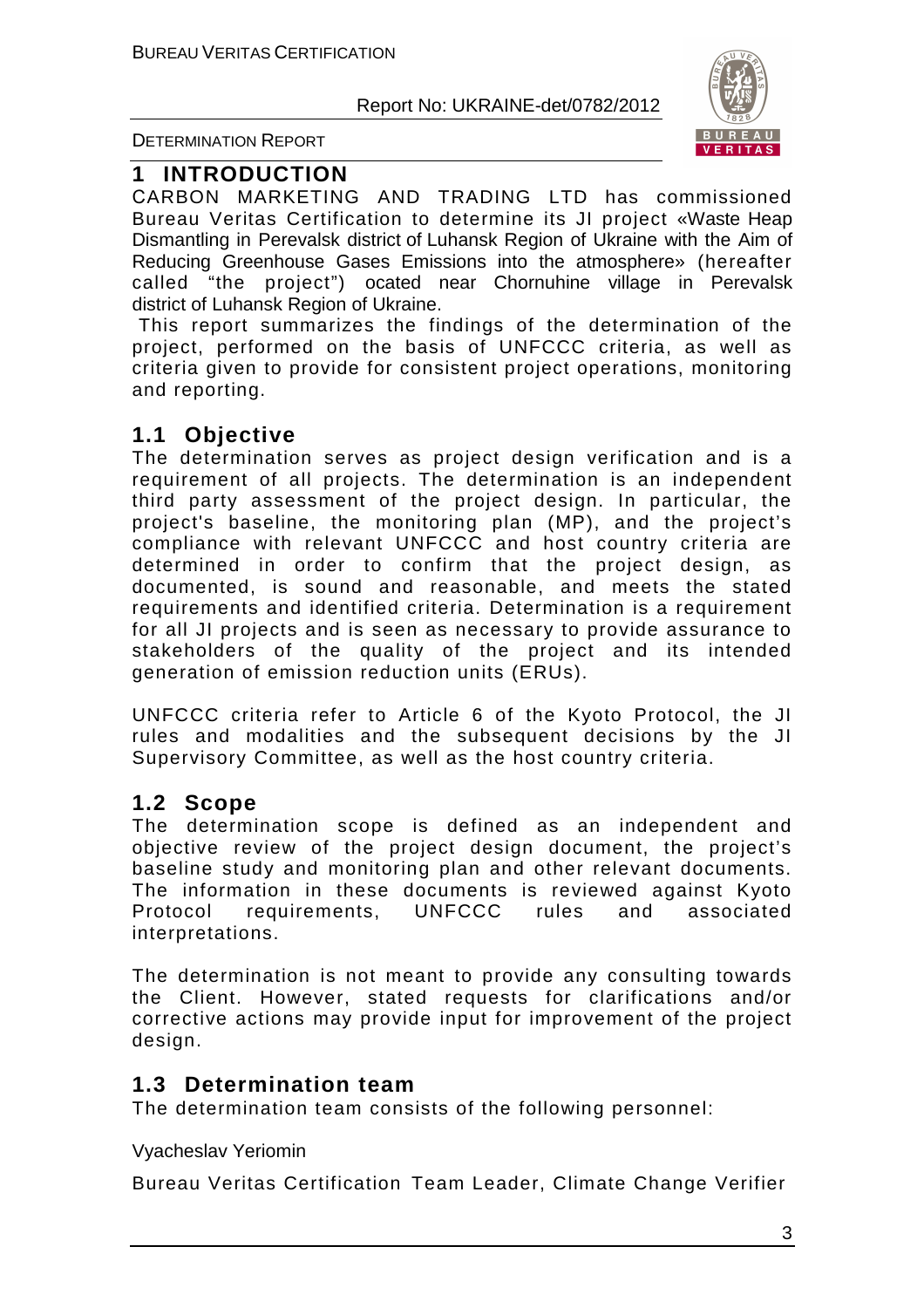

DETERMINATION REPORT

Sergii Verteletskyi

Bureau Veritas Certification Climate Change Verifier

Dmytro Balyn

Bureau Veritas Certification, Technical Specialist

This determination report was reviewed by:

Ivan Sokolv Bureau Veritas Certification, Internal Reviewer

Vladimir Lukin

Bureau Veritas Certification, Technical Specialist

#### **2 METHODOLOGY**

The overall determination, from Contract Review to Determination Report & Opinion, was conducted using Bureau Veritas Certification internal procedures.

In order to ensure transparency, a determination protocol was customized for the project, according to the version 01 of the Joint Implementation Determination and Verification Manual, issued by the Joint Implementation Supervisory Committee at its 19 meeting on 04/12/2009. The protocol shows, in a transparent manner, criteria (requirements), means of determination and the results from determining the identified criteria. The determination protocol serves the following purposes:

- It organizes, details and clarifies the requirements a JI project is expected to meet;
- It ensures a transparent determination process where the determiner will document how a particular requirement has been determined and the result of the determination.

The completed determination protocol is enclosed in Appendix A to this report.

#### **2.1 Review of Documents**

The Project Design Document (PDD) submitted by СARBON MARKETING AND TRADING LTD and additional background documents related to the project design and baseline, i.e. country Law, Guidelines for users of the joint implementation project design document form, and Guidance on criteria for baseline setting and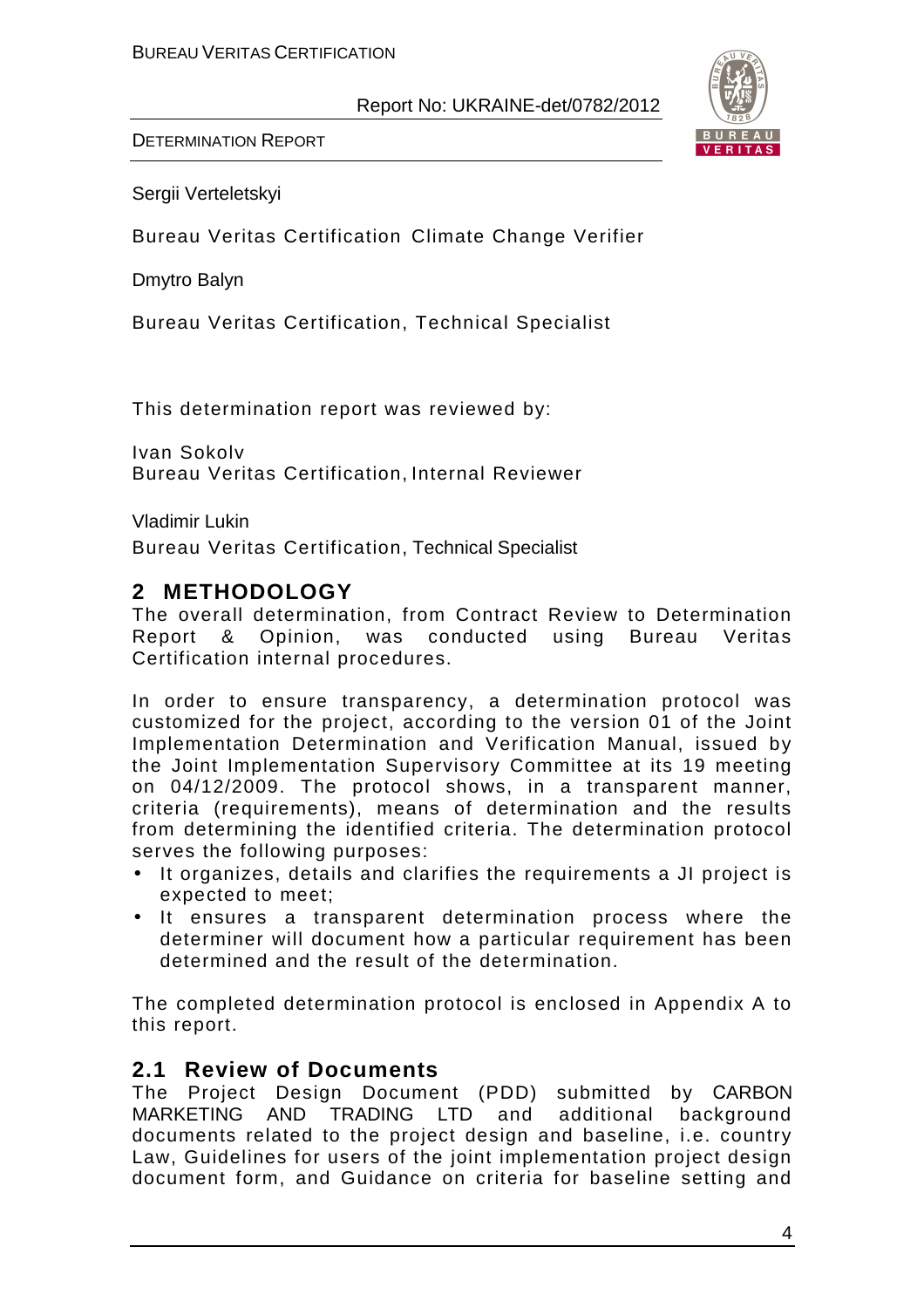

DETERMINATION REPORT

monitoring, Kyoto Protocol, Clarifications on Determination Requirements to be Checked by an Accredited Independent Entity were reviewed.

To address Bureau Veritas Certification corrective action and clarification requests, СARBON MARKETING AND TRADING LTD revised the PDD and resubmitted it on 05/11/2012.

The determination findings presented in this report relate to the project as described in the PDD version(s) 02.

#### **2.2 Follow-up Interviews**

On 02/11/2012 Bureau Veritas Certification performed on-site interviews with project stakeholders to confirm selected information and to resolve issues identified in the document review. Representatives of СARBON MARKETING AND TRADING LTD and Limited Liability Company «ALBION-95» were interviewed (see References). The main topics of the interviews are summarized in Table 1.

| Interviewed<br>organization                                                | Interview topics                                                                                                                                                                                                                                                                                                                                                                                                                                                                                                                                                                 |
|----------------------------------------------------------------------------|----------------------------------------------------------------------------------------------------------------------------------------------------------------------------------------------------------------------------------------------------------------------------------------------------------------------------------------------------------------------------------------------------------------------------------------------------------------------------------------------------------------------------------------------------------------------------------|
| <b>Limited Liability</b><br>Company «ALBION-<br>$95*$                      | Project history<br>Project approach<br>Project boundary<br>$\bullet$<br>Implementation schedule<br>$\bullet$<br>Organizational structure<br>$\bullet$<br>Responsibilities and authorities<br>$\bullet$<br>Training of personnel<br>$\bullet$<br>Quality management procedures and technology<br>$\bullet$<br>Rehabilitation/Implementation of equipment (records)<br>$\bullet$<br>Metering equipment control<br>$\bullet$<br>Metering record keeping system, database<br>$\bullet$<br><b>Technical documentation</b><br>Monitoring plan and procedures<br>• Permits and licenses |
| Consultant:<br><b>CARBON</b><br><b>MARKETING AND</b><br><b>TRADING LTD</b> | Baseline methodology<br>$\bullet$<br>Monitoring plan<br><b>Additionality proofs</b><br>$\bullet$<br>Calculation of emission reduction<br>$\bullet$                                                                                                                                                                                                                                                                                                                                                                                                                               |

#### **Table 1 Interview topics**

#### **2.3 Resolution of Clarification and Corrective Action Requests**

The objective of this phase of the determination is to raise the requests for corrective actions and clarification and any other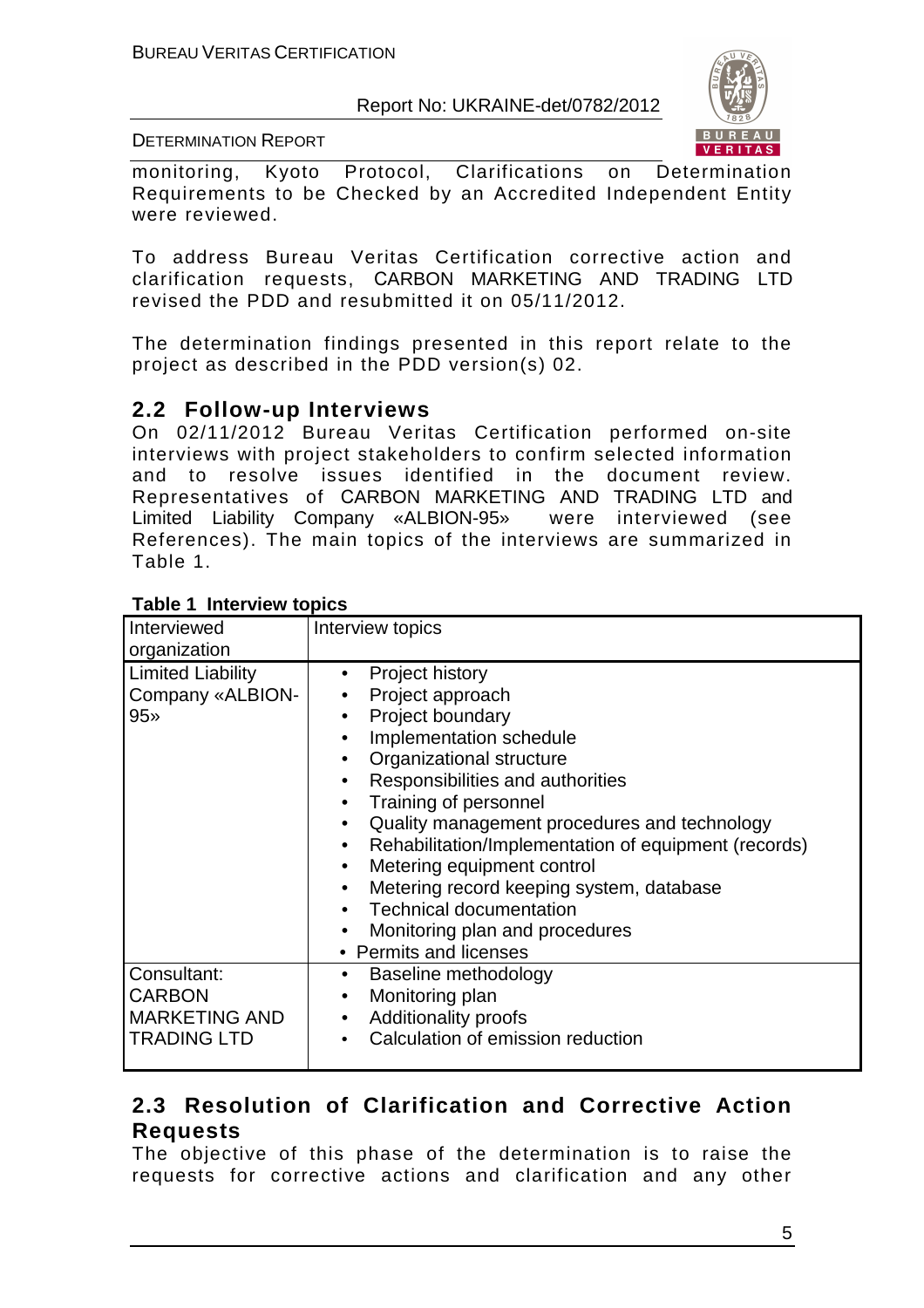

DETERMINATION REPORT

outstanding issues that needed to be clarified for Bureau Veritas Certification positive conclusion on the project design.

If the determination team, in assessing the PDD and supporting documents, identifies issues that need to be corrected, clarified or improved with regard to JI project requirements, it will raise these issues and inform the project participants of these issues in the form of:

(a) Corrective action request (CAR), requesting the project participants to correct a mistake in the published PDD that is not in accordance with the (technical) process used for the project or relevant JI project requirement or that shows any other logical flaw;

(b) Clarification request (CL), requesting the project participants to provide additional information for the determination team to assess compliance with the JI project requirement in question;

(c) Forward action request (FAR), informing the project participants of an issue, relating to project implementation but not project design, that needs to be reviewed during the first verification of the project.

The determination team will make an objective assessment as to whether the actions taken by the project participants, if any, satisfactorily resolve the issues raised, if any, and should conclude its findings of the determination.

To guarantee the transparency of the verification process, the concerns raised are documented in more detail in the determination protocol in Appendix A.

#### **3 PROJECT DESCRIPTION**

This Project is aimed at coal extraction from the mine's waste heaps of the Luhansk Region of Ukraine. These waste heaps have been accumulated some time before the start of the project activity from the mining waste of underground mines. Project activity will prevent greenhouse gas emissions into the atmosphere during combustion of the heaps and will contribute an additional amount of coal, without the need for mining.

The Project activities include installation of the equipment for coal extraction and beneficiation near the processing waste heaps and applying special machinery that will perform preparation, loading and transportation of the rock from the waste heaps to the beneficiation factory. After purifying of the matter, the extracted coal will be sold for heat and power generation and the remaining bare rock will be utilized for land engineering and road building.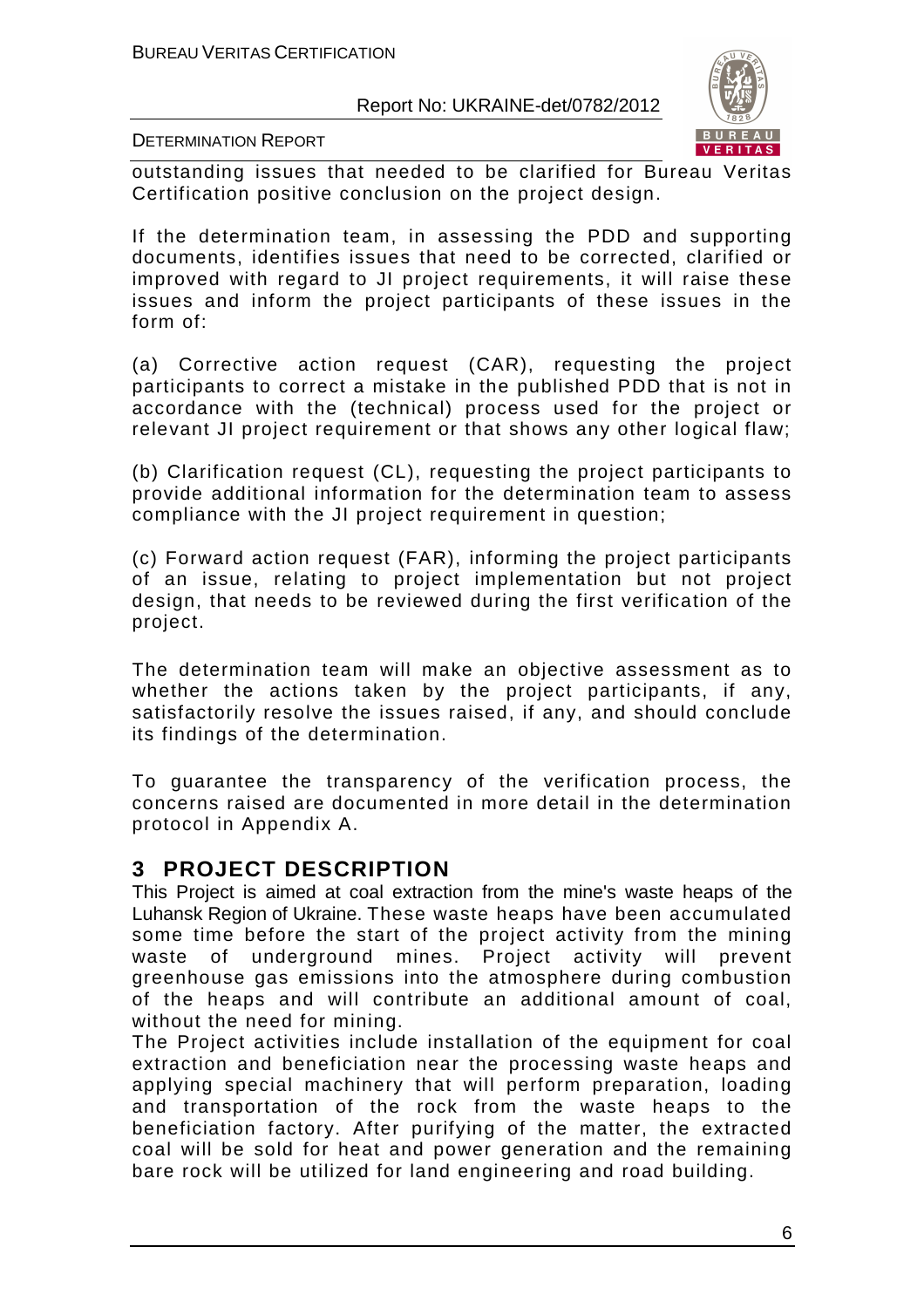

DETERMINATION REPORT

The identified areas of concern as to project description, project participants response and Bureau Veritas Certification's conclusion are described in Appendix A to Determination report (refer to CAR01 – CAR03).

#### **4 DETERMINATION CONCLUSIONS**

In the following sections, the conclusions of the determination are stated.

The findings from the desk review of the original project design documents and the findings from interviews during the follow up visit are described in the Determination Protocol in Appendix A.

The Clarification and Corrective Action Requests are stated, where applicable, in the following sections and are further documented in the Determination Protocol in Appendix A. The determination of the Project resulted in 10 Corrective Action Requests and 02 Clarification Requests.

The number between brackets at the end of each section corresponds to the DVM paragraph.

#### **4.1 Project approvals by Parties involved (19-20)**

The project has been officially presented for endorsement to the Ukrainian authorities. State Environmental Investments Agency of Ukraine has issued a Letter of Endorsement for the project #3115/23/7 dated 19/10/2012.

According to the national Ukrainian procedure, the LoAs by Ukraine is expected after the project determination.

The identified areas of concern as to project approvals by parties involved, project participants response and Bureau Veritas Certification's conclusion are described in Appendix A to Determination report (refer to CAR04 –CAR05).

#### **4.2 Authorization of project participants by Parties involved (21)**

The official authorization of each legal entity listed as project participant in the PDD by Parties involved will be provided in the written project approvals (refer to 4.1 above) after project determination.

No outstanding issues were raised.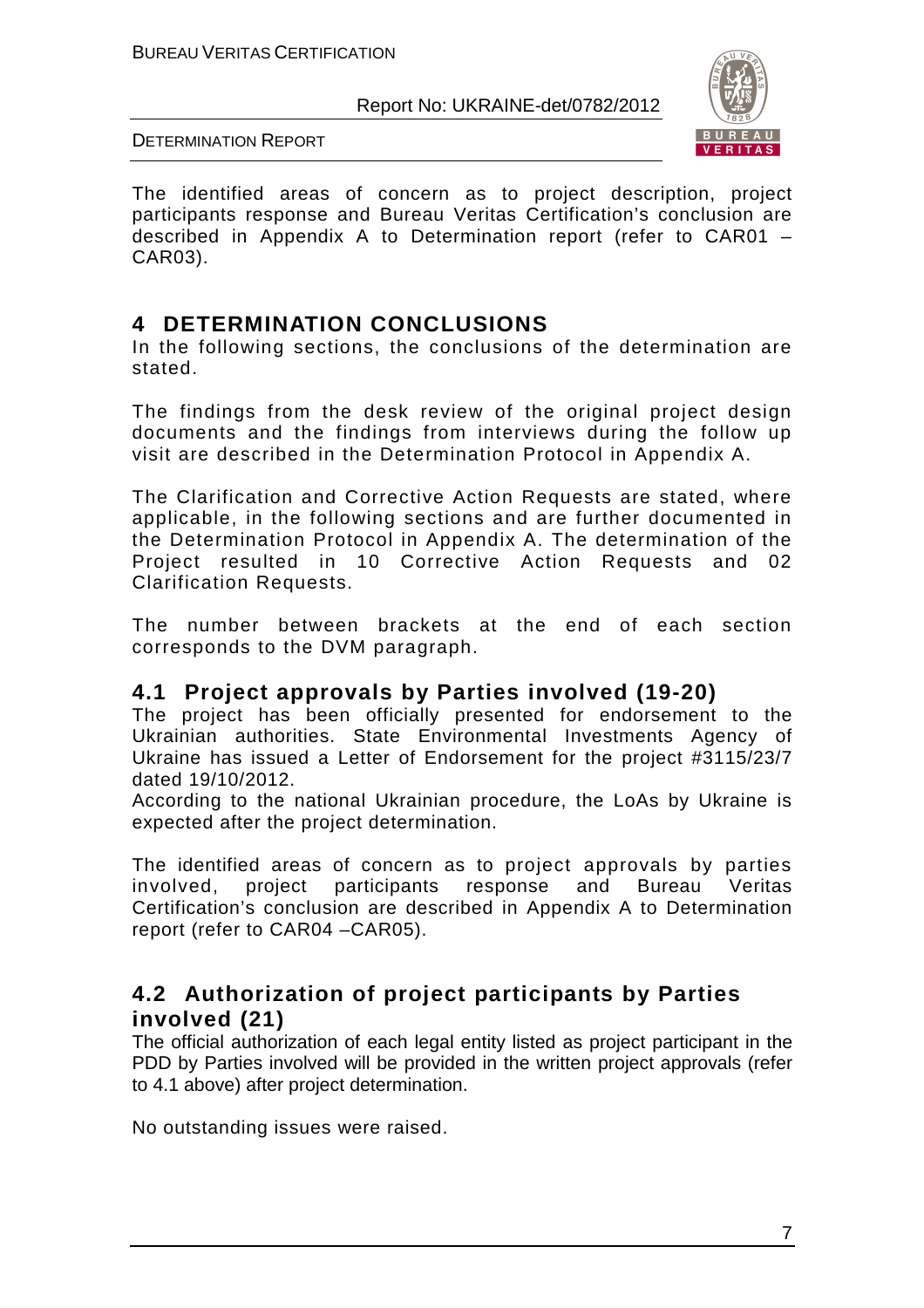

#### DETERMINATION REPORT

#### **4.3 Baseline setting (22-26)**

The PDD explicitly indicates that using a methodology for baseline setting and monitoring developed in accordance with appendix B of the JI guidelines (hereinafter referred to as JI specific approach) was the selected approach for identifying the baseline.

#### **JI specific approach**

The PDD provides a detailed theoretical description in a complete and transparent manner, as well as justification, that the baseline is established:

a) By listing and describing the following plausible future scenarios on the basis of conservative assumptions and selecting the most plausible one:

#### Scenario 1. Continuation of existing situation

In the current situation waste heaps are not utilized. Coal contained in the waste heaps is not a subject of extraction and; as a result, spontaneous self-heating and subsequent burning of waste heaps leading to uncontrolled GHG emissions is very common. Coal is produced by underground mines that cause fugitive emissions of methane as well as the formation of new waste heaps.

#### Scenario 2. Direct energy production from the heat energy of burning waste heap

Some burning heaps are used to produce energy by direct insertion of heat exchangers into the waste heap. This captures a certain amount of heat energy for direct use or conversion into electricity. Coal for industrial use is not extracted from the waste heaps under this scenario. Coal is produced by underground mines of the region and used for energy production or other purposes. Mining activities result in fugitive gas release, and the formation of more waste-heaps.

#### Scenario 3. Production of construction materials from waste heap matter

Waste heaps are being processed in order to produce construction materials (bricks, panels, etc.). Coal in the waste heap matter is burnt during the agglomeration process. Coal is produced by underground mines of the region and used for energy production or other purposes. Mining activities result in fugitive gas release, and the formation of more waste-heaps.

#### Scenario 4. Systematic monitoring of waste heaps condition, regular fire prevention and application of extinguishing measures

Waste heaps are systematically monitored and their thermal condition is observed. Regular fire prevention measures are taken. Coal is not extracted from the waste heaps, but is produced by underground mines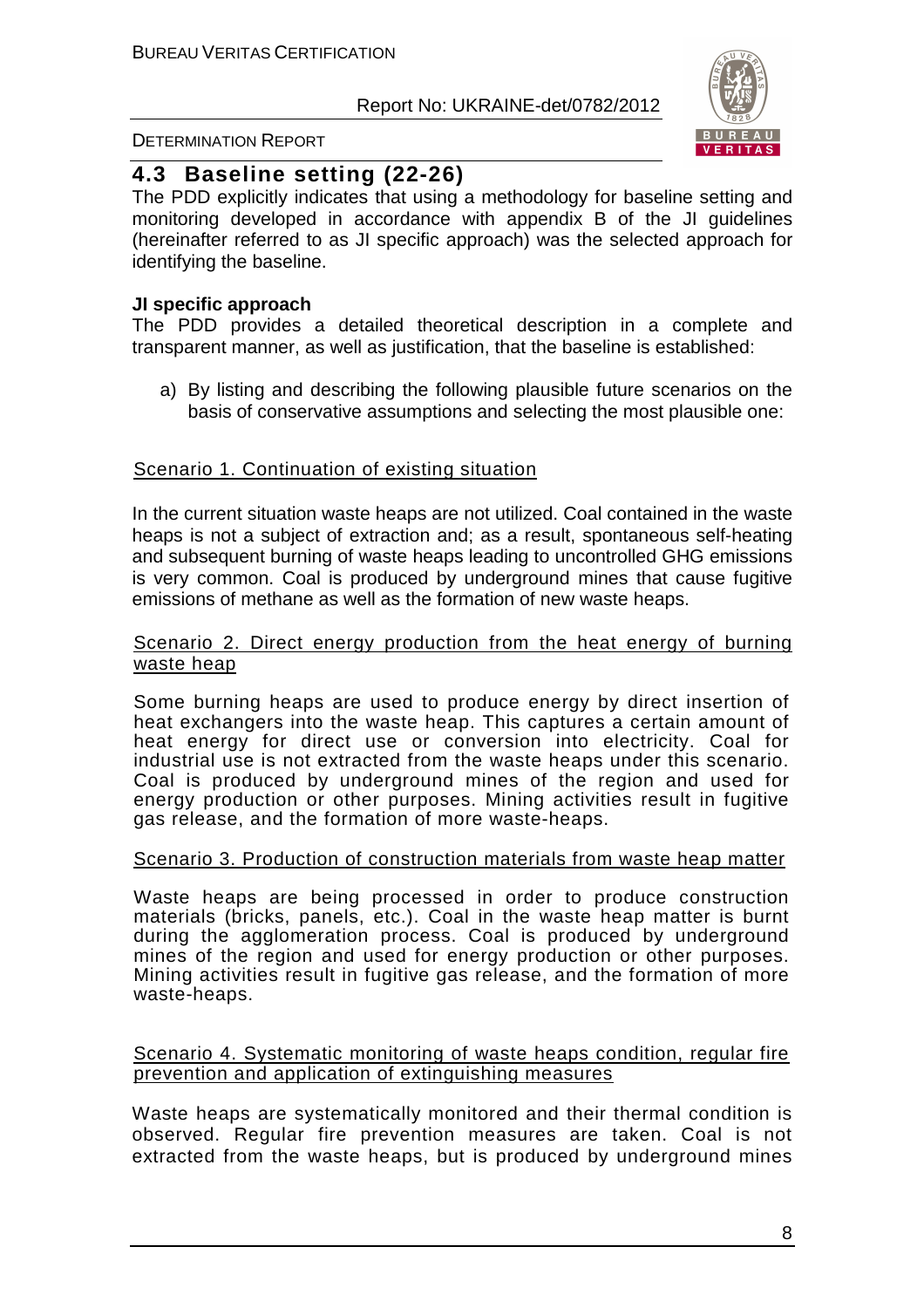

#### DETERMINATION REPORT

and used for energy production or other purposes. Mining activities, result in fugitive gas release, and the formation of more waste-heaps.

#### Scenario 5. Coal extraction from waste heaps without JI incentives

Although this scenario is similar to the project activity only the project itself does not benefit from the possible development as a joint implementation project. In this scenario waste heaps are processed in order to extract coal and use it in the energy sector. Less coal is produced by underground mines of the region.

Also this baseline scenario has been established according to the criteria outlined in the JISC Guidance:

1) On a project specific basis;

2) In a transparent manner with regard to the choice of approaches, assumptions, methodologies, parameters, data sources and key factors. All parameters and data are either monitored by the project participants or are taken from sources that provide a verifiable reference for each parameter. Project participants use approaches suggested by the JISC Guidance and methodological tools provided by the CDM Executive Board;

3) Taking into account relevant national and/or sectoral policies and circumstances, such as sectoral reform initiatives, local fuel availability, power sector expansion plans, and the economic situation in the project sector. It is demonstrated by the above analysis that the baseline chosen clearly represents the most probable future scenario given the circumstances of modern day Luhansk coal sector;

4) In such a way that emission reduction units (ERUs) cannot be earned for decreases in activity levels outside the project activity or due to force majeure. According to the proposed approach emission reductions will be earned only when project activity will generate coal from the waste heaps, so no emission reductions can be earned due to any changes outside of project activity.

5) Taking account of uncertainties and using conservative assumptions. A number of steps have been taken in order to account for uncertainties and safeguard conservativeness:

a. Same approaches as used for the calculation of emission levels in the National Inventory Reports (NIRs) of Ukraine are used to calculate baseline and project emissions when possible. NIRs use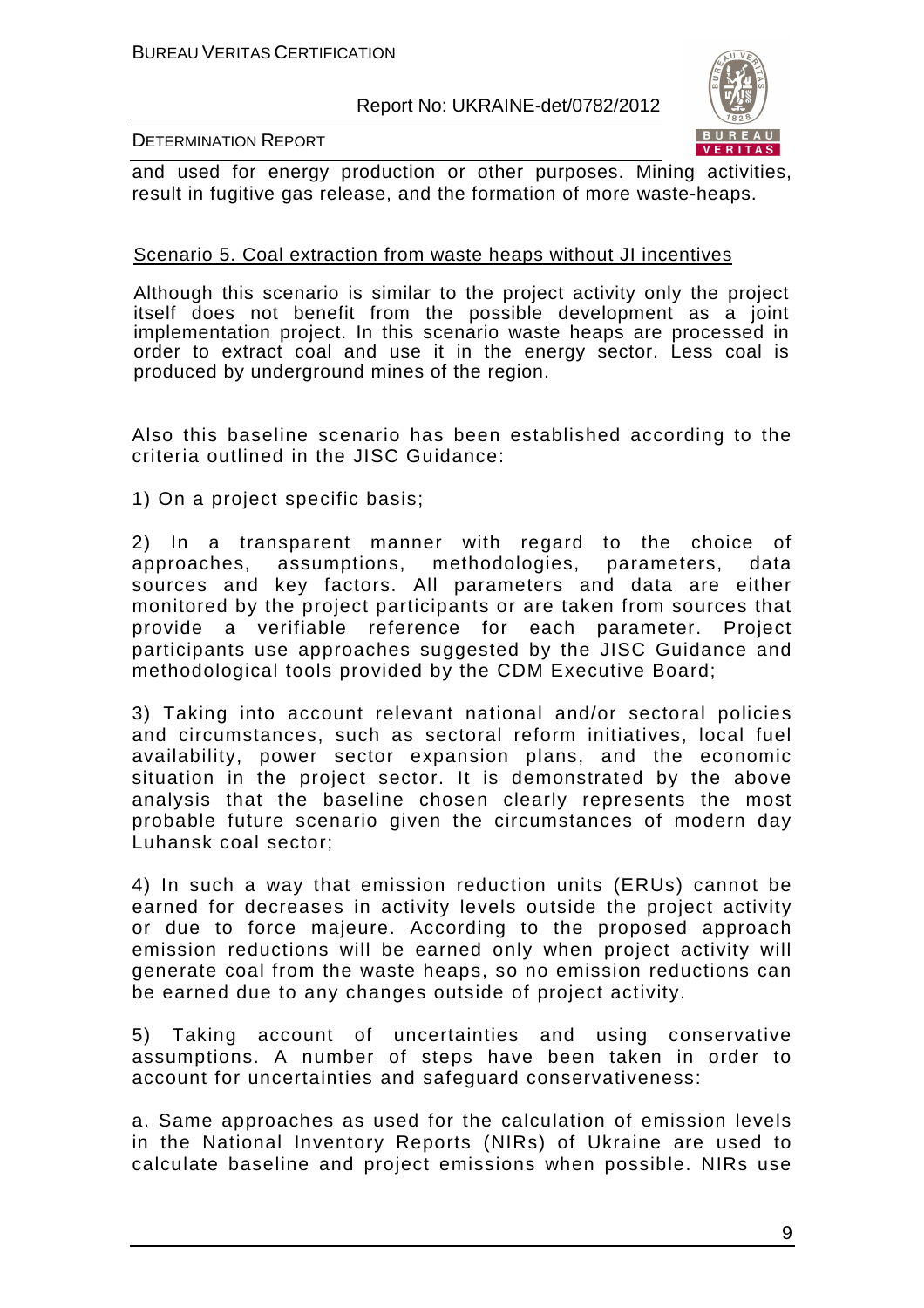

DETERMINATION REPORT

the country specific approaches and country specific emission factors that are in line with default IPCC values;

b. Lower range of parameters is used for calculation of baseline emissions and higher range of parameters is used for calculation of project activity emissions;

c. Default values were used to the extent possible in order to reduce uncertainty and provide conservative data for emission calculations.

No outstanding issues were raised.

### **4.4 Additionality (27-31)**

According to Paragraph 44 of Annex 1 to the Guidance on criteria for baseline setting and monitoring Version 03, approach B has been selected for demonstration of this project's additionality.

Traceable and transparent information that an AIE has already positively determined that a comparable project implemented under comparable circumstances (same GHG mitigation measure, same country, similar technology, similar scale) would result in a reduction of anthropogenic emissions by sources or an enhancement of net anthropogenic removals by sinks that is additional to any that would otherwise occur and a justification why this determination is relevant for the project at hand was provided.

Project "Dismantling of Waste Heap #2 at Mine #22 "LISOVA" (ITL project ID: UA1000329) and the proposed project are implemented within the same geographic region of Ukraine – the Donbas coal mining region. The implementation timeline is quite similar. Projects will share the same investment profile and market environment. These projects are implemented by private companies with no utilization of public funds. The investment climate will be comparable in both cases with the coal sector being an almost non-profitable sector in Ukraine burdened by many problems. The market for the extracted coal will also be similar for projects as these are small private companies that will not be able to sell coal in big quantities under long-term contracts.

Thus, additionality is demonstrated appropriately as a result of the analysis using the approach chosen.

The identified areas of concern as to additionality, project participants response and Bureau Veritas Certification's conclusion are described in Appendix A to Determination report (refer to CAR06).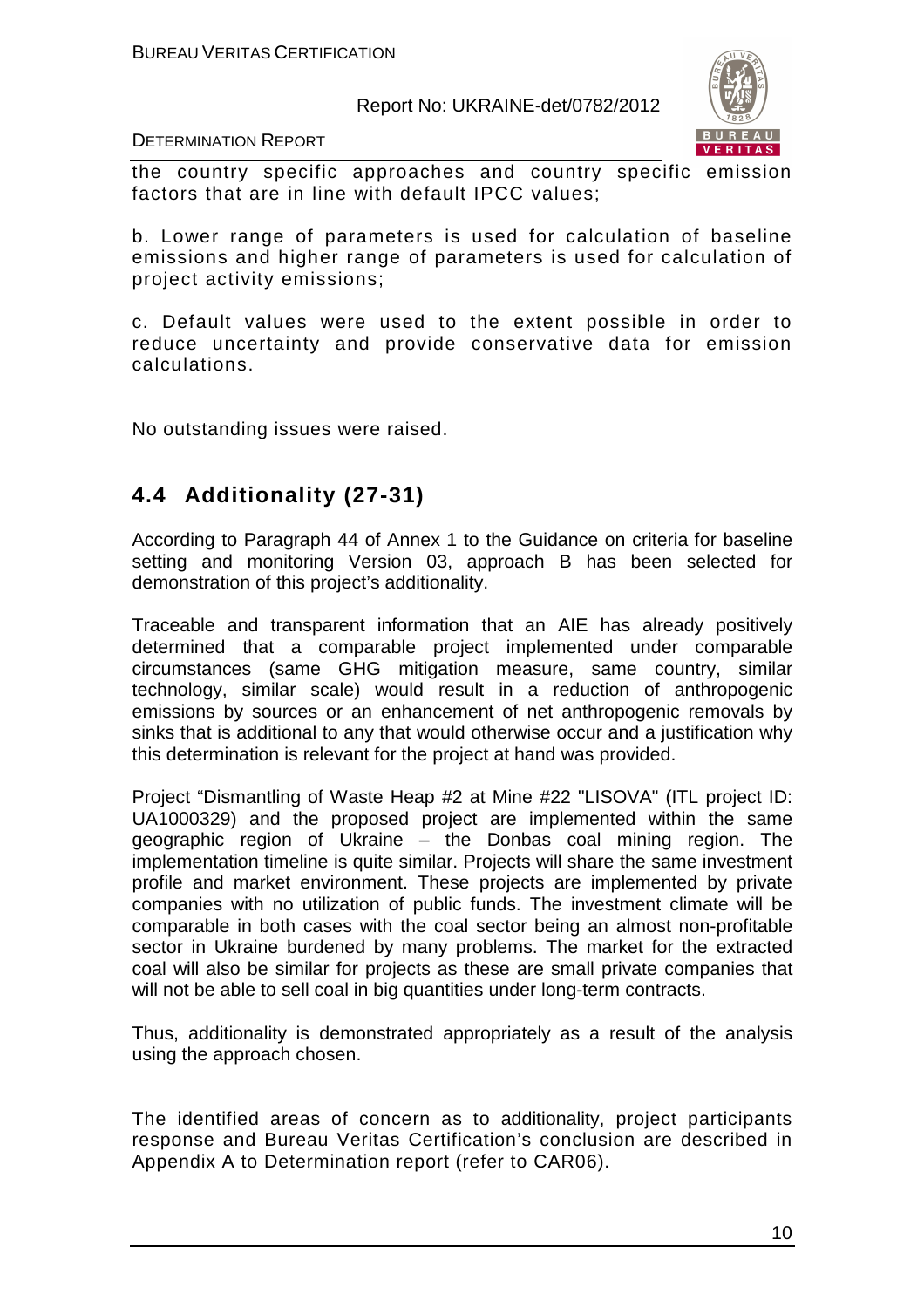

DETERMINATION REPORT

## **4.5 Project boundary (32-33)**

The project boundary defined in the PDD, which is which in accordance with the specific approach is delineated by the physical site of the entire technological complex, encompasses all anthropogenic emissions by sources of greenhouse gases (GHGs) that are:

(i) Under the control of the project participants :

a) Carbon dioxide emissions from the use of fuel to run part of the project equipment (motor cars),

b) Carbon dioxide emissions associated with the electricity consumption by the project equipment

(ii) Reasonably attributable to the project ;and

(iii) Significant, i.e., as a rule of thumb, would by each source account on average per year over the crediting period for more than 1 per cent of the annual average anthropogenic emissions by sources of GHGs, or exceed an amount of 2,000 tonnes of CO2 equivalent, whichever is lower.

The delineation of the project boundary and the gases and sources included are appropriately described and justified in the PDD.

|          | <b>Source</b>                                                                   | Gas             |          | Included/Excluded Uustification / Explanation                                                                                                                                                                                         |
|----------|---------------------------------------------------------------------------------|-----------------|----------|---------------------------------------------------------------------------------------------------------------------------------------------------------------------------------------------------------------------------------------|
|          | Waste heap burning                                                              | CO <sub>2</sub> | Included | Main emission source                                                                                                                                                                                                                  |
| Baseline | Coal consumption                                                                | CO <sub>2</sub> | Excluded | This coal is displaced in the<br>project activity by the coal<br>extracted from the waste<br>heaps. This emission source is<br>equal to the one present in the<br>project scenario and, therefore<br>lis excluded from consideration. |
|          | Coal consumption                                                                | CO <sub>2</sub> | Excluded | This coal is extracted from the<br>waste heaps. This emission<br>source is equal to the one<br>present in the baseline<br>scenario and, therefore is<br>excluded from consideration.                                                  |
| scenario | Electricity use for the<br>process of coal<br>extraction from the<br>waste heap | CO <sub>2</sub> | Included | Indirect emissions. Main<br>emission source                                                                                                                                                                                           |

For detailed information see table below: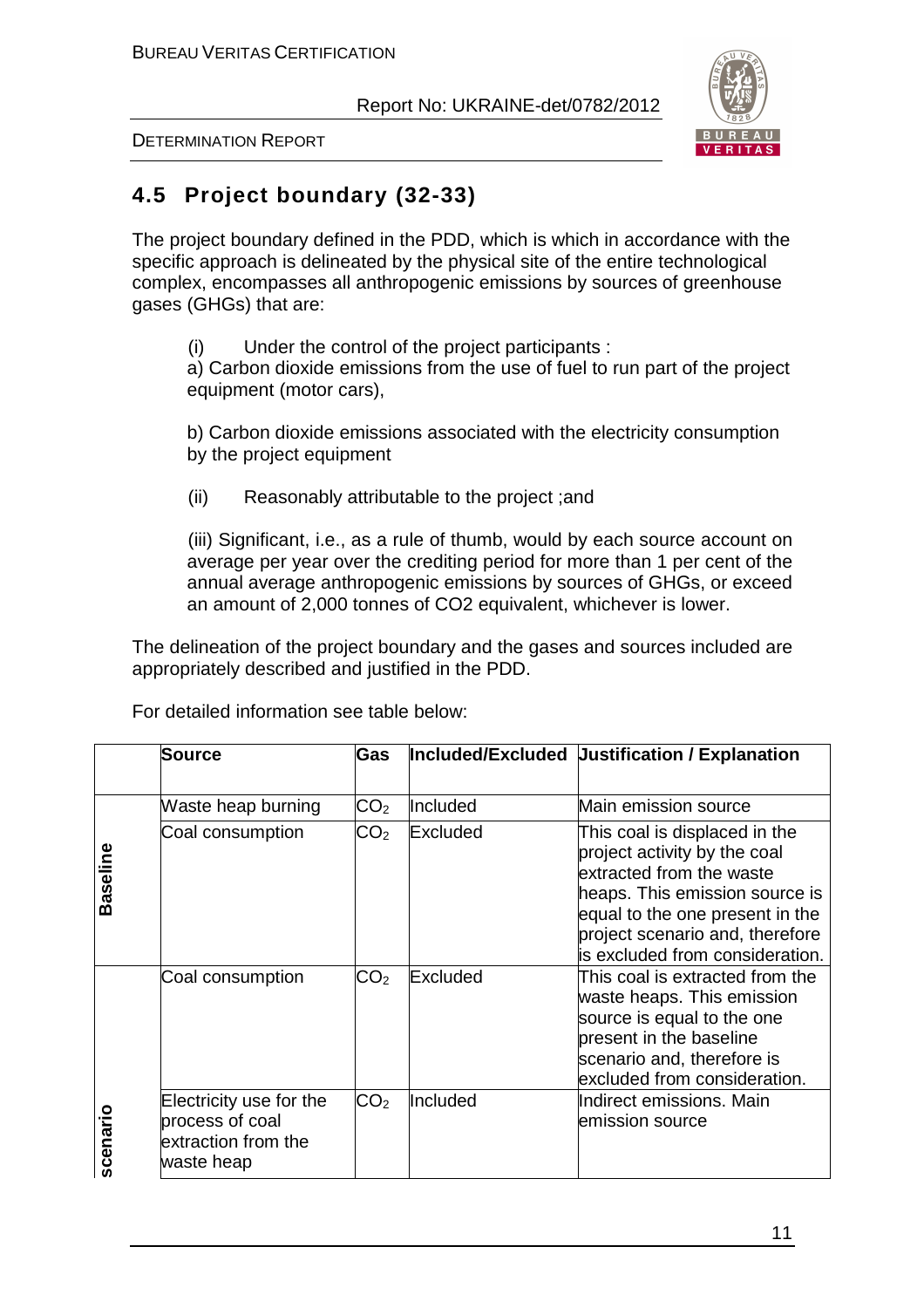

DETERMINATION REPORT

| Project | Fossil fuel (diesel)<br>consumption for the<br>process of coal<br>extraction from the<br>waste heap | $\mathsf{CO_2}$ | Included | Main emission source                                                                                                               |
|---------|-----------------------------------------------------------------------------------------------------|-----------------|----------|------------------------------------------------------------------------------------------------------------------------------------|
|         | Fugitive methane due to $CH4$<br>coal mining in the mines                                           |                 | Included | These leaks are taking place in<br>the baseline scenario<br>lassociated with the<br>uncontrolled leakage of<br>methane in the mine |
|         | Consumption of<br>electricity due to mining                                                         | CO <sub>2</sub> | Included | Leakages due to baseline<br>activity                                                                                               |
| eakages | Use of other types of<br>energy resources due to<br>mining                                          | CO <sub>2</sub> | Excluded | These leakages are not<br>significant, and also for<br>reasons of conservatism, they<br>are excluded from<br>consideration.        |

No outstanding issues were raised.

#### **4.6 Crediting period (34)**

The PDD states the starting date of the project as the date on which the real action of the project began, and the starting date is 23/01/2008, which is after the beginning of 2000.

The PDD states the expected operational lifetime of the project in years and months, which is 8 years or 96 months.

The PDD states the length of the first crediting period in years and months, which is 5 years and 60 months, and its starting date as 23/01/2008, which is on the date the first emission reductions are generated by the project.

The PDD states that the crediting period for the issuance of ERUs starts only after the beginning of 2008 and does not extend beyond the operational lifetime of the project.

The PDD states that the extension of its crediting period beyond 2012 is subject to the host Party approval, and the estimates of emission reductions or enhancements of net removals are presented separately for those until 2012 and those after 2012 in all relevant sections of the PDD.

The identified areas of concern as to crediting period, project participants response and Bureau Veritas Certification's conclusion are described in Appendix A to Determination report (refer to CAR07, CL02).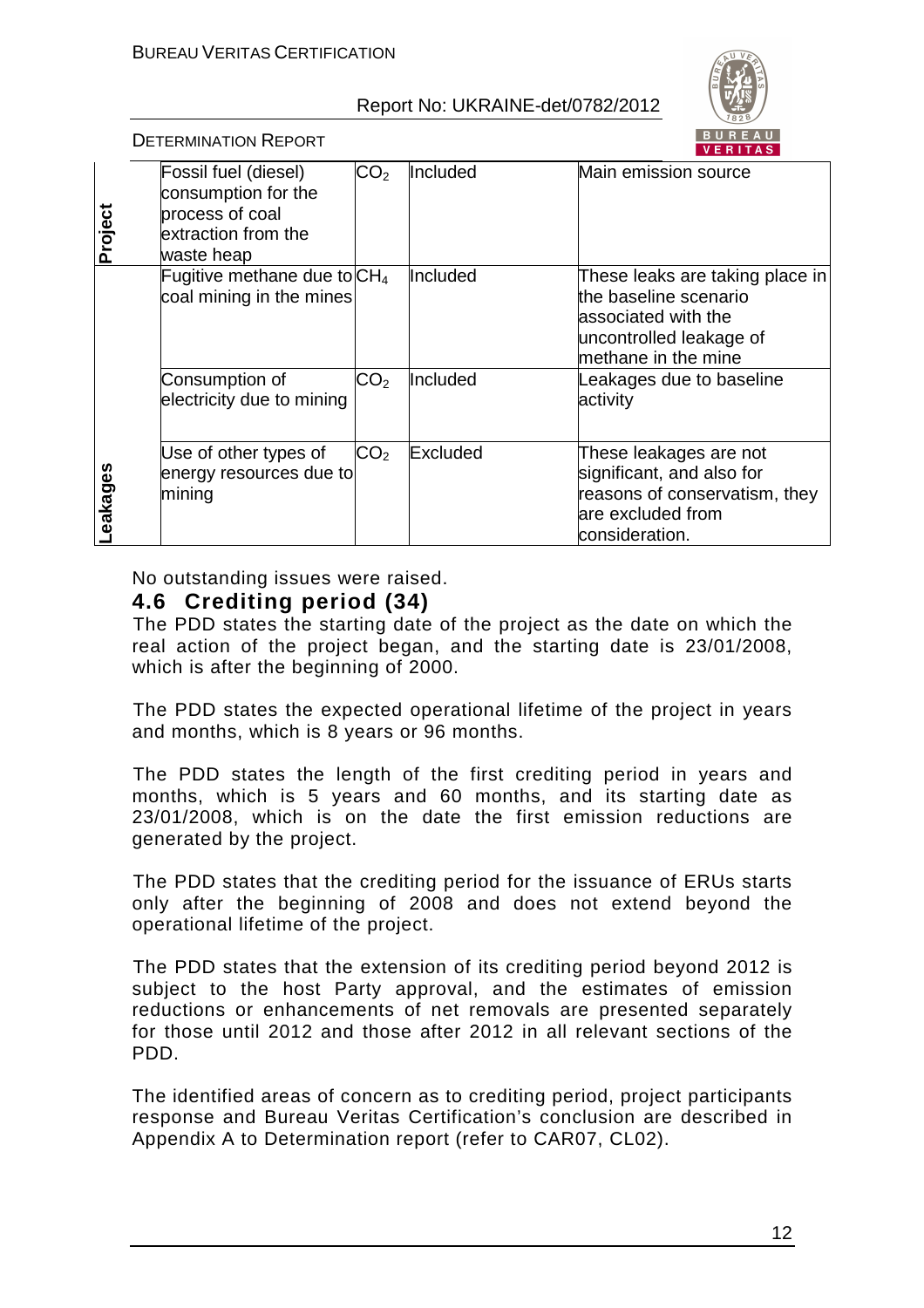

DETERMINATION REPORT

#### **4.7 Monitoring plan (35-39)**

The PDD, in its monitoring plan section, explicitly indicates that JI specific approach was the selected.

The monitoring plan describes all relevant factors and key characteristics that will be monitored, and the period in which they will be monitored, in particular also all decisive factors for the control and reporting of project performance, such as:

**1.** Additional electricity consumed in the relevant period as a result of the implementation of the project activity. This parameter is registered by a specialized electricity meters. The meters are situated next to the current transformers on the site of the project activity. These meters register all electric energy consumed by the project activity as they are located on the only electrical input available on site. Readings are used in the commercial dealings with the energy supply company. Monthly bills for electricity are available. Regular cross-checks with the energy supply company are performed. Monthly and annual reports are based on the monthly bills.

**2.** Amount of diesel fuel that has been used for the project activity in the relevant period.

For the metering of this parameter the commercial data of the company are used. Receipts and other accounting data are used in order to confirm the amount of fuel consumed. All fuel consumption is taken into account and is attributed to the project activity. If the data in the commercial documents mentioned are provided in litres rather than in tonnes the data in litres are converted into tonnes using the density of 0,85 kg/l. Regular cross-checks with the suppliers are carried out. The monthly and annual reports are based on these data.

**3.** Amount of coal that has been extracted from the waste heaps and combusted for energy use in the project activity in the relevant period which is equal to the amount of coal that has been mined in the baseline scenario and combusted for energy use.

3.1. Amount of fraction.

For the metering of this parameter the commercial data of the company are used. Receipts and acceptance certificates from the customers are used in order to confirm the amount of coal restored. Only shipped coal is taken into account and is attributed to the project activity. Weighting of the coal is done on site by the special automobile scales. Regular cross-checks with the customers are performed. The monthly and annual reports are based on these shipment data.

#### 3.2. Ash content and moisture of fraction.

Ash content and moisture fraction is defined accredited for technical competence and independence of the laboratory in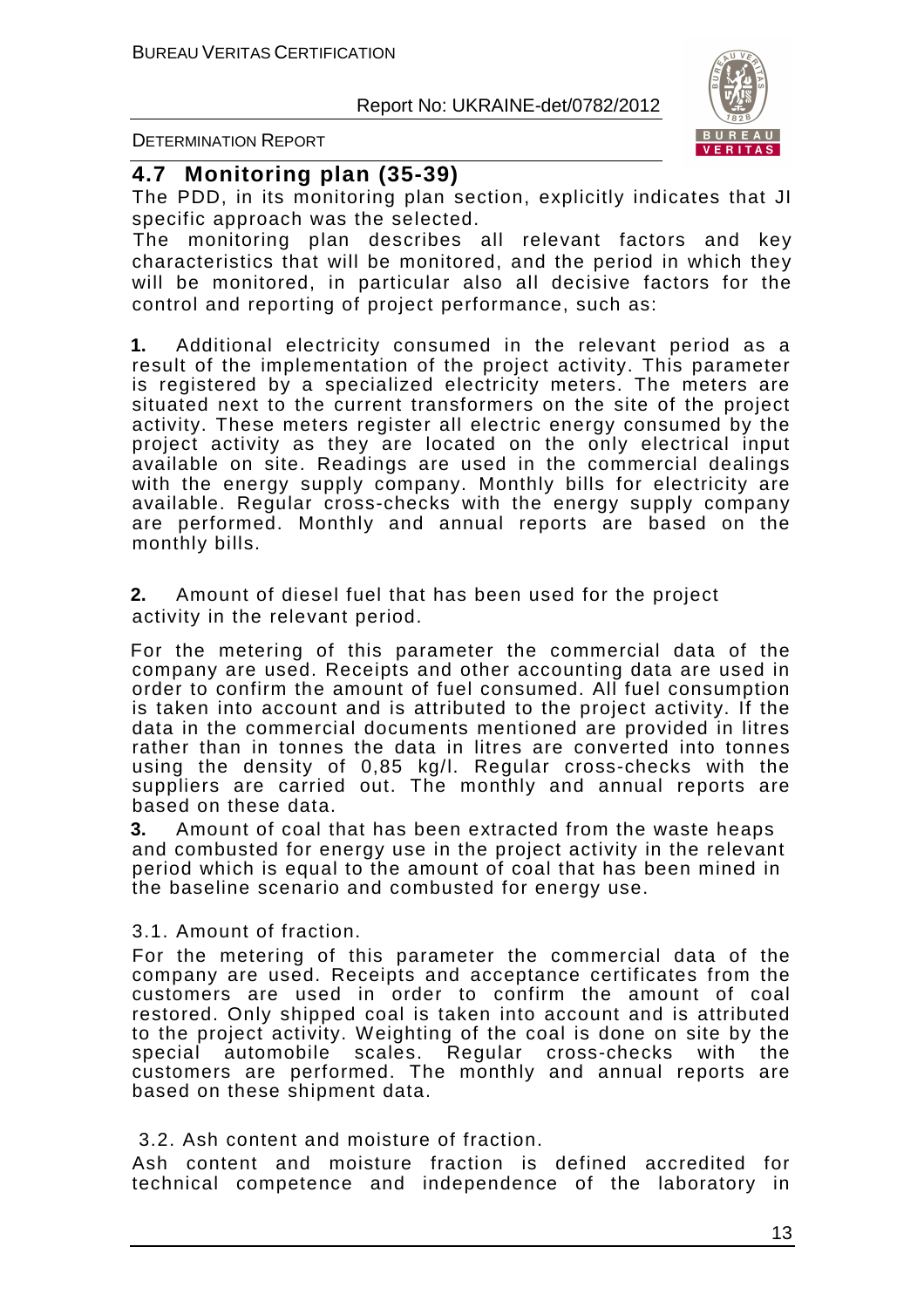

DETERMINATION REPORT

accordance with regulations (GOST 11022-95 "Mineral solid fuel. Methods of determination the ash content" , GOST 11014-2001 "Brow ncoal, hard coal and oil shale. Accelerated methods for determining the moisture" and GOST 27314-91 «Mineral solid fuel. Methods of determination the moisture content». Analysis of ash content and moisture fraction is done in the laboratory. Ash content and moisture of coal fraction measured regularly with registration annually certificates.

Thus, there is the collection and archiving of all data required for evaluation or measurement anthropogenic emissions of greenhouse gases within the project crediting period and baseline emissions.

The monitoring plan has properly given a list of standard variables that are contained in Annex B to the "Guidance on criteria for baseline setting and monitoring" developed by the JISC, including: baseline emissions (BE<sub>y</sub>, BE<sub>XX, y</sub>), project emissions (PE<sub>y</sub>, PE<sub>XX, y</sub>), electricity consumption (EC<sub>y</sub>), CO<sub>2</sub> emission factor (EF<sub>CO2</sub>  $_{XX}$ ,  $EF<sub>CH4, XX</sub>$ ,  $EF<sub>CO2,ELEC,V</sub>$ , leakages in period -  $LE<sub>v</sub>$ ,  $LE<sub>XX,V</sub>$ , global warming potential - GWP<sub>XX</sub>, density -  $\rho_{x}$ , net calorific value - $NCV_{XX}$ , fuel quantity combusted -  $FC_{XX}$ , oxidation factor for fuel combustion  $\mathsf{OXID}_{\mathsf{XX}}$  carbon content of fuel  $\mathsf{k^C}_{\mathsf{xx}}$  .

The monitoring plan explicitly and clearly distinguishes:

(i) Data and parameters that are not monitored throughout the crediting period, but are determined only once (and thus remain fixed throughout the crediting period), and that are available already at the stage of determination, such as:

| Data /<br><b>Parameter</b> | Data unit | <b>Description</b>                                    | <b>Data Source</b>                                        | Value<br>2008 | Value<br>2009 |
|----------------------------|-----------|-------------------------------------------------------|-----------------------------------------------------------|---------------|---------------|
| GWP <sub>CH4</sub>         |           | Global Warming<br>tCO <sub>2</sub> e/tCH Potential of | <b>IPCC Second Assessment</b><br>Report                   |               | 21            |
|                            |           | Methane                                               |                                                           |               |               |
| $\rho_{CH4}$               | $t/m^3$   | Methane density                                       | Standard (temperature<br>20℃ and 1 ATM)                   |               | 0.00067       |
| $NCV_{coal}$               | GJ/t      | <b>Net Calorific Value</b><br>of coal                 | National Inventory Report<br><b>lof Ukraine 1990-2010</b> | 21.50         | 21.80         |
| $NCV_{diesel}$             | GJ/t      | <b>Net Calorific Value</b><br>of diesel fuel          | National Inventory Report<br><b>lof Ukraine 1990-2010</b> | 42.20         | 42.40         |
| $OXID_{COAL}$              | ratio     | <b>Carbon Oxidation</b><br>factor of coal             | National Inventory Report<br>of Ukraine 1990-2010         | 0.963         | 0.963         |
| OXID <sub>DIESEL</sub>     | ratio     | Carbon Oxidation<br>factor of diesel fuel             | National Inventory Report<br>of Ukraine 1990-2008         | 0.99          | 0.99          |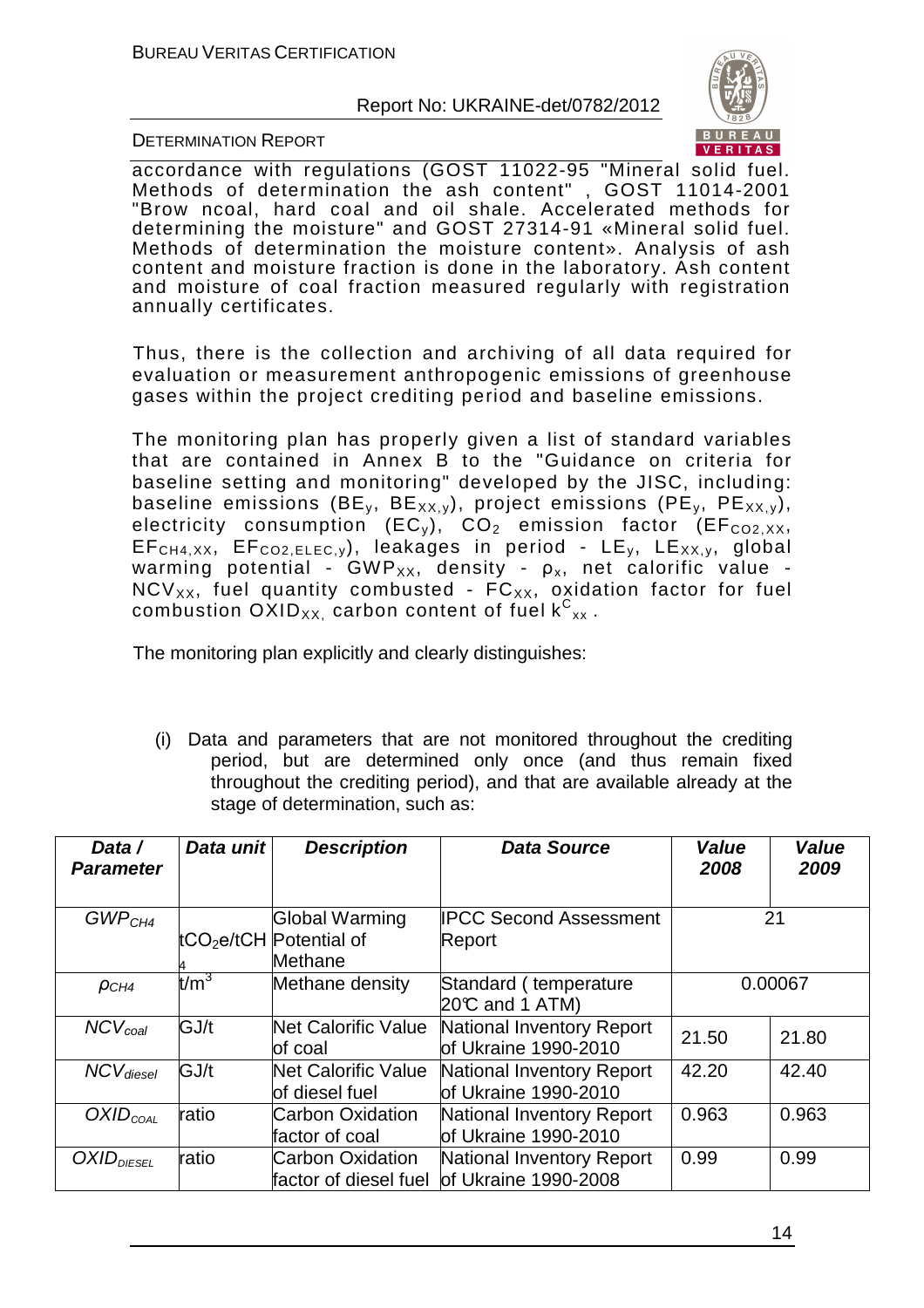

|                                | <b>DETERMINATION REPORT</b> |                                                                                     |                                                                                                                                                                                             | <b>BUREAU</b><br>VERITAS |                                                                                                                                                                 |
|--------------------------------|-----------------------------|-------------------------------------------------------------------------------------|---------------------------------------------------------------------------------------------------------------------------------------------------------------------------------------------|--------------------------|-----------------------------------------------------------------------------------------------------------------------------------------------------------------|
| $\overline{K}_{\text{coal}}^C$ | tC/TJ                       | Carbon content of<br>coal                                                           | National Inventory Report<br>of Ukraine 1990-2010                                                                                                                                           | 25.95                    | 25.97                                                                                                                                                           |
| $k_{\text{dissel}}^C$          | tC/TJ                       | Carbon content of<br>diesel fuel                                                    | National Inventory Report<br>of Ukraine 1990-2010                                                                                                                                           | 20.20                    | 20.20                                                                                                                                                           |
| $EF_{grid, y}$                 | kgCO <sub>2</sub> /kW       | Relevant emission<br>factor for the<br>electricity from the<br>grid in the period y | For the years 2008-2011 $-$<br>NEIA Orders No.43 dated<br>28.03.2011, No.62 dated<br>15.04.2011, No.63 dated<br>15.04.2011, No.75 dated<br>12.05.2011                                       |                          | For 1 <sup>st</sup> class<br>2008-1.082<br>2009-1.096<br>2010-1.093<br>2011-1.090<br>For $2^{nd}$ class<br>2008-1.219<br>2009-1.237<br>2010-1.225<br>2011-1.227 |
| $N^E$ <sub>Coal,y</sub>        | MWh/t                       | Average electricity<br>consumption per<br>ton of coal,<br>in the year y             | Fuel and energy resources<br>of Ukraine, Statistical<br><b>Yearbook, State Statistics</b><br>produced in Ukraine Committee of Ukraine, Kiev<br>2009-2011                                    | 0.0878                   | 0.0905                                                                                                                                                          |
| $A_{Coal}$                     | %                           | The average ash<br>content of coal                                                  | Guide of quality, volume of<br>coal production and<br>produced in Ukraineenrichment products in<br>2008-2010, Ministry of<br>Coal Industry of Ukraine,<br><b>State Committee of Ukraine</b> | 2009<br>2010             | 2008 - 38.60<br>$-39.20$<br>$-39.70$<br>2011 - 39.80                                                                                                            |
| $W_{Coal}$                     | %                           | The average<br>moisture of coal                                                     | Guide of quality, volume of<br>coal production and<br>produced in Ukraineenrichment products in<br>2008-2010, Ministry of<br>Coal Industry of Ukraine,<br><b>State Committee of Ukraine</b> | 2009<br>2010             | $2008 - 8.60$<br>$-8.20$<br>$-8.30$<br>$2011 - 8.30$                                                                                                            |
| EF <sub>CH4, CM</sub>          | $m^3/t$                     | Average rate for<br>fugitive methane<br>emissions from coal<br>mining               | National Inventory Report<br>of Ukraine 1990-2010                                                                                                                                           |                          | 25.67                                                                                                                                                           |

 (ii) Data and parameters that are not monitored throughout the crediting period, but are determined only once (and thus remain fixed throughout the crediting period), but that are not already available at the stage of determination, such as:

| Data $\overline{a}$<br>Parameter | Data unit | Description | Data Source                                                 | <b>Value</b><br>2010 | Value<br>2011 | <b>Value</b><br>2012 |
|----------------------------------|-----------|-------------|-------------------------------------------------------------|----------------------|---------------|----------------------|
| <b>NCVcoal</b>                   | GJ/t      | of coal     | Net Calorific Value National Inventory Report<br>of Ukraine | 21.60                | 21.60         | 21.60                |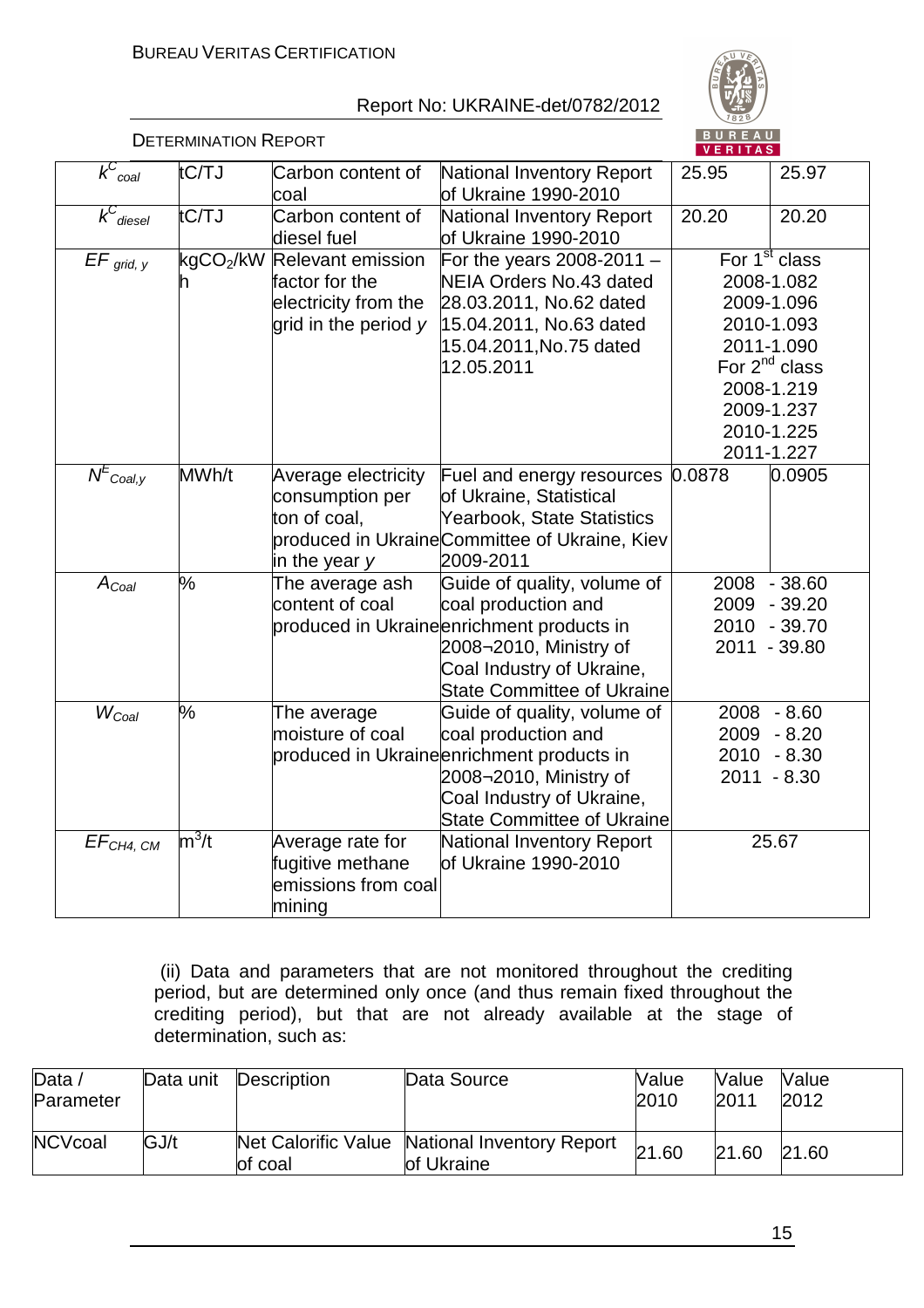

|                     | <b>DETERMINATION REPORT</b> |                                                                                              |                                                                                                                                                       |       | <b>BUREAU</b><br>VERITAS |                                                        |
|---------------------|-----------------------------|----------------------------------------------------------------------------------------------|-------------------------------------------------------------------------------------------------------------------------------------------------------|-------|--------------------------|--------------------------------------------------------|
| <b>NCVdiesel</b>    | GJ/t                        | <b>Net Calorific Value</b><br>of diesel fuel                                                 | National Inventory Report<br>of Ukraine                                                                                                               | 42.40 | 42.40                    | 42.40                                                  |
| <b>OXIDcoal</b>     | ratio                       | <b>Carbon Oxidation</b><br>factor of coal                                                    | National Inventory Report<br>of Ukraine                                                                                                               | 0.962 | 0.962                    | 0.962                                                  |
| <b>OXIDdiesel</b>   | ratio                       | <b>Carbon Oxidation</b><br>factor of diesel fuel                                             | National Inventory Report<br>of Ukraine                                                                                                               | 0.99  | 0.99                     | 0.99                                                   |
| kCcoal              | tC/TJ                       | Carbon content of<br>coal                                                                    | National Inventory Report<br>of Ukraine                                                                                                               | 25.99 | 25.99                    | 25.99                                                  |
| kCdiesel            | tC/TJ                       | Carbon content of<br>diesel fuel                                                             | National Inventory Report<br>lof Ukraine                                                                                                              | 20.20 | 20.20                    | 20.20                                                  |
| $EF$ grid, $y$      |                             | kgCO2/kW Relevant emission<br>factor for the<br>electricity from the<br>grid in the period y | For the years 2008-2011 $-$<br>NEIA Orders No.43 dated<br>28.03.2011, No.62 dated<br>15.04.2011, No.63 dated<br>15.04.2011, No.75 dated<br>12.05.2011 |       |                          | For 1st class<br>1.090<br>For 2nd class<br>1.227       |
| NECoal,y            | MWh/t                       | Average electricity<br>consumption per<br>ton of coal,<br>in the year y                      | Fuel and energy resources 0.0926<br>of Ukraine, Statistical<br>Yearbook, State Statistics<br>produced in Ukraine Committee of Ukraine, Kiev           |       | 0.0842                   | 0.0842                                                 |
| $EFCH4$ , CM $m3/t$ |                             | Average rate for<br>fugitive methane<br>lemissions from coal<br>mining                       | National Inventory Report<br>of Ukraine                                                                                                               | 25.67 |                          |                                                        |
| <b>pWHB</b>         | ratio                       | the uncertainty of<br>the waste heaps<br>burning process                                     | Correction factor for Scientific research was<br>verified and confirmed by<br>accredited independent<br>entities                                      |       |                          | For Luhansk Region - 0.78<br>For Donetsk Region - 0.83 |

(iii) Data and parameters that are monitored throughout the crediting period, such as:

| $EC_{pJ, y}$                           | Additional electricity consumed in year y as a result of<br>the implementation of the project activity                                                                                                                                          |
|----------------------------------------|-------------------------------------------------------------------------------------------------------------------------------------------------------------------------------------------------------------------------------------------------|
| $FC_{\textit{PI}.\textit{Diesel}\,,y}$ | Amount of diesel fuel that has been used for the project<br>activity in period y                                                                                                                                                                |
| $FC_{BE,Coal,v}$                       | Amount of coal that has been mined in the baseline<br>scenario and combusted for energy use, equivalent to<br>the amount of coal extracted from the waste heaps in the<br>project activity in period y. Calculated by the equation 3<br>or $4.$ |
| $FR_{\rm coal, y}$                     | Amount of sorted fraction, which is extracted from the<br>waste heaps because of the project activity in a period y                                                                                                                             |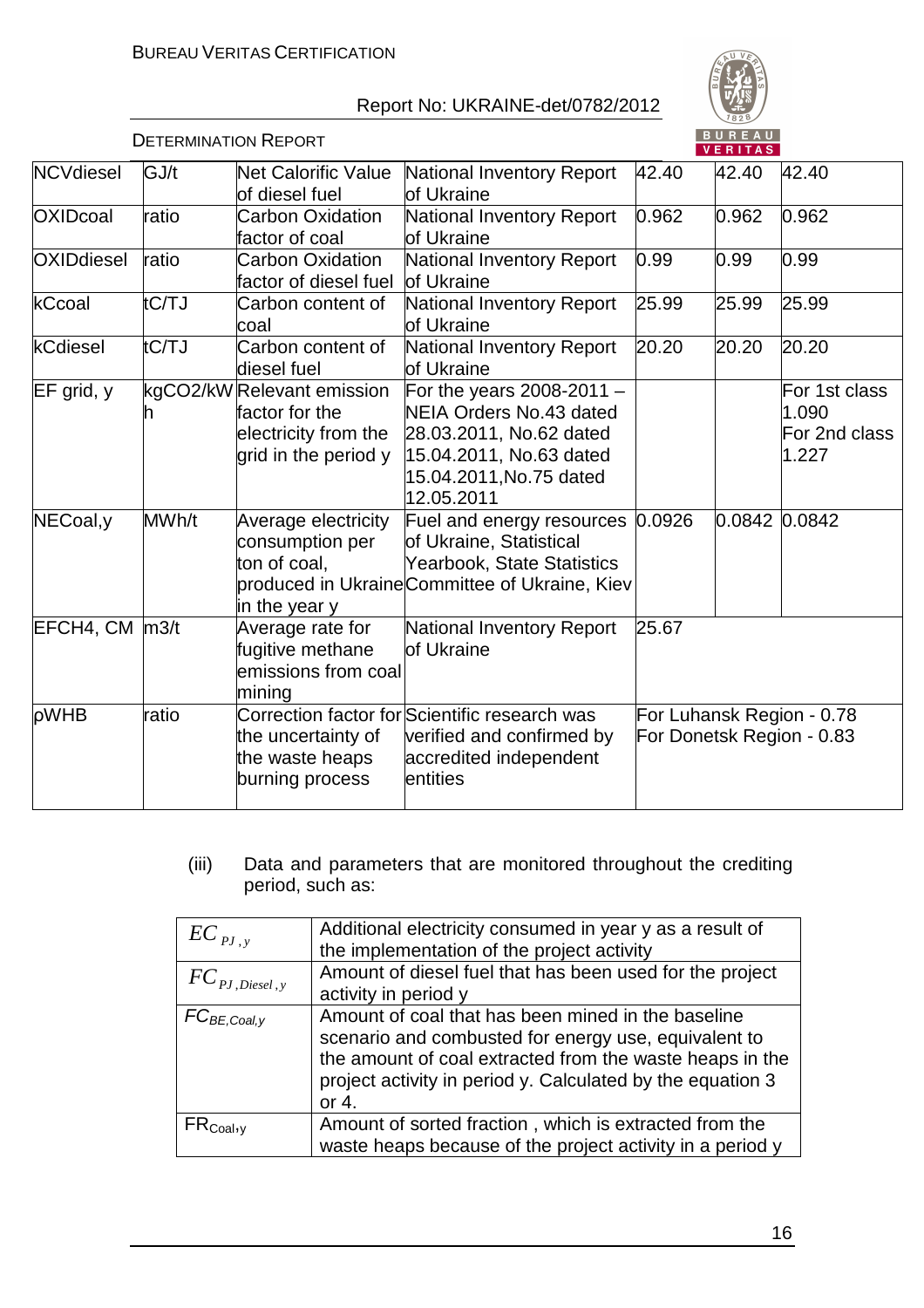

DETERMINATION REPORT

The monitoring plan elaborates all algorithms and formulae used for the estimation/calculation of baseline emissions/removals and project emissions/removals or direct monitoring of emission reductions from the project, leakage, as appropriate.

Emissions in the baseline scenario are calculated as follows:  $BE_v = BE_{WHB,v}$  (Equation 1)

where:

*BE<sub>ν</sub>*- baseline emissions in period *y* (tCO<sub>2</sub>e);

B*Е*<sup>W</sup>*НВ*, *у* - baseline emissions due to burning of the waste heaps in period y  $(tCO<sub>2</sub>)$ ;

 $BE_{FL,V}$ -baseline emissions due to consumption of electricity from a grid at coal mine in a period y,(tCO2);

 $BE<sub>WHBC</sub>$ , baseline emissions due to burning of waste heap, created as a result of coal mining during the period y,  $(tCO<sub>2</sub>)$ ;

Baseline Emissions due to burning of the waste heaps, in turn, are calculated as:

$$
BE_{\text{WHB,y}} = FC_{BE,Coal,y}/1000\cdot\rho_{\text{WHB}} \cdot NCV_{Coal} \cdot OXID_{Coal} \cdot k C_{Coal} \cdot 44/12
$$
 (Equation 2)

where:

 $FC_{BE,Coal, v}$  - amount of coal that has been mined in the baseline scenario and combusted for energy use, equivalent to the amount of coal extracted from the waste heaps in the project activity in period y, t;

 $ρ<sub>WHB</sub>$  - correction factor for the uncertainty of the waste heap burning process. This factor is defined on the basis of the survey of all the waste heaps in the area that provides a ratio of waste heaps that are or have been burning at any point in time to all existing waste heaps;

NCV*с*oal – net calorific vlue of coal,GJ/t;

OXID*с*oal – carbon oxidation factor of coal, ratio;

k C *<sup>с</sup>*oal – carbon content of coal, tС/TJ;

 $44/12$  – ration between molecular mass of CO<sub>2</sub> and C. Reflect oxidation of C to  $CO<sub>2</sub>$ ;

 $FC_{BE,Coal,v} = FR_{Coal,v}$  (1- $A_{Rock,v}/100-W_{Rock,v}/100)/(1-A_{Coal}/100-W_{Coal}/100)$  (Equation 3)

Where:

 $FR_{Coal,v}$  – amount of sorted fraction, which is extracted from the waste heaps because of the project in a period y, that came to blending with further combustion in thermal power plants, t;

 $A_{Rockv}$  – the average ash content of sorted fractions, which is extracted from waste heap in period y,%;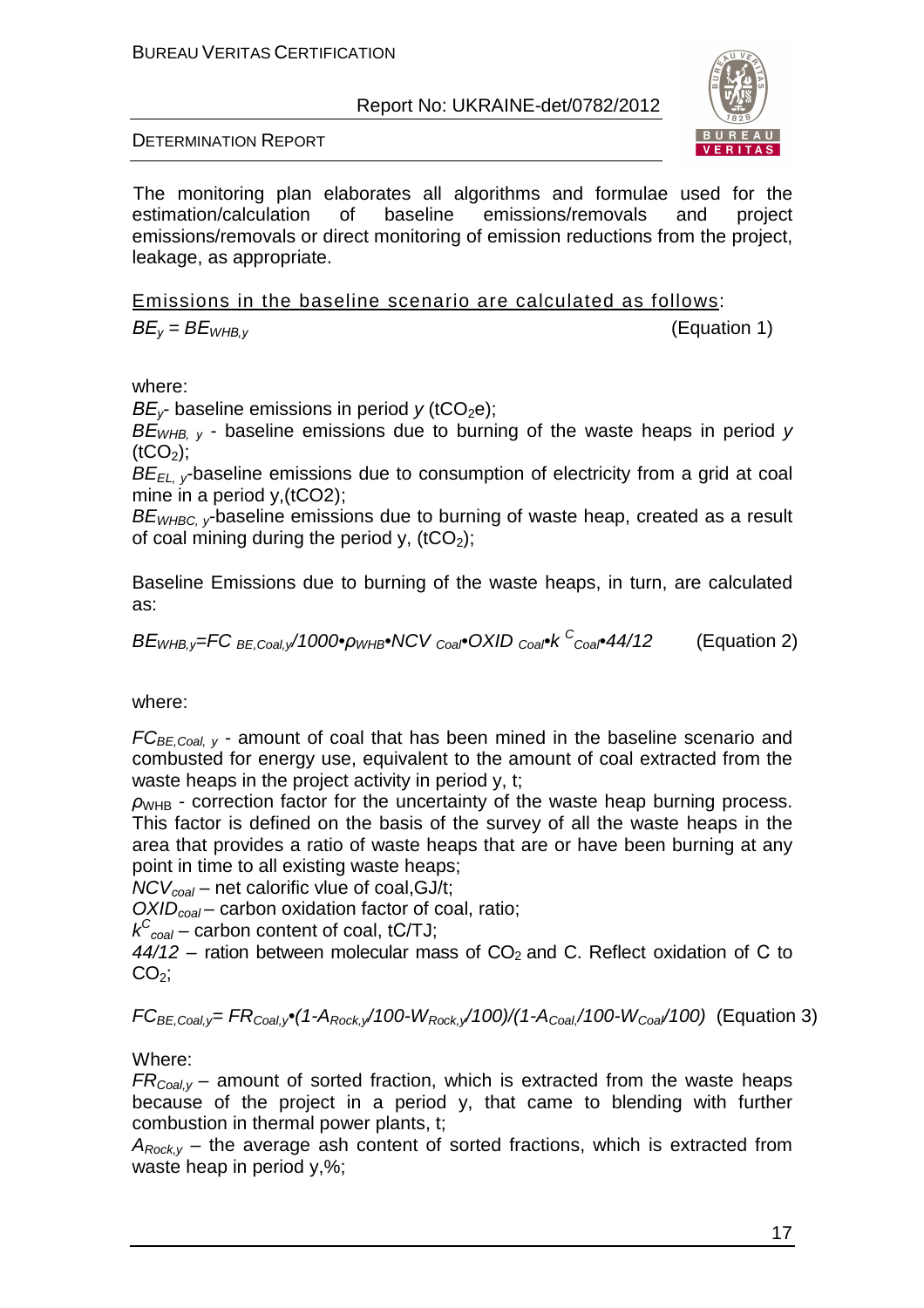

DETERMINATION REPORT

 $W_{Rock,v}$  – the average moisture of sorted fractions, which is extracted from waste heap in period y, %;

 $A_{\text{Coal}}$  – the average ash content of coal, mined in Ukraine, %;

 $W_{Coal}$  – the average moisture of coal, mined in Ukraine, %;

100 – conversion factor from percent to fraction, ratio;

If the average ash content and the average moisture of sorted fraction, which are extracted from the waste heap in the period y, are not available for the developer, or are irregular with a high level of uncertainty(table D.2 of PDD) , they are taken equal to the relevant nation indicators, and

 $FC_{BE, coal,v} = FR_{Coal,v}$  (Equation 4)

Emissions from the project activity are calculated as follows:

$$
PE_{y} = PE_{EL,y} + PE_{Diesel,y}
$$

**(Equation 5)** 

where

 $PE<sub>v</sub>$  – project emissions due to project activity in the period y (tCO<sub>2</sub>e);  $P\vec{E}_{Fly}$  – project emissions due to consumption of electricity from the grid by the project activity in the period  $y$  (tCO<sub>2</sub>e);

 $PE_{\text{Diesel,v}}$  – project emissions due to consumption of diesel fuel by the project activity in the period  $y$  (tCO<sub>2</sub>e);

These, in turn, are calculated as:

$$
PE_{EL,y} = EC_{PJ,y} \bullet PE_{grid,y}
$$

 $(Equation 6)$ 

where:

 $EC_{P,J,v}$  – additional electricity consumed in period y as a result of the implementation of the project activity , MWh,

 $EF_{\text{grid}}$   $_y$  – relevant emission factor for the electricity from the grid in the periody, kgCO2/kWh(tCO2/MWh).

$$
PEDiesel,y=FCPJ,Diesel,y/1000 \cdot NCVDiesel \cdot OXIDDiesel \cdot kCDiesel \cdot 44/12
$$
 (Equation 7)

where:

FC  $PJ, Diese, Y$  – amount of diesel fuel that has been used for the project activity in the periody, t;

 $NCV<sub>Diesel</sub>$  – net calorific value of diesel fuel, GJ/t;

 $OXID<sub>Diesel</sub>$  – carbon oxidation factor of diesel fuel, ratio;

C

 $k$  Diesel – carbon content of diesel fuel, t C/TJ;

 $44/12$  – ration between molecular mass of CO<sub>2</sub> and C. Reflect oxidation of C to  $CO<sub>2</sub>$ ;

Leakages in the period y are calculated as follows: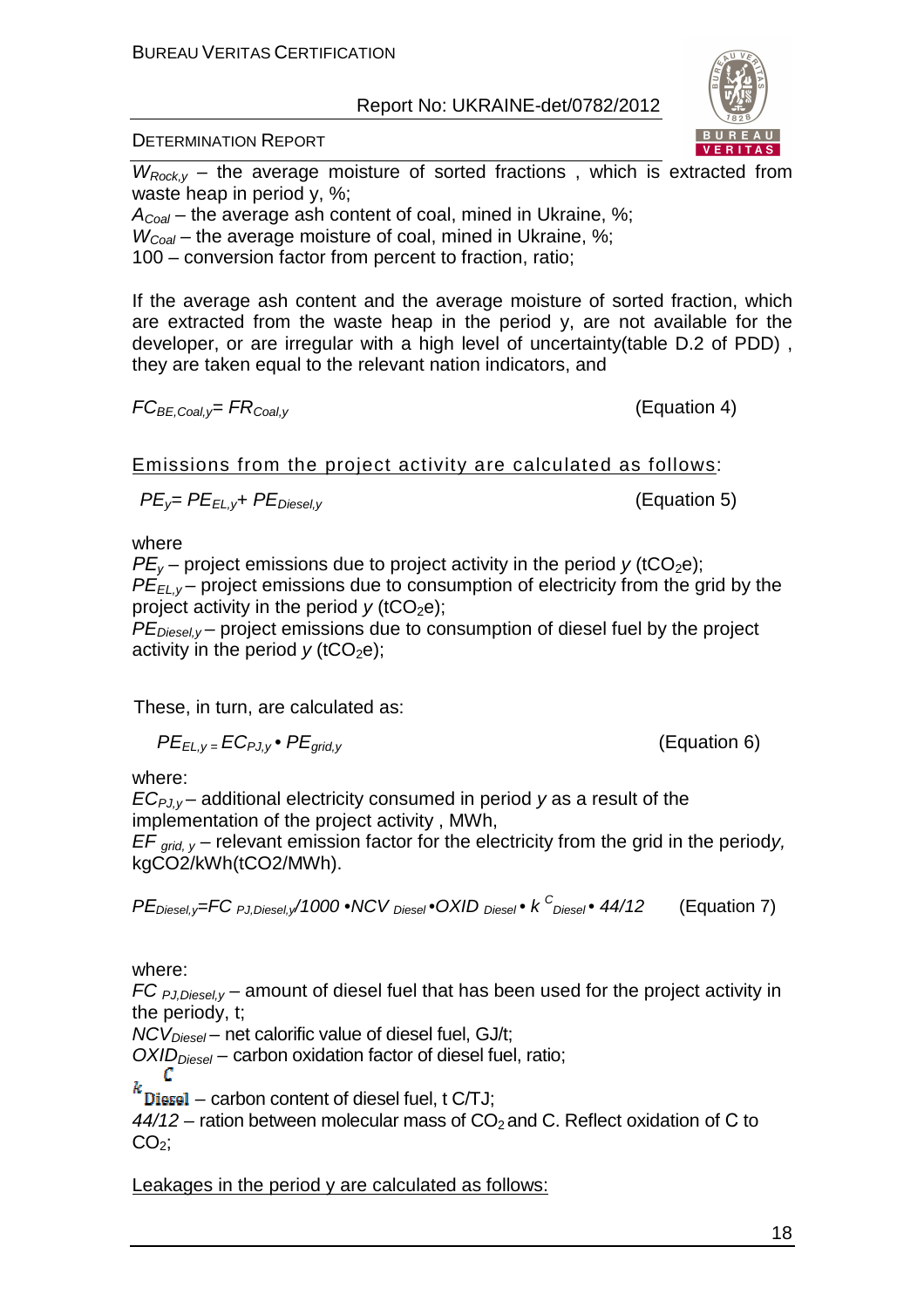

DETERMINATION REPORT

 $LE<sub>v</sub>=LE<sub>CH4. v</sub>+LE<sub>ELv</sub>$  (Equation 8)

Leakages due to fugitive emissions of methane in the mining activities in the period y  $(tCO<sub>2</sub>e)$ :

$$
LECH4,y = - FCBE,Coal,y • EFCH4,CM • QCH4 • GWPCH4
$$
 (Equation 9)

where:

 $FC_{BE, Coul, v}$  – amount of coal that has been mined in the baseline scenario and combusted for energy use, equivalent to the amount of coal extracted from the waste heaps in the project activity in period y, t;

 $EF<sub>CH4, CM</sub>$  – average rate for fugitive methane emissions from coal mining, m<sup>3</sup>/t;  $\rho_{CH4}$  - methane density, t/m<sup>3</sup>;

 $GWP<sub>CH4</sub>$  – Global Warming Potential of Methane, tCO<sub>2</sub>e/tCH<sub>4</sub>;

Leakages due to electricity consumption at coal mines in a period y, calculated by the equation:

$$
LE_{EL,y} = -FC_{BE,Coal,y} \cdot NP^E_{Coal,y} \cdot EF_{grid,y}
$$
 (Equation 10)

The emission reductions are calculated as follows:  $ER_v = BE_v - LE_v - PE_v$  (Equation 11)

where:

 $ER<sub>v</sub>$  – emissions reductions of the JI project in period y (tCO<sub>2</sub>e);

 $LE<sub>v</sub>$  – leakages in period y (tCO<sub>2</sub>e);

 $BE<sub>v</sub>$  – baseline emission in period y (tCO<sub>2</sub>e);

 $PE<sub>v</sub>$  – project emission in period y tCO<sub>2</sub>e);

The monitoring plan presents the quality assurance and control procedures for the monitoring process such as calibration of measuring equipment and internal procedures of the company .This includes, as appropriate, information on calibration and on how records on data and/or method validity and accuracy are kept and made available on request.

The monitoring plan clearly identifies the responsibilities and the authority regarding the monitoring activities.

The operational and management structure (as shown in below the figure) and the responsibilities of the principals are as follows. Ultimate responsibility for the project rests with the JI Project Manager.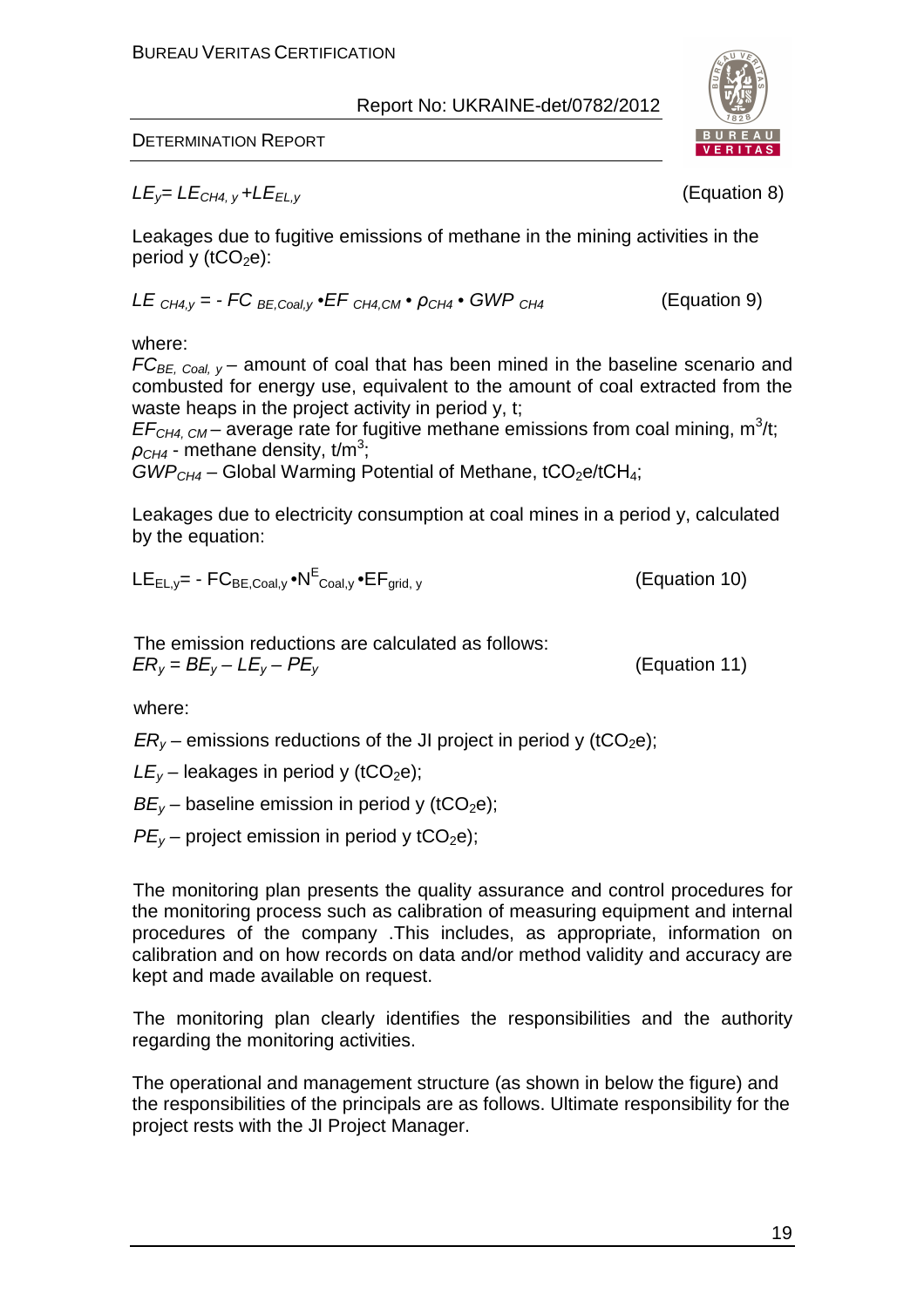

DETERMINATION REPORT



The JI Project Manager is responsible for:

- Checking and signing off all project operational-relate dactivities
- Appointing and liaising with the accredited independent entity(AIE) Identifying an audit team leader to be appointed by the Chief Engineer or a delegated authority
- Appointing a JI technical team to undertake the operational activities
- Organizing training and refresher courses
- Preparing and supervising a Health and Safety Plan for the JI technical team
- Supervising the work of the JI technical team
- Crosschecking reported volumes and sales receipts

On the whole, the monitoring plan reflects good monitoring practices appropriate to the project type.

The monitoring plan provides, in tabular form, a complete compilation of the data that need to be collected for its application, including data that are measured or sampled and data that are collected from other sources (e.g. official statistics, expert judgment, proprietary data, IPCC, commercial and scientific literature etc.) but not including data that are calculated with equations.

The monitoring plan indicates that the data monitored and required for verification are to be kept for two years after the last transfer of ERUs for the project.

The identified areas of concern as to monitoring plan, project participants response and Bureau Veritas Certification's conclusion are described in Appendix A to Determination report (refer to CAR08-CAR10).

#### **4.8 Leakage (40-41)**

The PDD appropriately describes an assessment of the potential leakage of the project and appropriately explains which sources of leakage are to be calculated, and which can be neglected: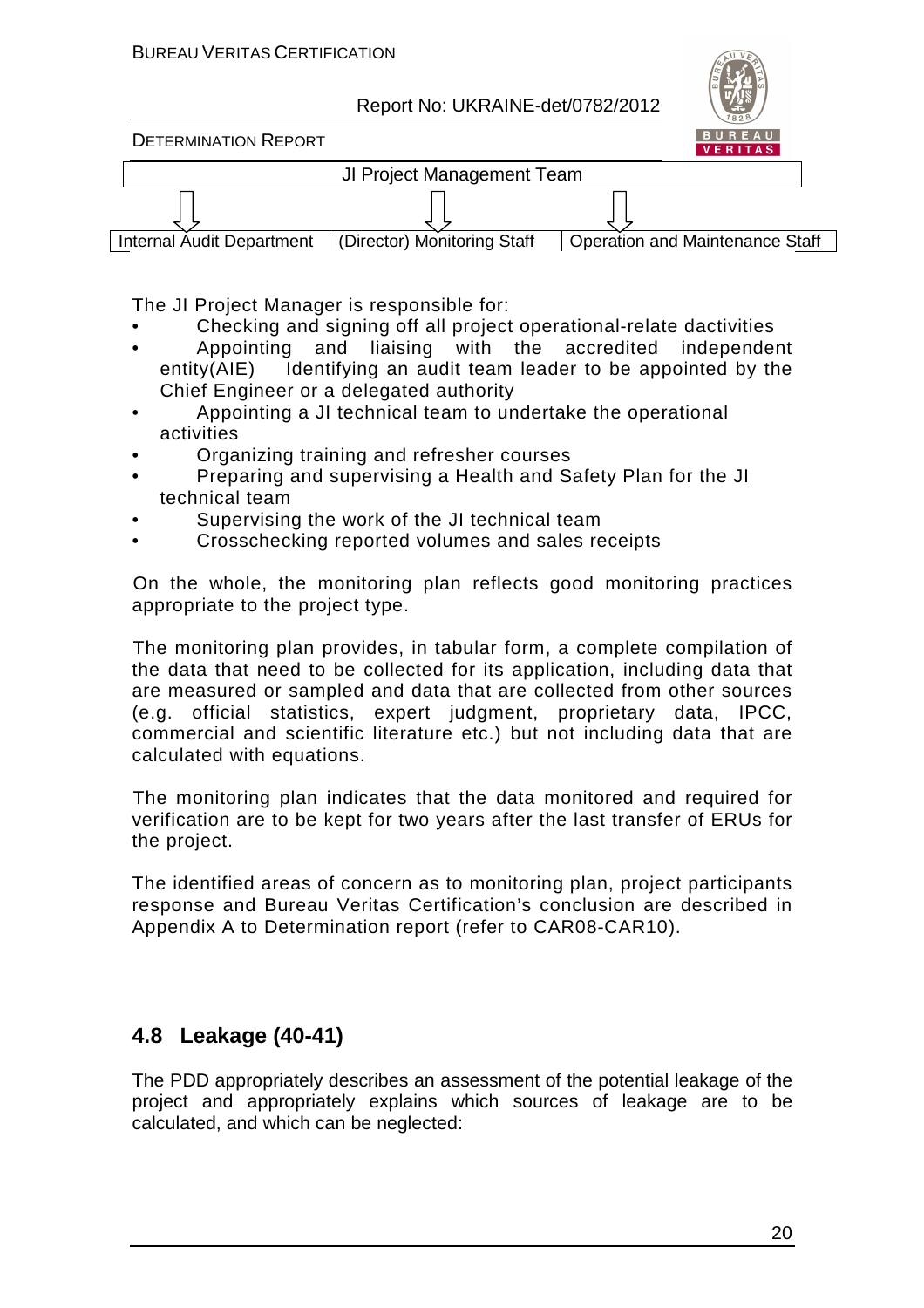

DETERMINATION REPORT

|          | <b>Source</b>                                              | <b>Gas</b>      |          | Included/Excluded Uustification / Explanation                                                                                     |
|----------|------------------------------------------------------------|-----------------|----------|-----------------------------------------------------------------------------------------------------------------------------------|
|          |                                                            | CH <sub>4</sub> | Included |                                                                                                                                   |
| eakages- | Fugitive methane due<br>to coal mining in the<br>mines     |                 |          | These leaks are taking place<br>in the baseline scenario<br>associated with the<br>uncontrolled leakage of<br>methane in the mine |
|          | Consumption of<br>electricity due to<br>mining             | CO <sub>2</sub> | Included | Leakages due to baseline<br>activity                                                                                              |
|          | Use of other types of<br>energy resources due<br>to mining | CO <sub>2</sub> | Excluded | These leakages are not<br>significant, and also for<br>reasons of conservatism, they<br>are excluded from<br>consideration.       |

This project will result in a net change in fugitive methane emissions due to the mining activities. Source of the leakage is the fugitive methane emissions due to coal mining and electricity consumption due to coal mining. As coal in the baseline scenario is only coming from mines it causes fugitive emissions of methane. These are calculated as standard country specific emission factor applied to the amount of coal that is extracted from the waste heaps in the project scenario (which is the same as the amount of coal that would have been mined in the baseline scenario). For the further information on data and information that will be collected in order to monitor leakage effects of the project refer to section D.1.3.1 of the PDD version 2.0.

Electricity consumption and related greenhouse gas emissions due to dismantling of waste heap to be taken into account in calculating the project emissions. Carbon dioxide emissions due to electricity consumption in the coal mine way in an amount, equivalent to the design of coal - a leakage that can be taken into account at base of the State Statistics Committee data, concerning unit costs of electricity at coal mines in Ukraine in the relevant year.

Leakages due to consumption of other types of energy in coal mines are insignificant compared to the emissions due to electricity consumption, soin connection with this, and for reasons of conservatism, take them equal to zero.

No outstanding issues were raised.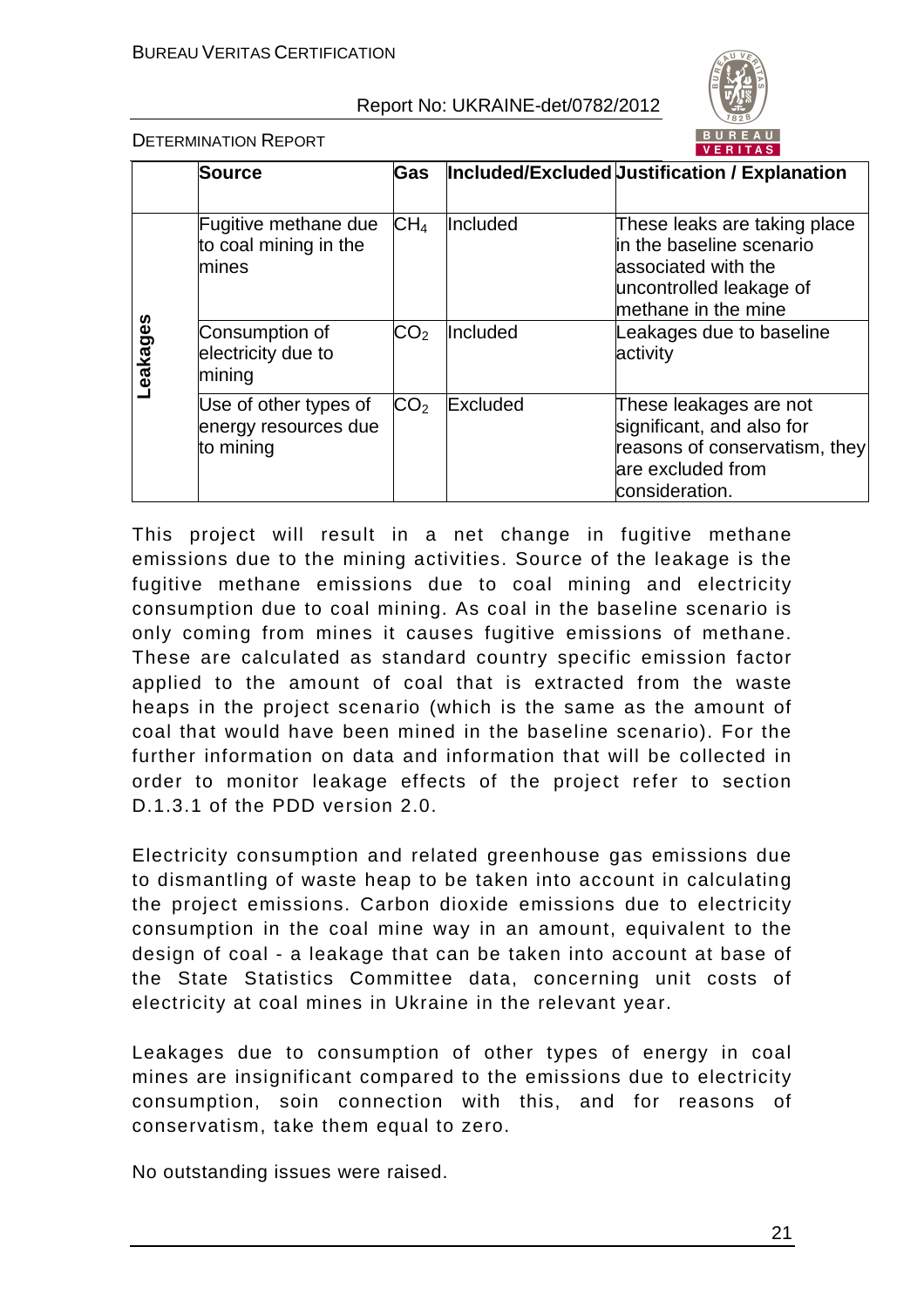

DETERMINATION REPORT

#### **4.9 Estimation of emission reductions or enhancements of net removals (42-47)**

The PDD indicates assessment of emissions in the baseline scenario and in the project scenario as the approach chosen to estimate the emission reductions generated by the project.

The PDD provides estimates of:

(a) Emissions in the project scenario (within the project boundary), which are:

- $\geq$  3606 tonnes of CO<sub>2</sub>eq in 2008-2012;
- $\geq$  2142 tonnes of CO<sub>2</sub>eq in 2013-2015.

(b) Leakage, which is:

- $\geq$  -494052 tonnes of CO<sub>2</sub>eq in 2008-2012;
- $\geq$  -289779 tonnes of CO<sub>2</sub>eq in 2013-2015.

(c) Emissions in the baseline scenario (within the project boundary), which are:

- $\geq$  1694942 tonnes of CO<sub>2</sub>eq in 2008-2012;
- $\geq$  1003341 tonnes of CO<sub>2</sub>eq in 2013-2015.

(d) Emission reductions adjusted by leakage (based on (a)-(c) above), which are:

- $\geq$  2185388 tonnes of CO<sub>2</sub>eq in 2008-2012;
- $\geq$  1290978 tonnes of CO<sub>2</sub>eq in 2013-2015.

The estimates referred to above are given:

(a) On an annual basis;

(b) From 23/01/2008 to 31/12/2015, covering the whole crediting period;

(c) Based on primary sources;

(d) For each GHG gas, such as  $CO<sub>2</sub>$ ;

(e) In tonnes of  $CO<sub>2</sub>$  equivalent, using global warming potentials defined by decision 2/CP.3 or amended in accordance with Article 5 of the Kyoto Protocol.

Formulae for calculating the above estimations are given in section 4.7. All formulae are in the correct sequence and compliance across the PDD.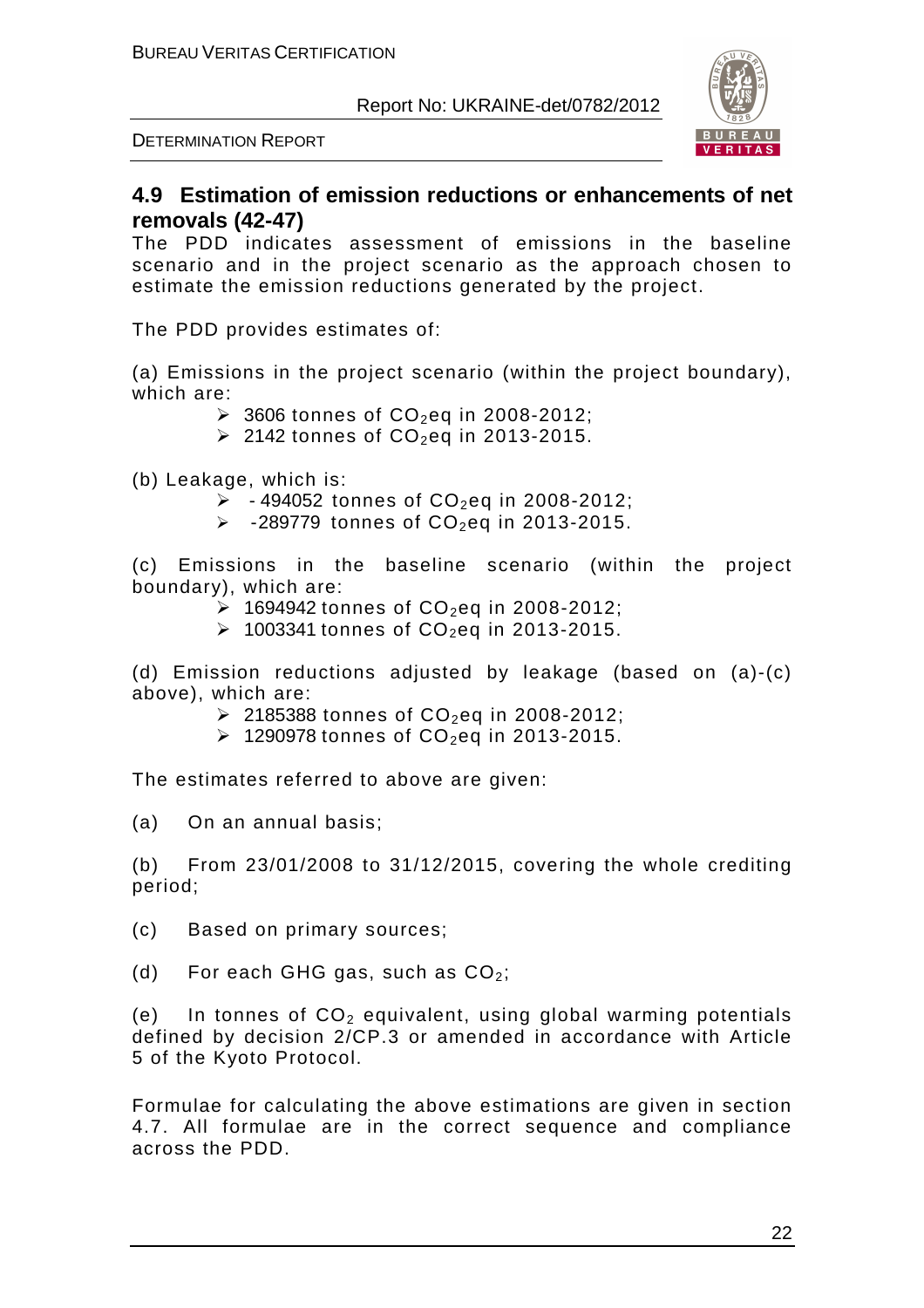

DETERMINATION REPORT

For calculating the estimates referred to above, key factors, e.g. energy prices and availability, market development influencing the baseline emissions and the activity level of the project and the emissions as well as risks associated with the project were taken into account, as appropriate.

Data sources used for calculating the estimates referred to above, such as feasibility studies, production forecasts, actual historical monitored data are clearly identified, reliable and transparent.

Emission factors, such as emission factor for electricity consumption, emission factor for diesel fuel and coal, were selected by carefully balancing accuracy and reasonableness, and appropriately justified of the choice.

The estimation referred to above is based on conservative assumptions and the most plausible scenarios in a transparent manner.

The estimates referred to above are consistent throughout the PDD.

The average annual emission reduction estimations over the crediting period are calculated by dividing the total estimated emission reductions over the crediting period by the total number of months of the crediting period, and multiplying by twelve.

Detailed algorithms of calculations and their results are described in section D, E and supporting documents to the PDD.

No outstanding issues were raised.

#### **4.10 Environmental impacts (48)**

According to the Ukrainian law "On the ecological examination" all projects that can result in violation of ecological norms and/or negative influence on the state of natural environment are subject to ecological examination. The proposed project in general has a positive impact on the environment so is not subject to special ecological examination. The environmental impact of the project has not been considered significant or prohibitive.

A more detailed environmental impact is described below:

On the territory of industrial site and adjacent areas the topsoil was exposed to repeated contamination and destruction. In this regard, its natural structure is broken and there is no productivity. Most of the land is occupied by coal mining waste resulting in that the soil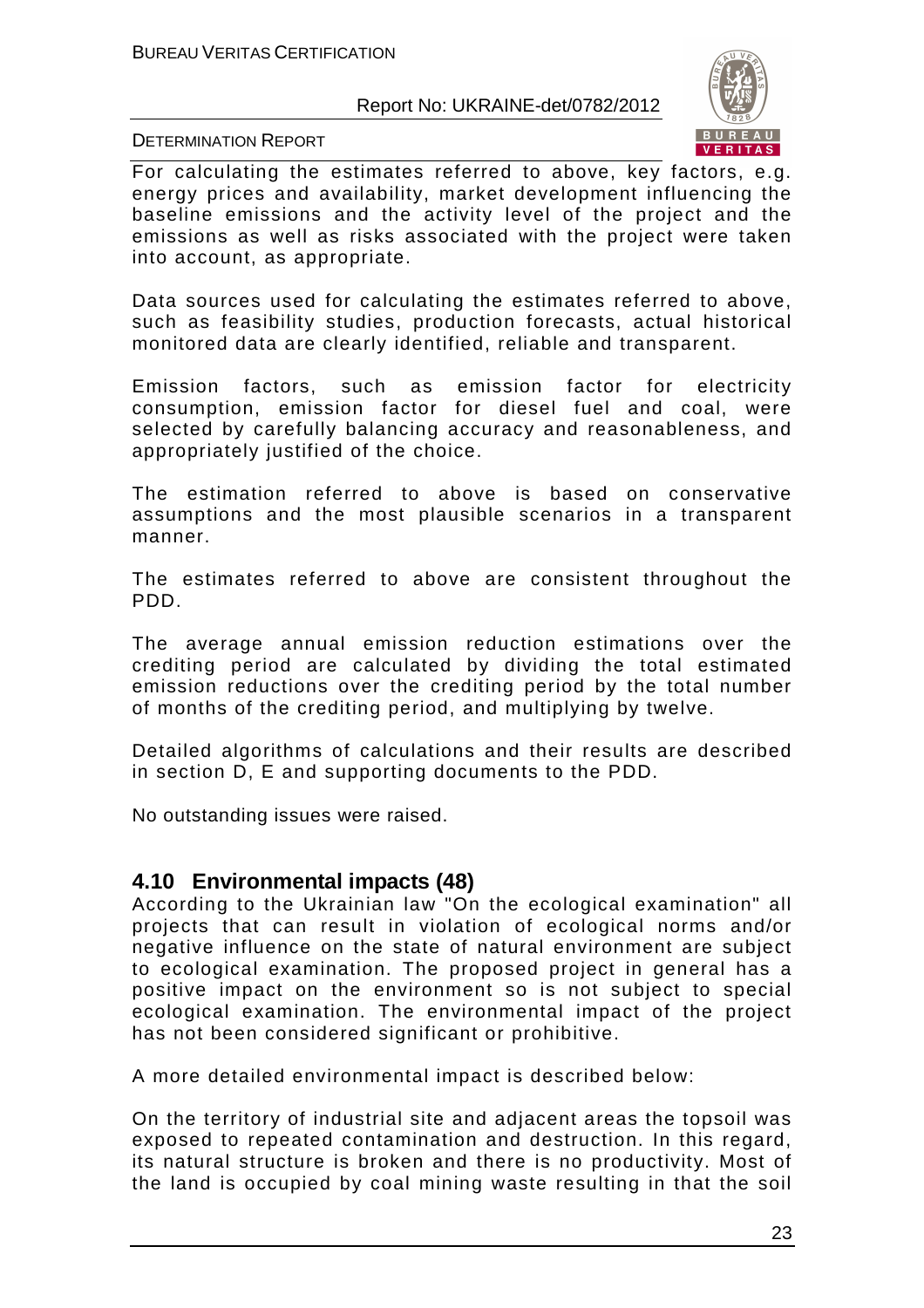

DETERMINATION REPORT

processes are absent. Soil from excavation will be used for cover access road. To ensure proper sanitary conditions at the site of designed buildings the greening (planting grass, trees) of the territory is being planned.

During the exploitation of the designed object the following main waste will be generated: coal (rock) enrichment waste. Waste coal (rock) will be temporarily stored on the premises in specially equipped areas and then forwarded to specialized enterprises with the aim to be used for road construction.

After a waste heap is processed, the land underneath is remediated and returned to the economic use. Technological process is environmentally sound and does not require any use of hazardous materials.

Impacts on flora and fauna are insignificant. The design documentation demands re-cultivation of the landscape. Grass and trees will be planted on the re-cultivated areas in order to prevent flora and fauna degradation. No rare or endangered species will be impacted. Project activity is not located in the vicinity of national parks or protected areas.

Noise impact is limited. Main source of noise will be located at the minimum required distance from residential areas, mobile noise sources (automobile transport) will be in compliance with local standards.

Impact on air is the main environmental impact of the project activity. Dust emissions due to the erosion and project activity such as loading and offloading operations of input rock and processed coal will be limited. Also emissions from transport will be present during the project operation stage. The impact will not exceed maximum allowable concentration at the edge of the sanitary zone.

Beside the positive effect on the global climate protection, no transboundary impacts occur.

No outstanding issues were raised.

#### **4.11 Stakeholder consultation (49)**

Since the project activities do not imply any negative environmental impact and negative social effect, special public discussions were not necessary.

The project has been introduced to the Ukrainian Government and local authorities with a PIN. The authorities analyzed the project and the Letter of Endorsement has been issued by the State Environmental Investment Agency of Ukraine.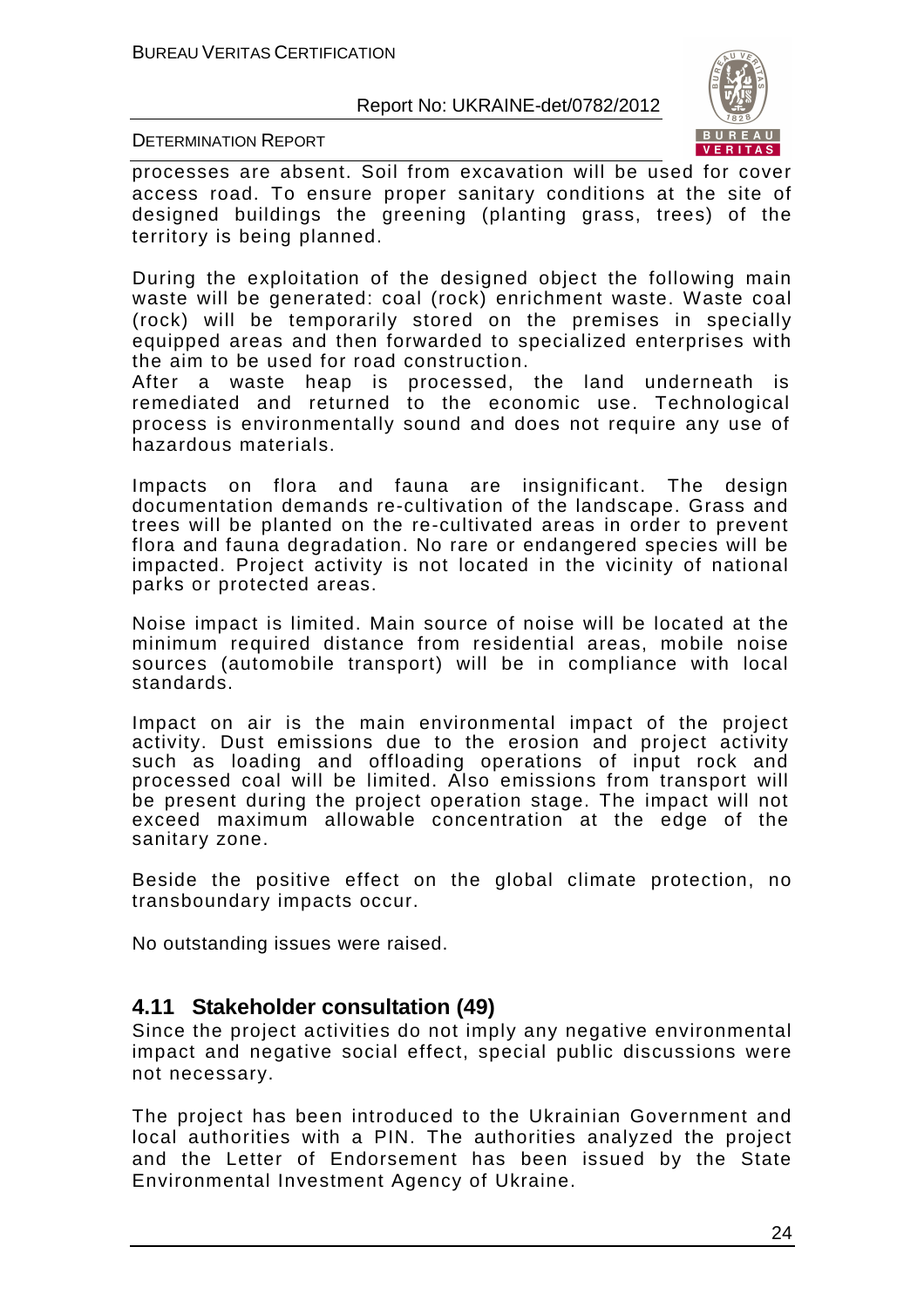

DETERMINATION REPORT

All comments relating to the project implementation were positive. No negative comments were received.

4.12 Determination regarding small scale projects (50-57) Not applicable

#### 4.13 **Determination regarding land use, land-use change and forestry (LULUCF) projects (58-64)**

Not applicable

**4.14 Determination regarding programmes of activities (65-73) (write "Not applicable" in this session if the project is programme of activities)** 

Not applicable

#### **5 SUMMARY AND REPORT OF HOW DUE ACCOUNT WAS TAKEN OF COMMENTS RECEIVED PURSUANT TO PARAGRAPH 32 OF THE JI GUIDELINES**

No comments, pursuant to paragraph 32 of the JI Guidelines, were received

#### **6 DETERMINATION OPINION**

Bureau Veritas Certification has performed a determination of the «Waste Heap Dismantling in Perevalsk district of Luhansk Region of Ukraine with the Aim of Reducing Greenhouse Gases Emissions into the atmosphere» Project in Ukraine. The determination was performed on the basis of UNFCCC criteria and host country criteria and also on the criteria given to provide for consistent project operations, monitoring and reporting.

The determination consisted of the following three phases:

- i) a desk review of the project design and the baseline and monitoring plan;
- ii) follow-up interviews with project stakeholders;
- iii) the resolution of outstanding issues and the issuance of the final determination report and opinion.

The additionality of the project has been assessed through provision of traceable and transparent information showing that the same approach for additionality demonstration has already been taken in cases for which determination is deemed final and which can be regarded as comparable, as suggested in item "b)" of Paragraph 44 of "Guidance on criteria for baseline setting and monitoring" version 03. The PDD identifies a comparable project, demonstrates that the identified project is a comparable project was implemented under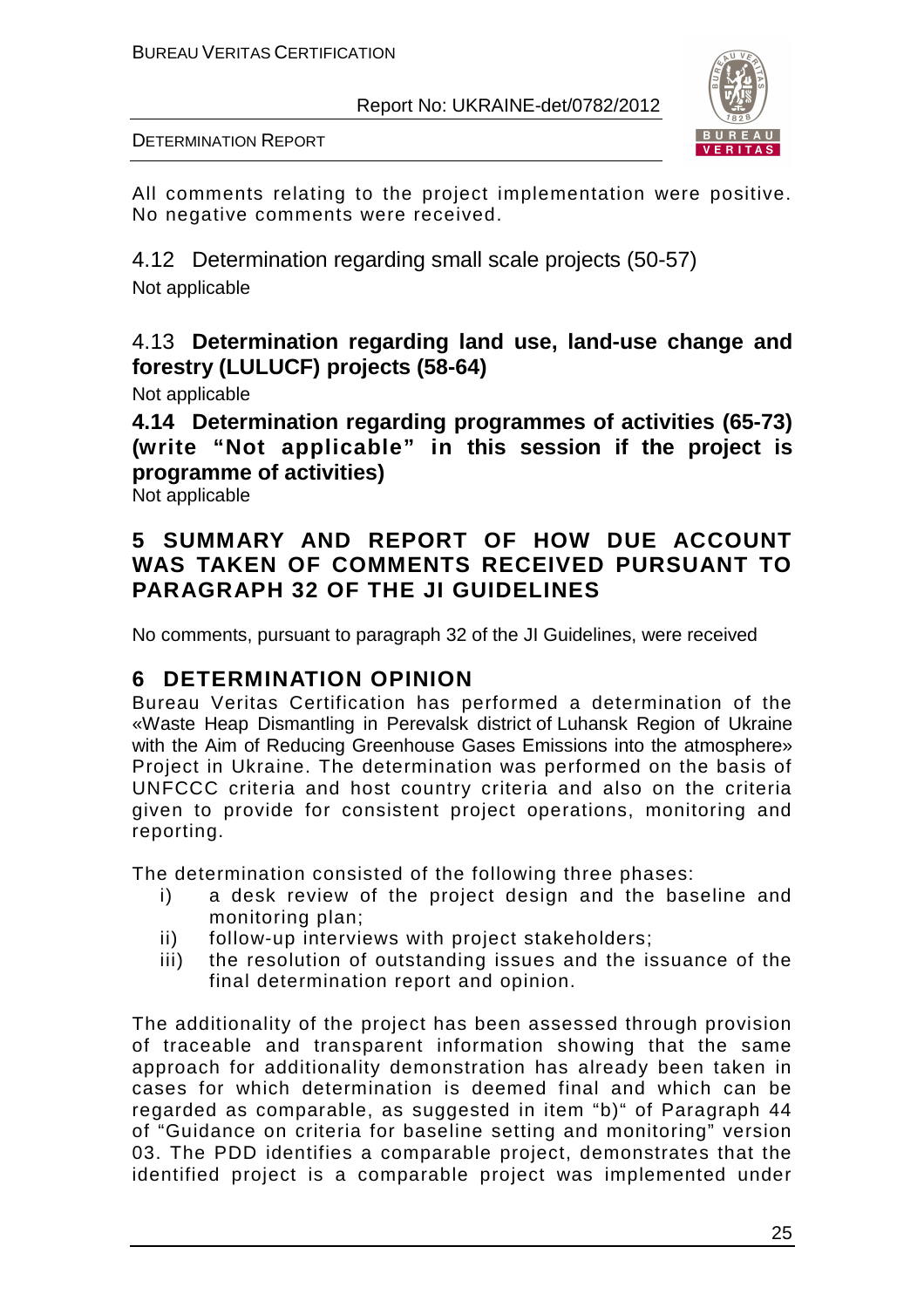

DETERMINATION REPORT

comparable circumstances, and provides justification, that determination for a comparable project is relevant for the project at hand.

Emission reductions that occur due to the project are therefore additional to those that would have occurred without the project activity. On condition of the introduction and implementation of the project according to the design decision, the project is likely to reach the estimated amount of emission reductions.

The review of the project design documentation and the subsequent follow-up interviews have provided Bureau Veritas Certification with sufficient evidence to determine the fulfillment of stated criteria. In our opinion, the project correctly applies and meets the relevant UNFCCC requirements for the JI and the relevant host country criteria.

The determination revealed two pending issues related to the current determination stage of the project: the issue of the written approval of the project and the authorization of the project participant by the host Party (Ukraine).If the written approval by the host Country is provided, it is our opinion that the project as described in the Project Design Document, version 2.0 dated 05/11/2012 meets all the relevant UNFCCC requirements for the determination stage and the relevant host Country criteria as well as expectations of the stakeholders.

The determination is based on the information made available to us and the engagement conditions detailed in this report.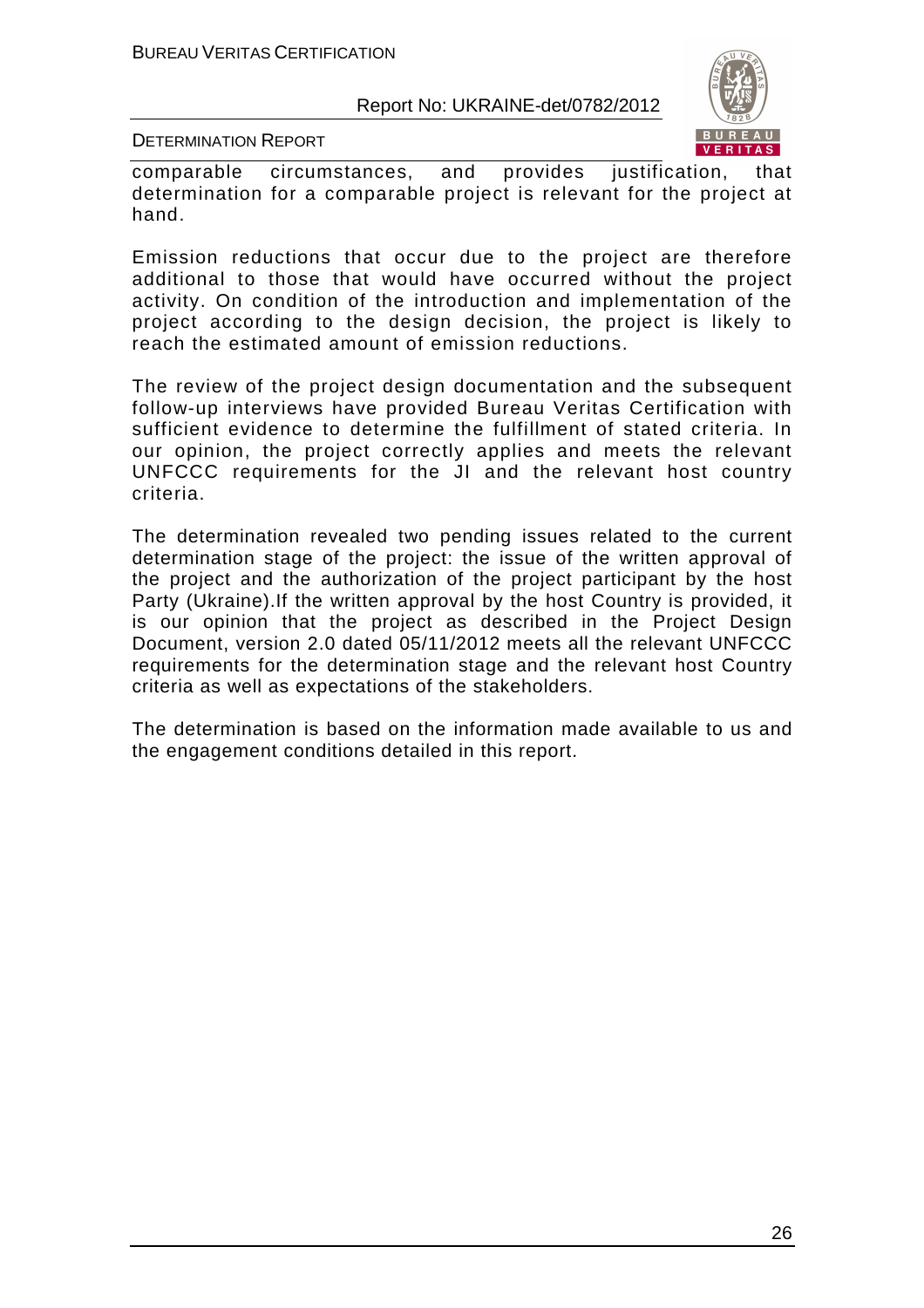

DETERMINATION REPORT

## **7 REFERENCES**

#### **Category 1 Documents:**

Documents provided by СARBON MARKETING AND TRADING LTD that relate directly to the GHG components of the project.

- /1/ Project Design Document «Waste Heap Dismantling in Perevalsk district of Luhansk Region of Ukraine with the Aim of Reducing Greenhouse Gases Emissions into the atmosphere» version 1.0 dated 05/10/2012
- /2/ Emission Reductions Calculation version 1.0 excel file dated 05/10/2012
- /3/ Project Design Document «Waste Heap Dismantling in Perevalsk district of Luhansk Region of Ukraine with the Aim of Reducing Greenhouse Gases Emissions into the atmosphere» version 2.0 dated 05/11/2012
- /4/ Emission Reductions Calculation version 2.0 excel file dated 05/11/2012
- /5/ Letter of Endorsement #3115/23/7dated 19/10/2012 issued by the State environmental Investment Agency of Ukraine
- /6/ National Inventory Report of Ukraine 1999-2010

#### **Category 2 Documents:**

Background documents related to the design and/or methodologies employed in the design or other reference documents.

- /1/ Manual for screen GVCH-61
- /2/ Passport for screen GIL-31
- /3/ Rent agreement №11-07/03 dated 14 November 2007, and act of transfer of waste heap to the agreement №11-07/03
- /4/ Consignation agreement dated 23 January 2008
- /5/ Act of acceptance and transfer of goods to Consignation agreement dated 23 January 2008, dated as of May 31, 2008
- /6/ Act of acceptance and transfer of goods to Consignation agreement dated 23 January 2008, dated as of July 31, 2008
- /7/ Act of acceptance and transfer of goods to Consignation agreement dated 23 January 2008, dated as of September 30, 2008
- /8/ Act of acceptance and transfer of goods to Consignation agreement dated 23 January 2008, dated as of May 30, 2009
- /9/ Act of acceptance and transfer of goods to Consignation agreement dated 23 January 2008, dated as of July 31, 2009
- /10/ Act of acceptance and transfer of goods to Consignation agreement dated 23 January 2008, dated as of September 30, 2009
- /11/ Act of acceptance and transfer of goods to Consignation agreement dated 23 January 2008, dated as of May 31, 2010
- /12/ Act of acceptance and transfer of goods to Consignation agreement dated 23 January 2008, dated as of July 30, 2010
- /13/ Act of acceptance and transfer of goods to Consignation agreement dated 23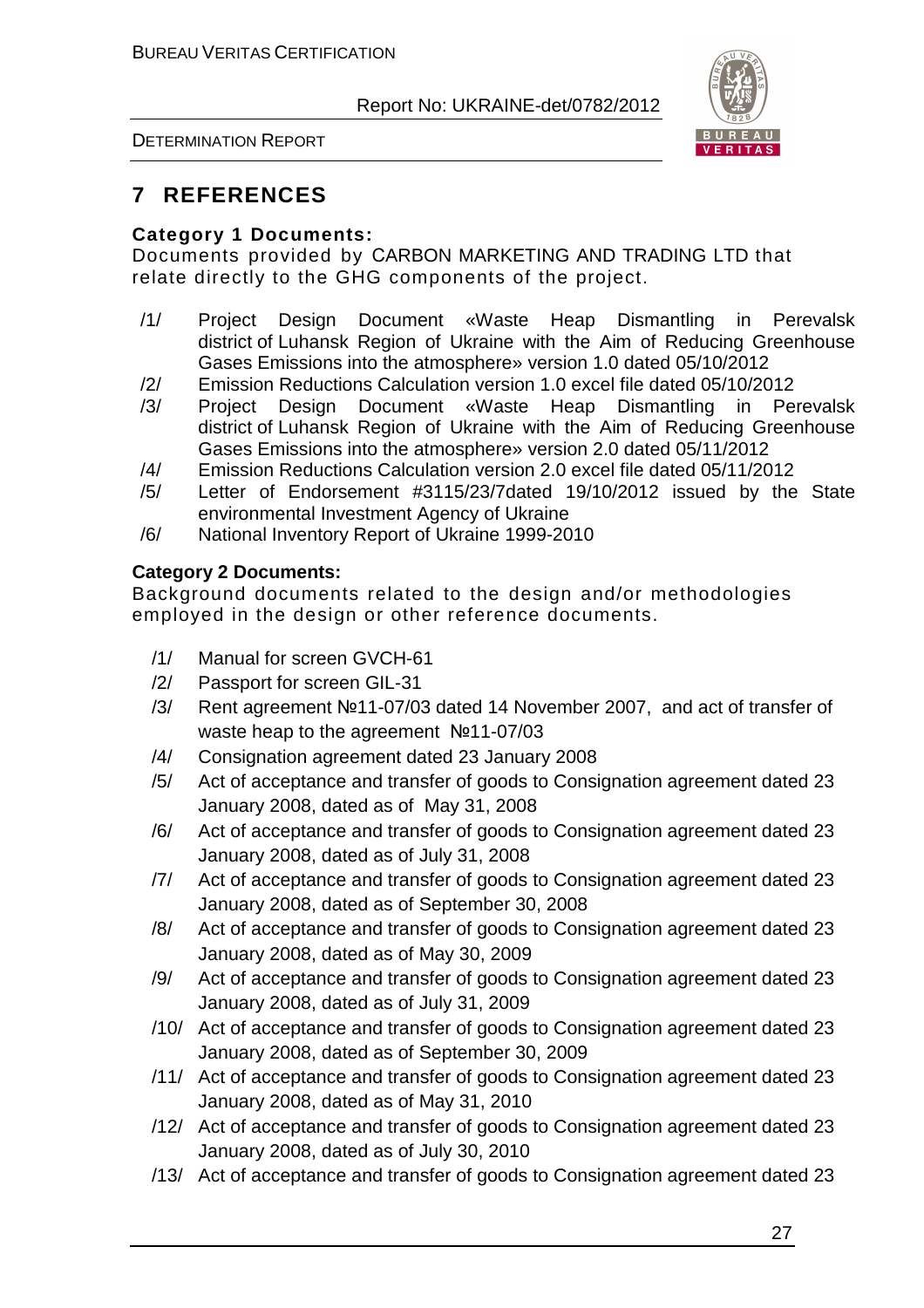

#### DETERMINATION REPORT

January 2008, dated as of September 30, 2010

- /14/ Act of acceptance and transfer of goods to Consignation agreement dated 23 January 2008, dated as of May 31, 2011
- /15/ Act of acceptance and transfer of goods to Consignation agreement dated 23 January 2008, dated as of July 30, 2011
- /16/ Act of acceptance and transfer of goods to Consignation agreement dated 23 January 2008, dated as of September 30, 2011
- /17/ Act of acceptance and transfer of goods to Consignation agreement dated 23 January 2008, dated as of May 31, 2012
- /18/ Act of acceptance and transfer of goods to Consignation agreement dated 23 January 2008, dated as of July 31, 2012
- /19/ Act of acceptance and transfer of goods to Consignation agreement dated 23 January 2008, dated as of September  $30<sup>th</sup>$ , 2012
- /20/ Reconciliation Act of settling the contract № 30/01-08 dated 30.01.08. and Consignation agreement dated 01.23.08. signed by LLC "Albion - 95" and LLC "Vostokpromdobycha", dated May 31, 2008
- /21/ Reconciliation Act of settling the contract № 30/01-08 dated 30.01.08. and Consignation agreement dated 01.23.08. signed by LLC "Albion - 95" and LLC "Vostokpromdobycha", dated July 31, 2008
- /22/ Reconciliation Act of settling the contract № 30/01-08 dated 30.01.08. and Consignation agreement dated 01.23.08. signed by LLC "Albion - 95" and LLC "Vostokpromdobycha", dated September 30, 2008
- /23/ Reconciliation Act of settling the contract № 30/01-08 dated 30.01.08. and Consignation agreement dated 01.23.08. signed by LLC "Albion - 95" and LLC "Vostokpromdobycha", dated May 30, 2009
- /24/ Reconciliation Act of settling the contract № 30/01-08 dated 30.01.08. and Consignation agreement dated 01.23.08. signed by LLC "Albion - 95" and LLC "Vostokpromdobycha", dated July 30, 2009
- /25/ Reconciliation Act of settling the contract № 30/01-08 dated 30.01.08. and Consignation agreement dated 01.23.08. signed by LLC "Albion - 95" and LLC "Vostokpromdobycha", dated September 30, 2009
- /26/ Reconciliation Act of settling the contract № 30/01-08 dated 30.01.08. and Consignation agreement dated 01.23.08. signed by LLC "Albion - 95" and LLC "Vostokpromdobycha", dated May 31, 2010
- /27/ Reconciliation Act of settling the contract № 30/01-08 dated 30.01.08. and Consignation agreement dated 01.23.08. signed by LLC "Albion - 95" and LLC "Vostokpromdobycha", dated July 30, 2010
- /28/ Reconciliation Act of settling the contract № 30/01-08 dated 30.01.08. and Consignation agreement dated 01.23.08. signed by LLC "Albion - 95" and LLC "Vostokpromdobycha", dated September 30, 2010
- /29/ Reconciliation Act of settling the contract № 30/01-08 dated 30.01.08. and Consignation agreement dated 01.23.08. signed by LLC "Albion - 95" and LLC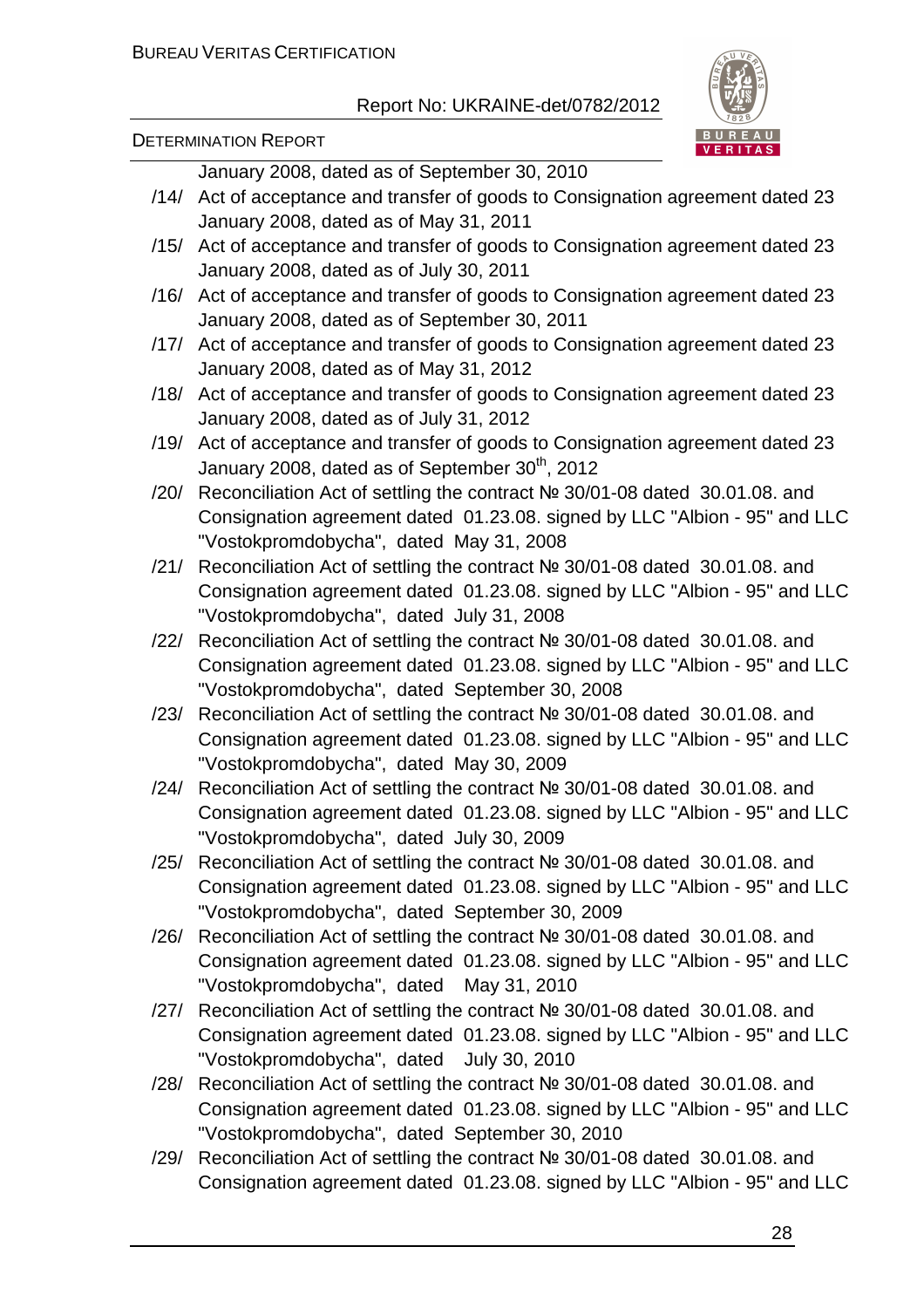

DETERMINATION REPORT

"Vostokpromdobycha", dated May 31, 2011

- /30/ Reconciliation Act of settling the contract № 30/01-08 dated 30.01.08. and Consignation agreement dated 01.23.08. signed by LLC "Albion - 95" and LLC "Vostokpromdobycha", dated dated July 30, 2011
- /31/ Reconciliation Act of settling the contract № 30/01-08 dated 30.01.08. and Consignation agreement dated 01.23.08. signed by LLC "Albion - 95" and LLC "Vostokpromdobycha", dated September 30, 2011
- /32/ Reconciliation Act of settling the contract № 30/01-08 dated 30.01.08. and Consignation agreement dated 01.23.08. signed by LLC "Albion - 95" and LLC "Vostokpromdobycha", dated May 31, 2012
- /33/ Reconciliation Act of settling the contract № 30/01-08 dated 30.01.08. and Consignation agreement dated 01.23.08. signed by LLC "Albion - 95" and LLC "Vostokpromdobycha", dated July 30, 2012
- /34/ Reconciliation Act of settling the contract № 30/01-08 dated 30.01.08. and Consignation agreement dated 01.23.08. signed by LLC "Albion - 95" and LLC "Vostokpromdobycha", dated September 30, 2012
- /35/ Order №7/08 to establish a working group for the implementation of the joint implementation project from 28.01.2008
- /36/ Agreement № 30/01-08, dated January  $30<sup>th</sup>$ , 2008
- /37/ Annex  $N$ <sup>o</sup> 1 to the agreement  $N$ <sup>o</sup> 30/01-08 dated January 30<sup>th</sup>, 2008
- /38/ Invoice № РН-0000689, dated 15 May 2008
- /39/ Invoice № РН-0000716, dated 31 May 2008
- /40/ Invoice № РН-0000911, dated 14 July 2008
- /41/ Invoice № РН-0001001, dated 31 July 2008
- /42/ Invoice № РН-0001116, dated 13 September 2008
- /43/ Invoice № РН-0001201, dated 30 September 2008
- /44/ Invoice № РН-0000399, dated 15 May 2009
- /45/ Invoice № РН-0000456, dated 30 May 2009
- /46/ Invoice № РН-0000622, dated 16 July 2009
- /47/ Invoice № РН-0000666, dated 31 July 2009
- /48/ Invoice № РН-0000811, dated 15 September 2009
- /49/ Invoice № РН-0000859, dated 30 September 2009
- /50/ Invoice № РН-0000332, dated 15 May 2010
- /51/ Invoice № РН-0000403, dated 31 May 2010
- /52/ Invoice № РН-0000615, dated 14 July 2010
- /53/ Invoice № РН-0000685, dated 30 July 2010
- /54/ Invoice № РН-0000896, dated 15 September 2010
- /55/ Invoice № РН-0000965, dated 30 September 2010
- /56/ Invoice № РН-0000337, dated 14 May 2011
- /57/ Invoice № РН-0000499, dated 31 May 2011
- /58/ Invoice № РН-0000726, dated 15 July 2011
- /59/ Invoice № РН-0000793, dated 30 July 2011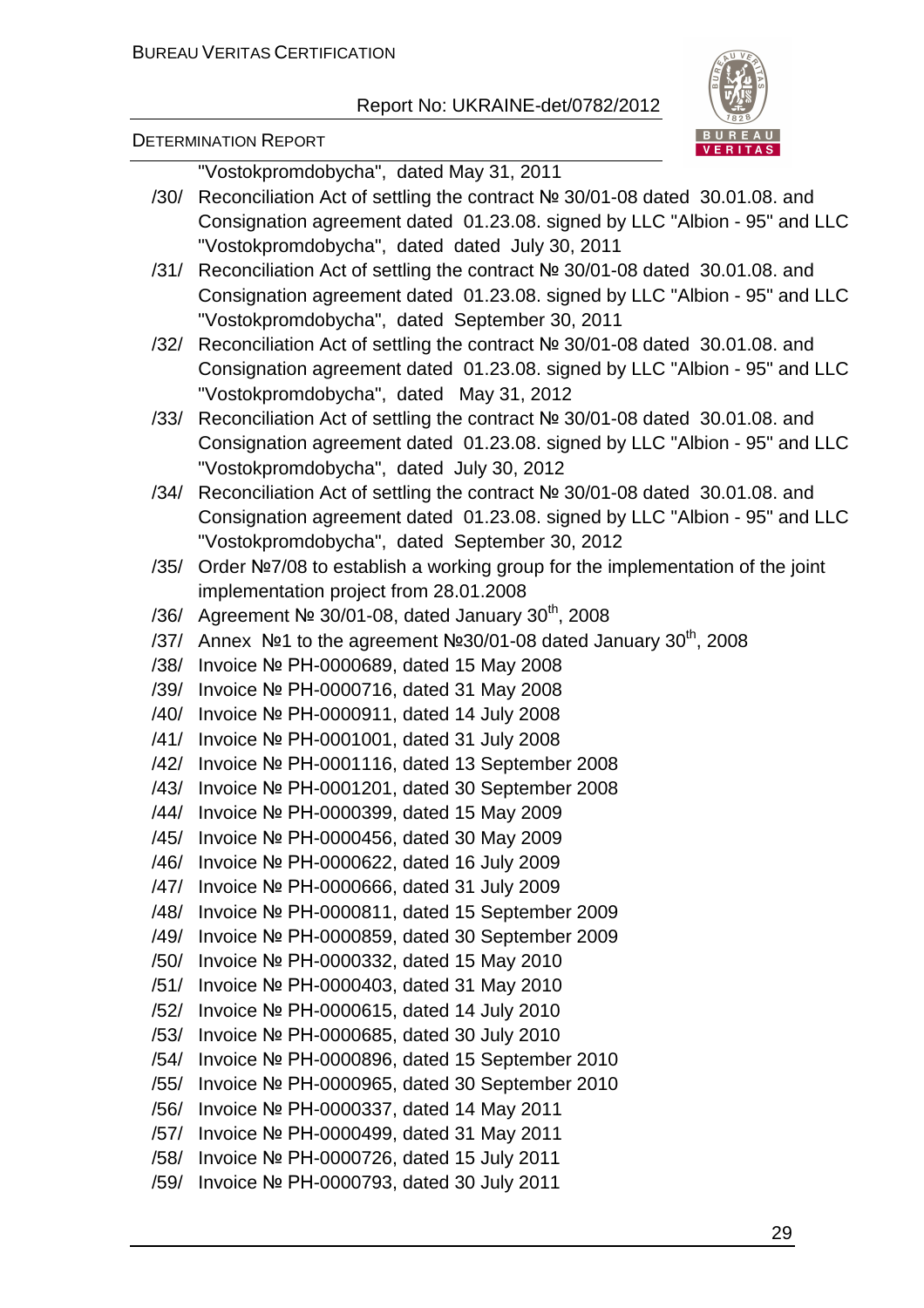

DETERMINATION REPORT

- /60/ Invoice № РН-0001034, dated 30 September 2011
- /61/ Invoice № РН-0000143, dated 15 May 2012
- /62/ Invoice № РН-0000150, dated 31 May 2012
- /63/ Invoice № РН-0000179, dated 16 July 2012
- /64/ Invoice № РН-0000201, dated 31 July 2012
- /65/ Invoice № РН-0000234, dated 15 September 2012
- /66/ Invoice № РН-0000241, dated 30 September 2012
- /67/ Act of acceptance and transfer of goods to the Agreement № 30/01- 08 dated 30.01.2008р, for May 2008
- /68/ Act of acceptance and transfer of goods to the Agreement № 30/01- 08 dated 30.01.2008р, for July 2008
- /69/ Act of acceptance and transfer of goods to the Agreement № 30/01- 08 dated 30.01.2008р, for September 2008
- /70/ Act of acceptance and transfer of goods to the Agreement № 30/01- 08 dated 30.01.2008р, for May 2009
- /71/ Act of acceptance and transfer of goods to the Agreement № 30/01- 08 dated 30.01.2008р, for July 2009
- /72/ Act of acceptance and transfer of goods to the Agreement № 30/01- 08 dated 30.01.2008р, for September 2009
- /73/ Act of acceptance and transfer of goods to the Agreement № 30/01- 08 dated 30.01.2008р, for May 2010
- /74/ Act of acceptance and transfer of goods to the Agreement № 30/01- 08 dated 30.01.2008р, for July 2010
- /75/ Act of acceptance and transfer of goods to the Agreement № 30/01- 08 dated 30.01.2008р, for September 2010
- /76/ Act of acceptance and transfer of goods to the Agreement № 30/01- 08 dated 30.01.2008р, for May 2011
- /77/ Act of acceptance and transfer of goods to the Agreement № 30/01- 08 dated 30.01.2008р, for July 2011
- /78/ Act of acceptance and transfer of goods to the Agreement № 30/01- 08 dated 30.01.2008р, for September 2011
- /79/ Act of acceptance and transfer of goods to the Agreement № 30/01- 08 dated 30.01.2008р, for May 2012
- /80/ Act of acceptance and transfer of goods to the Agreement № 30/01- 08 dated 30.01.2008р, for July 2012
- /81/ Act of acceptance and transfer of goods to the Agreement № 30/01- 08 dated 30.01.2008р, for September 2012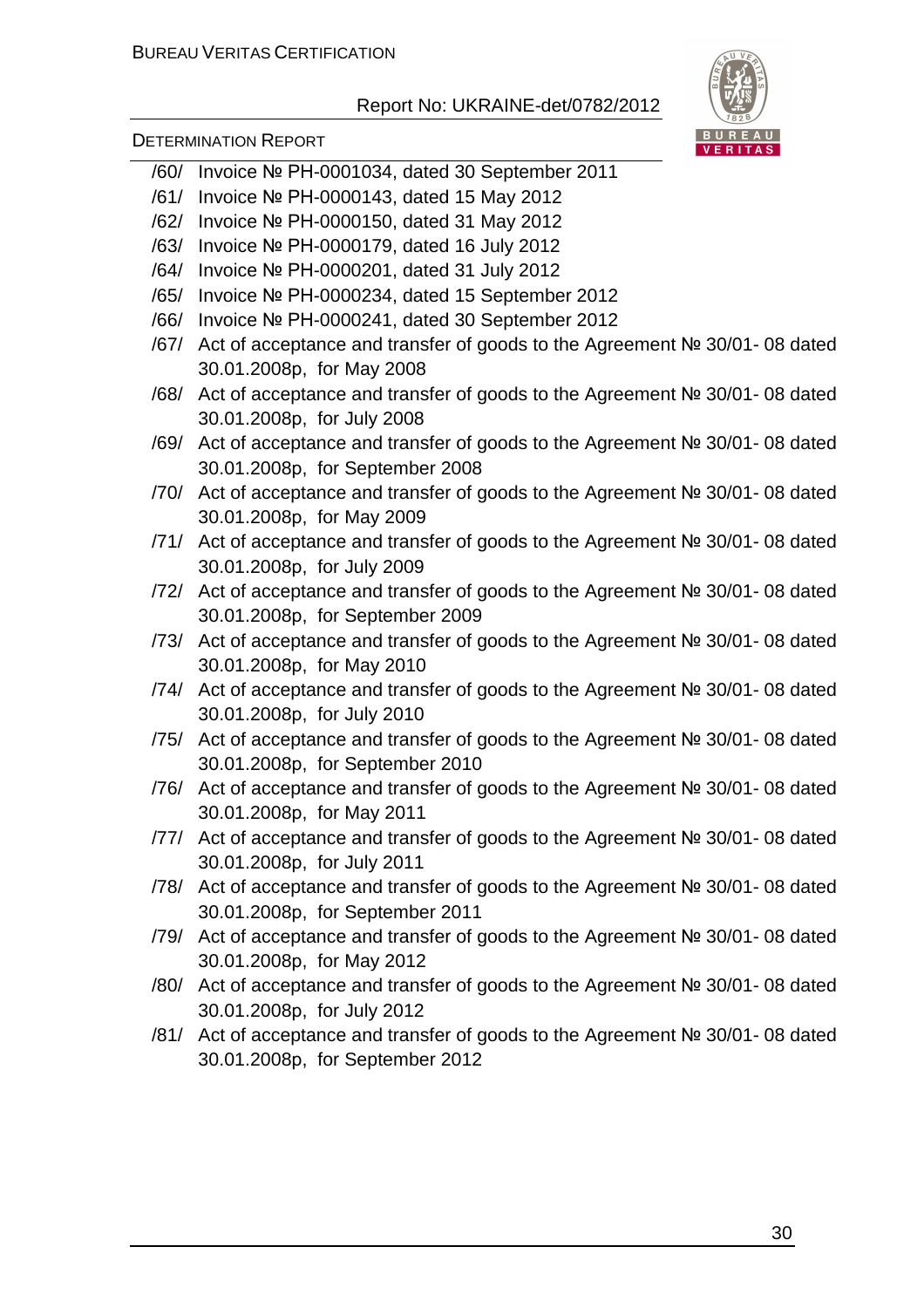

#### DETERMINATION REPORT

#### **Persons interviewed:**

List persons interviewed during the determination or persons that contributed with other information that are not included in the documents listed above.

- /1/ V. Solanik director of of Limited Liability Company «ALBION-95»
- /2/ D. Shilov Head of processing factory of Limited Liability Company «ALBION-95»
- /3/ L. Reznik cheef bookkeeper of Limited Liability Company «ALBION-95»
- /4/ Tahir Musayev representative of the project Developer СARBON MARKETING AND TRADING LTD
- /5/ Valentina Bubenok representative of the project Developer СARBON MARKETING AND TRADING LTD.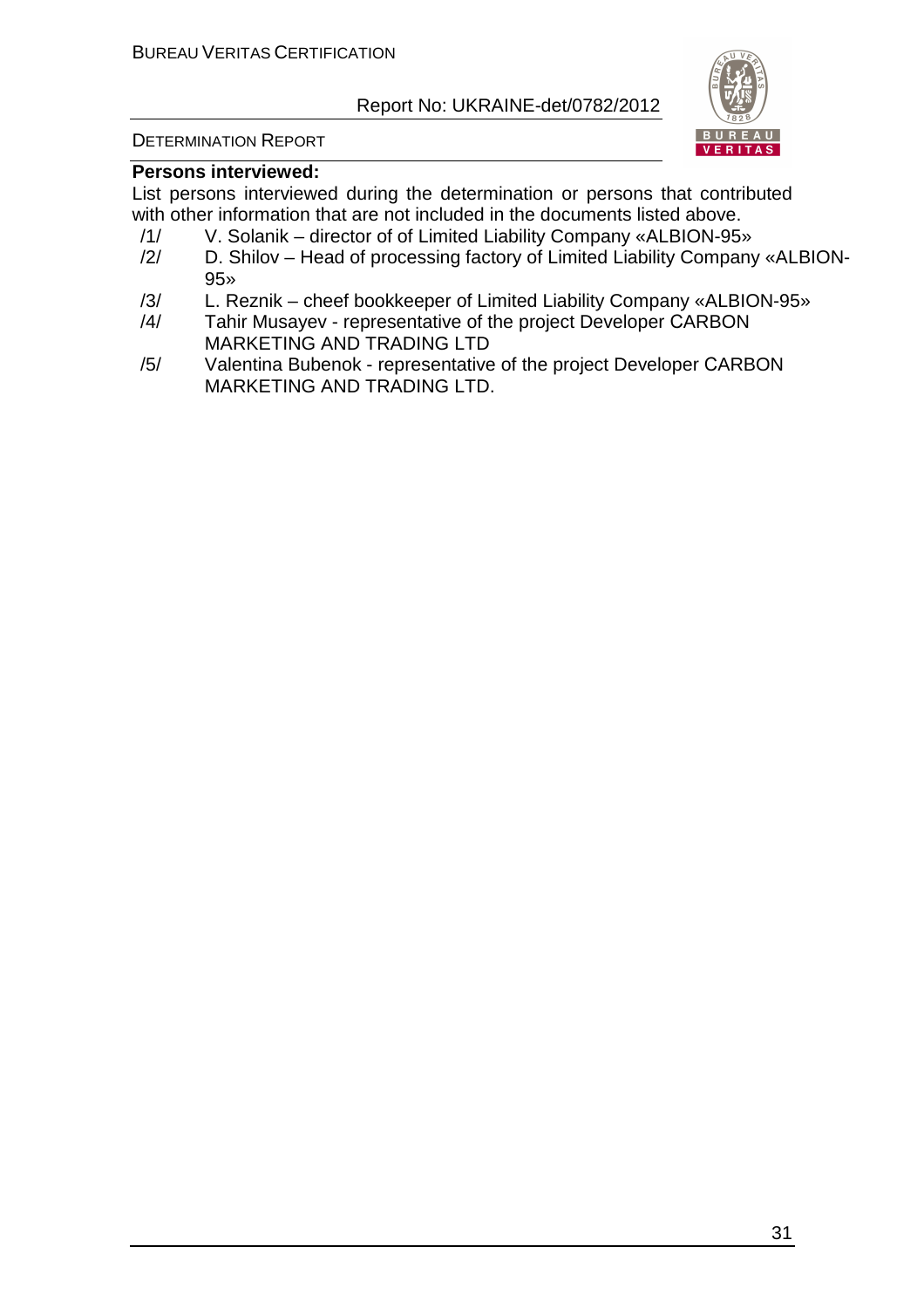

DETERMINATION REPORT

#### **BUREAU VERITAS CERTIFICATION HOLDING SAS**

#### **DETERMINATION PROTOCOL BUREAU VERITAS CERTIFICATION HOLDING SAS**

#### **Check list for determination, according JOINT IMPLEMENTATION DETERMINATION AND VERIFICATION MANUAL (Version 01)**

| <b>DVM</b>                                | <b>Check Item</b>                                                                                                      | <b>Initial finding</b>                                                                                                                                                                  | <b>Draft</b>     | <b>Final</b>     |  |  |
|-------------------------------------------|------------------------------------------------------------------------------------------------------------------------|-----------------------------------------------------------------------------------------------------------------------------------------------------------------------------------------|------------------|------------------|--|--|
| Paragra                                   |                                                                                                                        |                                                                                                                                                                                         | <b>Conclusio</b> | <b>Conclusio</b> |  |  |
| ph                                        |                                                                                                                        |                                                                                                                                                                                         | $\mathsf{n}$     | $\mathsf{n}$     |  |  |
| <b>General description of the project</b> |                                                                                                                        |                                                                                                                                                                                         |                  |                  |  |  |
| Title of the project                      |                                                                                                                        |                                                                                                                                                                                         |                  |                  |  |  |
|                                           | Is the title of the project presented?                                                                                 | The title of the project « Waste Heap Dismantling in<br>Perevalsk district of Luhansk Region of Ukraine with<br>the Aim of Reducing Greenhouse Gases Emissions<br>into the atmosphere » | OK.              | <b>OK</b>        |  |  |
|                                           | Is the sectoral scope to which the<br>project pertains presented?                                                      | Sectoral scope: 8 mining/mineral production                                                                                                                                             | OK               | <b>OK</b>        |  |  |
|                                           | Is the current version number of the $\vert$ The current version: 1.0<br>document presented?                           |                                                                                                                                                                                         | OK               | <b>OK</b>        |  |  |
|                                           | Is the date when the document was<br>completed presented?                                                              | The document was completed on 05/10/2012                                                                                                                                                | OK               | <b>OK</b>        |  |  |
|                                           |                                                                                                                        |                                                                                                                                                                                         |                  |                  |  |  |
|                                           | Is the purpose of the project included<br>with<br>concise,<br>summarizing<br>a<br>explanation (max. 1-2 pages) of the: | a) Slow burning of waste heaps until the coal is<br>burned down.<br>b) Waste heaps will be burning and emitting GHG                                                                     | OK.              | <b>OK</b>        |  |  |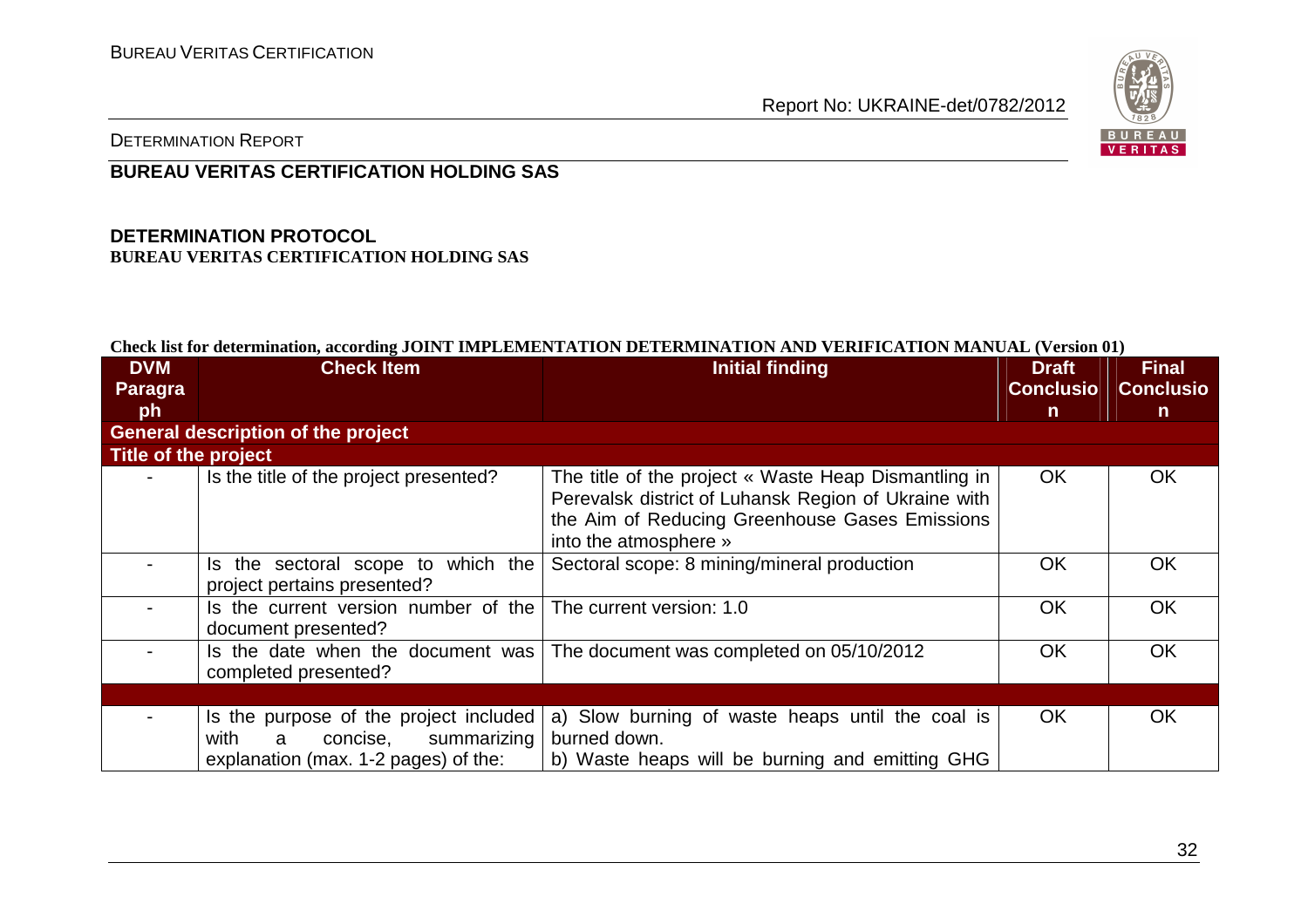DETERMINATION REPORT

Report No: UKRAINE-det/0782/2012



**VERITAS** 

#### **DVM Paragraph Check Item Draft Check Item Initial finding Check Item Draft Check Item Initial finding Check Item Initial finding ConclusionFinal Conclusion** a) Situation existing prior to the starting date of the project; b) Baseline scenario; and c) Project scenario (expected outcome, including a technical description)? into the atmosphere until the coal is consumed. installation of the c) Project activities include equipment for coal extraction and beneficiation near the processing waste heaps and applying special machinery that will perform preparation, loading and transportation of the rock from the waste heapsto the beneficiation factory. The JI was one of the drivers for the project from the Is the history of the project (incl. its JI component) briefly summarized? very beginning. OK OK **Project participants** - Are project participants and Party(ies) involved in the project listed? CAR01 Please indicate the party of the buyer in section A.3 of the PDD. Yes, the data of the project participants is presented CAR01 OK - Is the data of the project participants presented in tabular format? - **Is contact information provided in** in tabular format Yes, the contact information provided in Annex 1 ofOK OK Annex 1 of the PDD? - Is it indicated, if it is the case, if the the PDD It is indicated that Ukraine is the host Party. The Nok COK COK OK OK Party involved is a host Party? **Technical description of the project Location of the project** - | Host Party(ies) | Ukraine | OK | OK **OK** - Region/State/Province etc. And I am Luhansk region CK  $\overline{OK}$ City/Town/Community etc. <br>
Chornuhine village and Constantine village and OK <u>OK</u> - Detail of the physical location, including The geographic coordinates of the site are: +48° 19' OK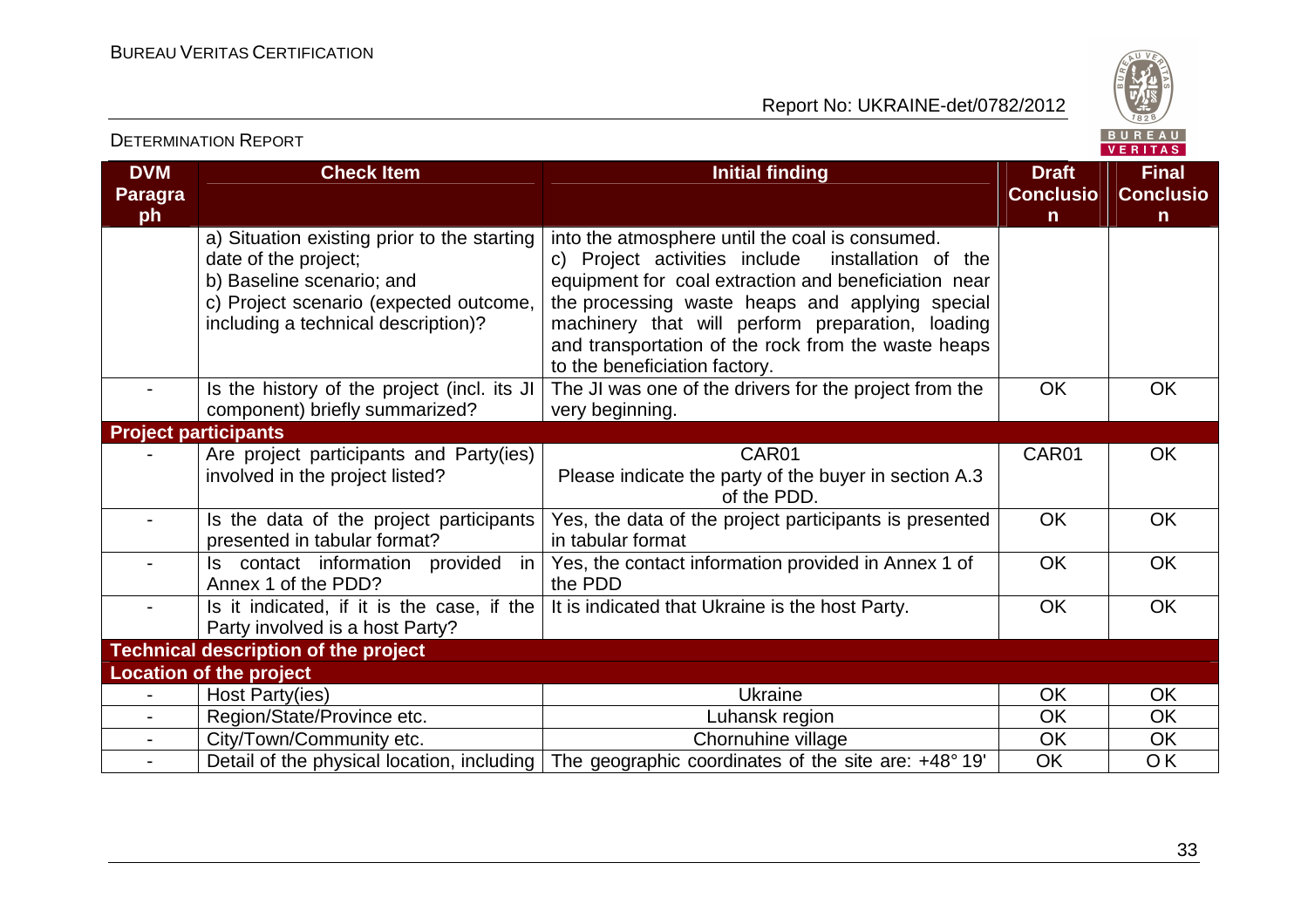

| <b>DETERMINATION REPORT</b>        |                                                                                                                                        |                                                                                                                                                                                                                                                                                                                                                                                                                                                               | BUREAU<br><b>VERITAS</b>               |                                                  |
|------------------------------------|----------------------------------------------------------------------------------------------------------------------------------------|---------------------------------------------------------------------------------------------------------------------------------------------------------------------------------------------------------------------------------------------------------------------------------------------------------------------------------------------------------------------------------------------------------------------------------------------------------------|----------------------------------------|--------------------------------------------------|
| <b>DVM</b><br><b>Paragra</b><br>ph | <b>Check Item</b>                                                                                                                      | <b>Initial finding</b>                                                                                                                                                                                                                                                                                                                                                                                                                                        | <b>Draft</b><br><b>Conclusio</b><br>n. | <b>Final</b><br><b>Conclusio</b><br>$\mathsf{n}$ |
|                                    | information<br>allowing<br>the<br>unique  <br>identification of the project. (This<br>section should not exceed one page)              | 42.78", +38°33' 42.70"                                                                                                                                                                                                                                                                                                                                                                                                                                        |                                        |                                                  |
|                                    |                                                                                                                                        | Technologies to be employed, or measures, operations or actions to be implemented by the project                                                                                                                                                                                                                                                                                                                                                              |                                        |                                                  |
|                                    | Are the technology(ies)<br>to<br>be<br>actions to be implemented by the<br>project, including all relevant technical                   | CAR <sub>02</sub><br>employed, or measures, operations or Please provide commissioning statements<br>on<br>GVCH-61, GIL-52, GIL-31, GLKV-1500                                                                                                                                                                                                                                                                                                                 | CAR02<br>CAR <sub>03</sub>             | OK.<br><b>OK</b>                                 |
|                                    | data and the implementation schedule<br>described?                                                                                     | CAR <sub>03</sub><br>Please add implementation schedule in section<br>A.4.2. of the PDD.                                                                                                                                                                                                                                                                                                                                                                      |                                        |                                                  |
|                                    | account national and/or sectoral policies and circumstances                                                                            | Brief explanation of how the anthropogenic emissions of greenhouse gases by sources are to be reduced by the proposed<br>JI project, including why the emission reductions would not occur in the absence of the proposed project, taking into                                                                                                                                                                                                                |                                        |                                                  |
|                                    | Is it stated how anthropogenic GHG<br>reductions<br>emission<br>are to<br>be<br>achieved? (This section should not<br>exceed one page) | Emission reductions due to the implementation of this<br>project will come from three major sources:<br>Removing the source of green-house gas<br>emissions from the burning / slow burning<br>waste heap by the extraction of non-<br>combusted coal contained in a waste heap;<br>Negative leakage through<br>reduced<br>fugitive emissions of methane due to the<br>replacement of coal that would have been<br>mined, by the coal extracted from the heap | <b>OK</b>                              | <b>OK</b>                                        |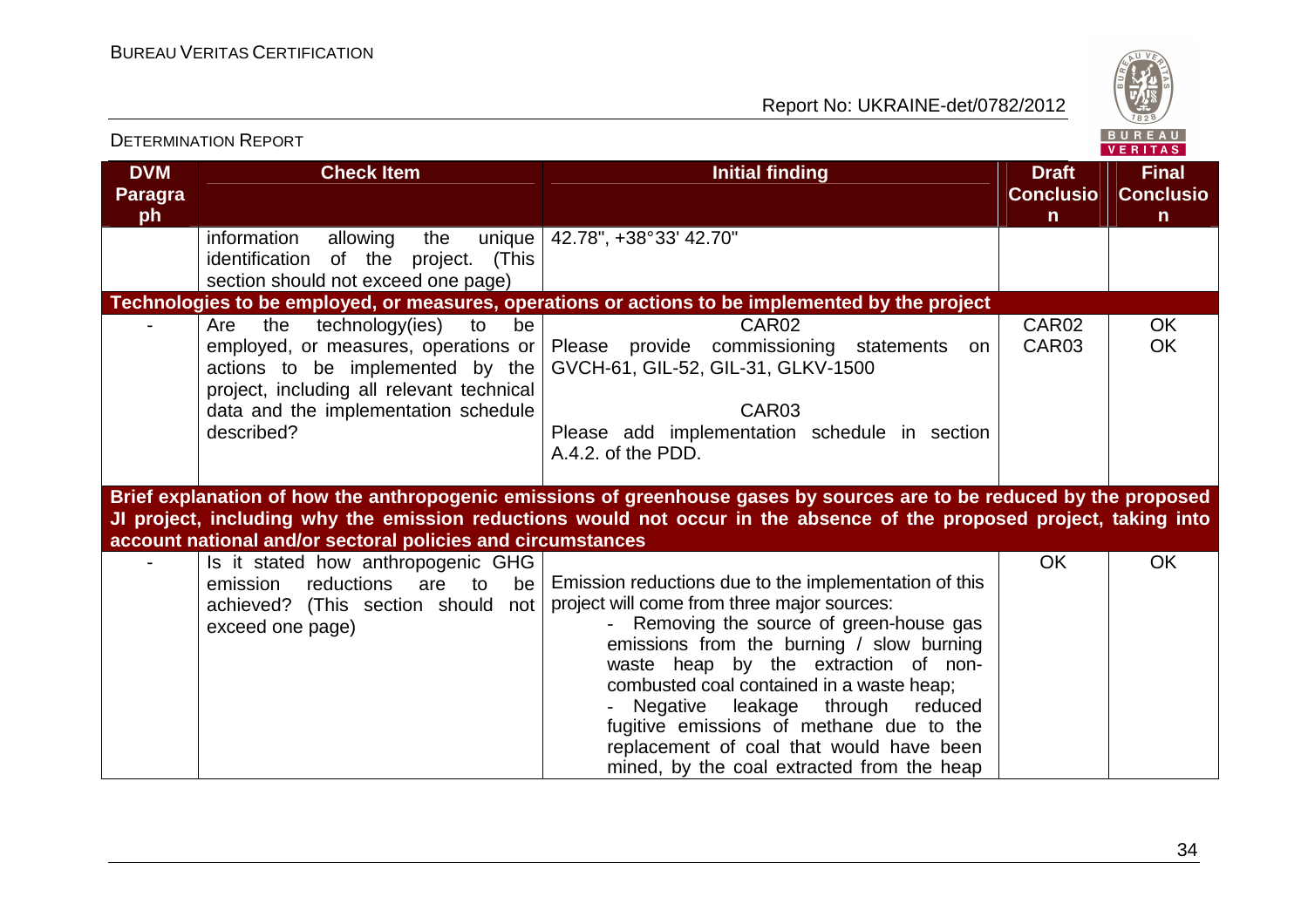

| <b>DVM</b><br>Paragra<br>ph | <b>Check Item</b>                                                                                                                       | <b>Initial finding</b>                                                                                                                              | <b>Draft</b><br><b>Conclusio</b><br>$\mathsf{n}$ | <b>Final</b><br><b>Conclusio</b><br>n |
|-----------------------------|-----------------------------------------------------------------------------------------------------------------------------------------|-----------------------------------------------------------------------------------------------------------------------------------------------------|--------------------------------------------------|---------------------------------------|
|                             |                                                                                                                                         | under the project activity.<br>Reduce electricity consumption at waste<br>heap dismantling in comparison with energy<br>consumption at coal mining. |                                                  |                                       |
|                             | Is it provided the estimation of emission<br>reductions over the crediting period?                                                      | Yes, the estimation of emission reductions over the<br>crediting period is provided in section A.4.3.1 of the<br>PDD.                               | <b>OK</b>                                        | <b>OK</b>                             |
|                             | Is it provided the estimated annual<br>reduction for the chosen credit period in<br>tCO <sub>2e</sub> ?                                 | The estimated annual reduction for the chosen credit<br>period is provided in tCO2e.                                                                | <b>OK</b>                                        | <b>OK</b>                             |
|                             | Are the data from questions above<br>presented in tabular format?                                                                       | The data from questions above presented in tabular<br>format.                                                                                       | <b>OK</b>                                        | <b>OK</b>                             |
|                             | Estimated amount of emission reductions over the crediting period                                                                       |                                                                                                                                                     |                                                  |                                       |
|                             | Indicated?                                                                                                                              | Is the length of the crediting period   Yes, the length of the crediting period is 8 years.                                                         | <b>OK</b>                                        | <b>OK</b>                             |
|                             | Are estimates of total as well as annual<br>emission<br>annual<br>and<br>average<br>reductions in tonnes of CO2 equivalent<br>provided? | Estimates of total as well as annual and average<br>annual emission reductions in tonnes of CO2<br>equivalent are provided?                         | <b>OK</b>                                        | <b>OK</b>                             |
|                             | <b>Project approvals by Parties</b>                                                                                                     |                                                                                                                                                     |                                                  |                                       |
| 19                          | Have the DFPs of all Parties listed as<br>"Parties involved" in the PDD provided<br>written project approvals?                          | According to national Ukrainian procedure the LoA<br>by Ukraine is expected after the project<br>determination.                                     | CAR04<br>CAR <sub>05</sub>                       | <b>OK</b><br>Pending                  |
|                             |                                                                                                                                         | CAR04                                                                                                                                               |                                                  |                                       |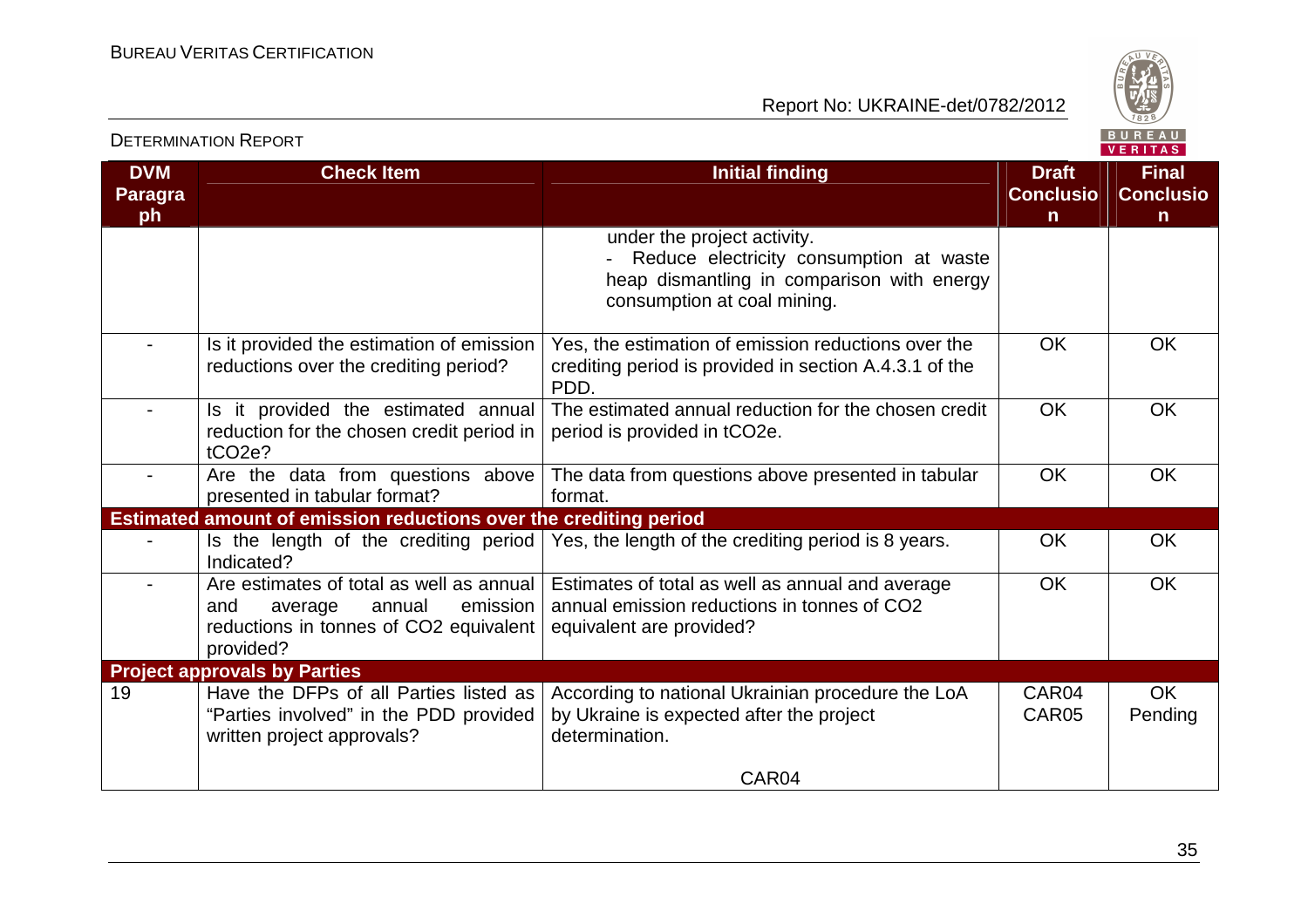DETERMINATION REPORT



| <b>DVM</b><br>Paragra<br>ph | <b>Check Item</b>                                                                                                                                                                                                                                                                                                                                                                                                                               | <b>Initial finding</b>                                                             | <b>Draft</b><br><b>Conclusio</b><br>$\mathsf{n}$ | <b>Final</b><br><b>Conclusio</b><br>$\mathsf{n}$ |
|-----------------------------|-------------------------------------------------------------------------------------------------------------------------------------------------------------------------------------------------------------------------------------------------------------------------------------------------------------------------------------------------------------------------------------------------------------------------------------------------|------------------------------------------------------------------------------------|--------------------------------------------------|--------------------------------------------------|
|                             |                                                                                                                                                                                                                                                                                                                                                                                                                                                 | Please provide the Letter of Endorsement<br>CAR05                                  |                                                  |                                                  |
| 19                          | Does the PDD identify at least the host<br>Party as a "Party involved"?                                                                                                                                                                                                                                                                                                                                                                         | Please provide LoA<br>Ukraine (host Party) is identified as a "Party<br>involved". | <b>OK</b>                                        | <b>OK</b>                                        |
| 19                          | Has the DFP of the host Party issued a<br>written project approval?                                                                                                                                                                                                                                                                                                                                                                             | See section 19 above.                                                              | Pending                                          | Pending                                          |
| 20                          | Are all the written project approvals by<br>Parties involved unconditional?                                                                                                                                                                                                                                                                                                                                                                     | See section 19 above.                                                              | Pending                                          | Pending                                          |
|                             | Authorization of project participants by Parties involved                                                                                                                                                                                                                                                                                                                                                                                       |                                                                                    |                                                  |                                                  |
| 21                          | Is each of the legal entities listed as $\vert$ See section 19 above.<br>project participants in the PDD<br>authorized by a Party<br>involved, which is also listed in the<br>PDD, through:<br>- A written project approval by a Party<br>involved, explicitly indicating the name<br>of the legal entity? or<br>- Any other form of project participant<br>authorization in writing,<br>explicitly<br>indicating the name of the legal entity? |                                                                                    | Pending                                          | Pending                                          |
| <b>Baseline setting</b>     |                                                                                                                                                                                                                                                                                                                                                                                                                                                 |                                                                                    |                                                  |                                                  |
| 22                          | Does the PDD explicitly indicate which<br>of the following approaches is used for<br>identifying the baseline?<br>- JI specific approach                                                                                                                                                                                                                                                                                                        | JI specific approach was chosen for identifying the<br>baseline.                   | OK.                                              | <b>OK</b>                                        |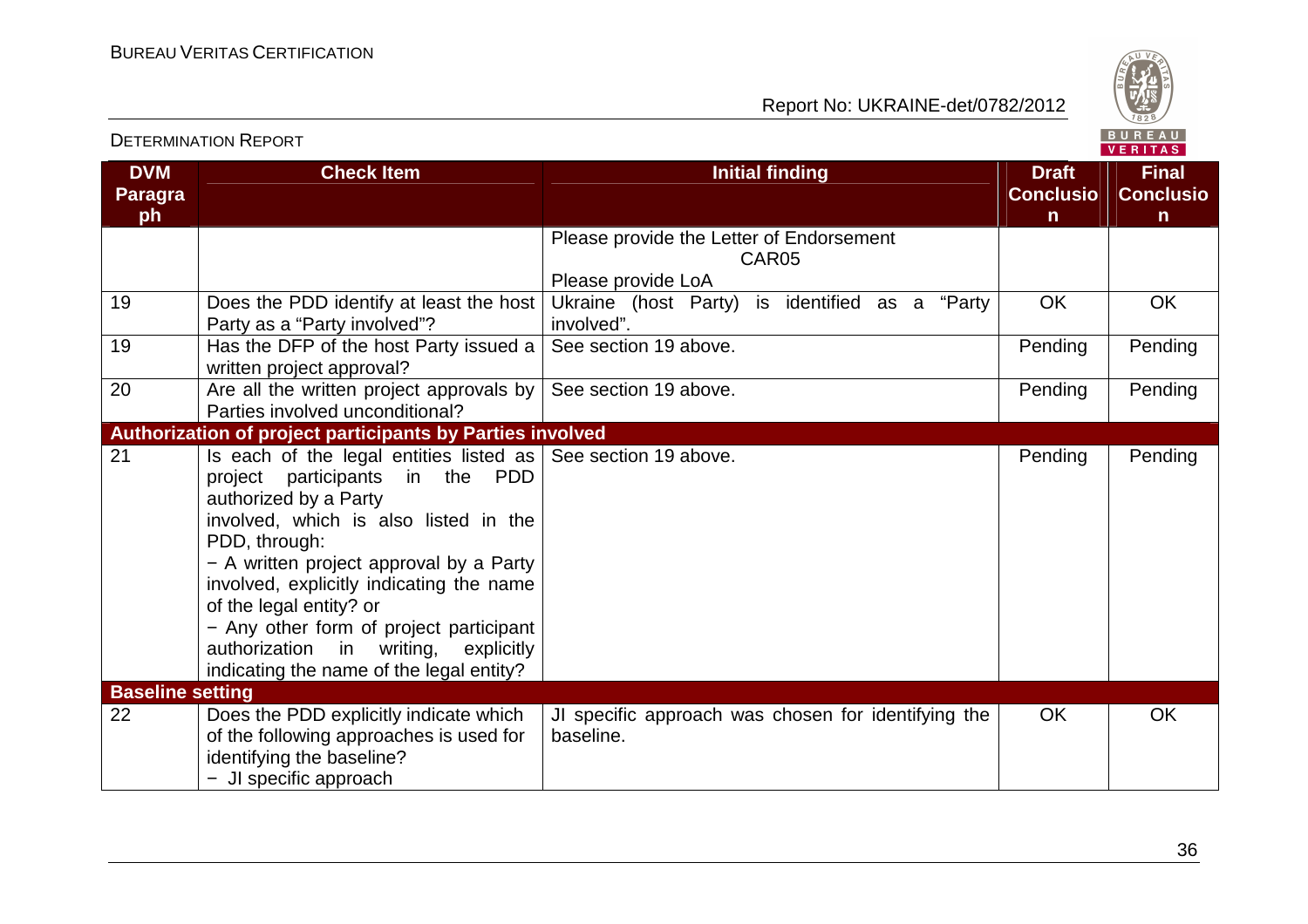

|                             | <b>DETERMINATION REPORT</b>                                                                                                                                                                                                                                                                                                                                                                                                                                                                                                                                                                                                                                                                                                               |                                                                                                                                                                                                                                                                                                                                                                                                                                                                                                                                                                                                                                                                                                                                                                                 |                                       | BUREAU<br><b>VERITAS</b>              |
|-----------------------------|-------------------------------------------------------------------------------------------------------------------------------------------------------------------------------------------------------------------------------------------------------------------------------------------------------------------------------------------------------------------------------------------------------------------------------------------------------------------------------------------------------------------------------------------------------------------------------------------------------------------------------------------------------------------------------------------------------------------------------------------|---------------------------------------------------------------------------------------------------------------------------------------------------------------------------------------------------------------------------------------------------------------------------------------------------------------------------------------------------------------------------------------------------------------------------------------------------------------------------------------------------------------------------------------------------------------------------------------------------------------------------------------------------------------------------------------------------------------------------------------------------------------------------------|---------------------------------------|---------------------------------------|
| <b>DVM</b><br>Paragra<br>ph | <b>Check Item</b>                                                                                                                                                                                                                                                                                                                                                                                                                                                                                                                                                                                                                                                                                                                         | <b>Initial finding</b>                                                                                                                                                                                                                                                                                                                                                                                                                                                                                                                                                                                                                                                                                                                                                          | <b>Draft</b><br><b>Conclusio</b><br>n | <b>Final</b><br><b>Conclusio</b><br>n |
|                             | - Approved CDM methodology<br>approach                                                                                                                                                                                                                                                                                                                                                                                                                                                                                                                                                                                                                                                                                                    |                                                                                                                                                                                                                                                                                                                                                                                                                                                                                                                                                                                                                                                                                                                                                                                 |                                       |                                       |
|                             | JI specific approach only                                                                                                                                                                                                                                                                                                                                                                                                                                                                                                                                                                                                                                                                                                                 |                                                                                                                                                                                                                                                                                                                                                                                                                                                                                                                                                                                                                                                                                                                                                                                 |                                       |                                       |
| 23                          | Does the PDD provide a detailed<br>theoretical description in a complete<br>and transparent manner?                                                                                                                                                                                                                                                                                                                                                                                                                                                                                                                                                                                                                                       | Yes, the PDD provides a detailed theoretical<br>description in a complete and transparent manner.<br>For detailed information see section B.1 of the PDD.                                                                                                                                                                                                                                                                                                                                                                                                                                                                                                                                                                                                                       | <b>OK</b>                             | OK                                    |
| 23                          | Does the PDD provide justification that<br>the baseline is established:<br>(a) By listing and describing plausible<br>future scenarios on the basis of<br>conservative<br>assumptions<br>and<br>selecting the most plausible one?<br>(b) Taking into account relevant<br>national and/or sectoral policies and<br>circumstance?<br>- Are key factors that affect a baseline<br>taken into account?<br>In a transparent manner with<br>(C)<br>regard to the choice of approaches,<br>methodologies,<br>assumptions,<br>parameters, date sources and key<br>factors?<br>(d) Taking into account of uncertainties<br>and using conservative assumptions?<br>(e) In such a way that ERUs cannot be<br>earned for decreases in activity levels | a) Plausible future scenarios were identified in<br>order to establish baseline;<br>b) It is demonstrated by the above analysis that<br>the baseline chosen clearly represents the<br>most probable future scenario given the<br>circumstances of modern day Luhansk coal<br>sector:<br>Taking into account relevant national and/or<br>C)<br>sectoral policies and circumstance;<br>d) Taking into account of uncertainties and using<br>conservative assumptions;<br>In such a way that ERUs cannot be earned for<br>e)<br>decreases in activity levels outside the project<br>or due to force majeure;<br>By drawing on the list of standard variables<br>f)<br>contained in appendix B to "Guidance on<br>criteria for baseline setting and monitoring", as<br>appropriate; | <b>OK</b>                             | OK                                    |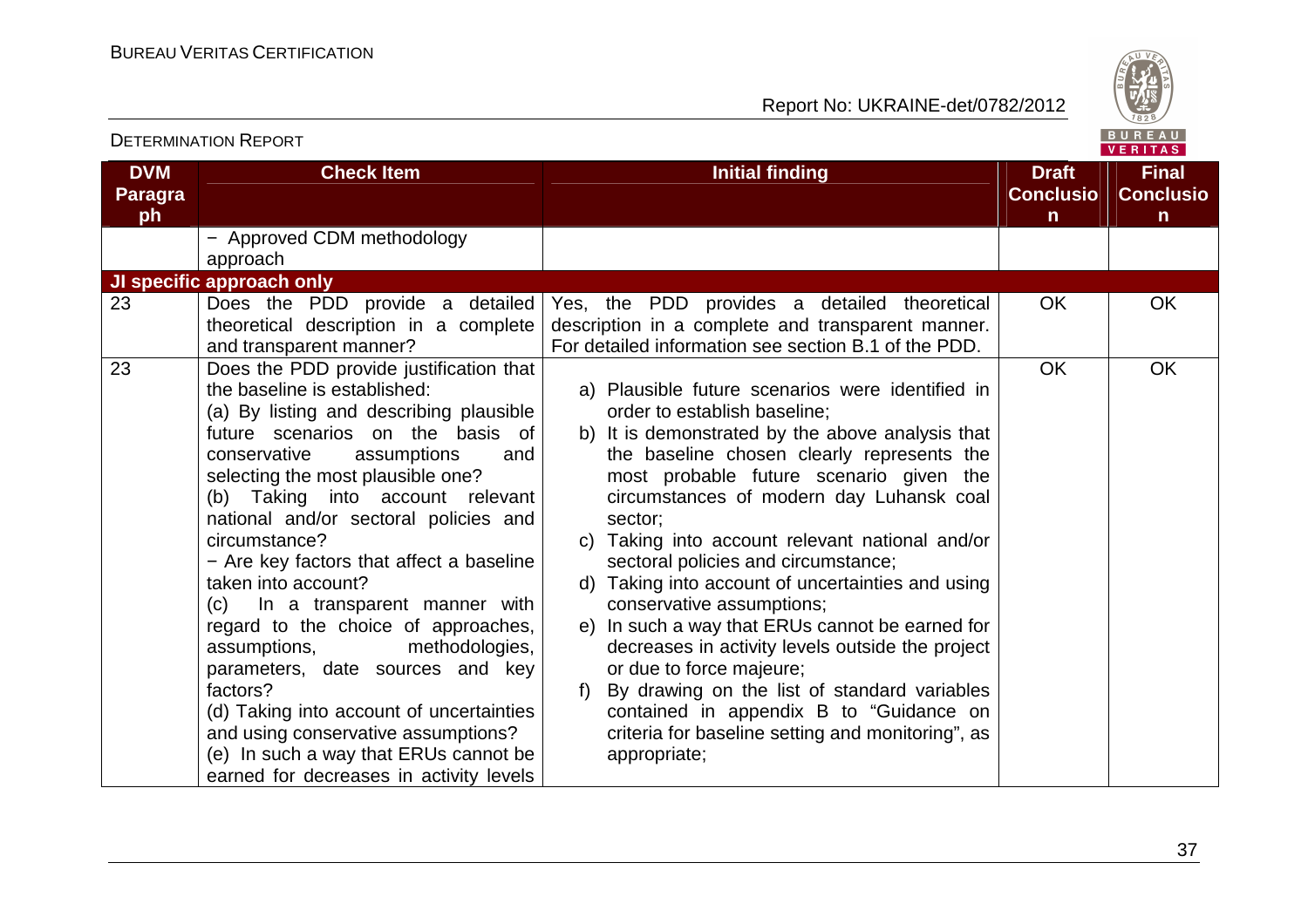

|                       |                                                                                                                                                                                                                                                                                                |                                                                                                                                                                                                                                                                            |                                  | VERIIAS.                         |
|-----------------------|------------------------------------------------------------------------------------------------------------------------------------------------------------------------------------------------------------------------------------------------------------------------------------------------|----------------------------------------------------------------------------------------------------------------------------------------------------------------------------------------------------------------------------------------------------------------------------|----------------------------------|----------------------------------|
| <b>DVM</b><br>Paragra | <b>Check Item</b>                                                                                                                                                                                                                                                                              | <b>Initial finding</b>                                                                                                                                                                                                                                                     | <b>Draft</b><br><b>Conclusio</b> | <b>Final</b><br><b>Conclusio</b> |
| ph                    |                                                                                                                                                                                                                                                                                                |                                                                                                                                                                                                                                                                            | $\mathsf{n}$                     | $\mathsf{n}$                     |
|                       | outside the project or due to force<br>majeure?<br>(f) By drawing on the list of standard<br>variables contained in appendix B to<br>"Guidance on criteria for baseline<br>setting<br>monitoring",<br>and<br>as<br>appropriate?                                                                |                                                                                                                                                                                                                                                                            |                                  |                                  |
| 24                    | If selected elements or combinations of<br>approved CDM methodologies or<br>methodological tools for baseline<br>setting are used, are the selected<br>elements or combinations together with<br>the elements supplementary developed<br>by the project participants in line with<br>23 above? | It is indicated in the PDD no CDM methodologies or<br>methodological tools are used for baseline choice,<br>justification and settings, because among the<br>methodologies approved by the CDM Executive<br>Board there is none fully matching the proposed JI<br>project. | <b>OK</b>                        | <b>OK</b>                        |
| 25                    | If a multi-project emission factor is<br>the PDD<br>used,<br>does<br>provide<br>appropriate justification?                                                                                                                                                                                     | CEF for power greed of Ukraine is used in the<br>project.                                                                                                                                                                                                                  | <b>OK</b>                        | <b>OK</b>                        |
|                       | Approved CDM methodology approach only_Paragraphs 26(a) - 26(d)_Not applicable                                                                                                                                                                                                                 |                                                                                                                                                                                                                                                                            |                                  |                                  |
| <b>Additionality</b>  |                                                                                                                                                                                                                                                                                                |                                                                                                                                                                                                                                                                            |                                  |                                  |
|                       | JI specific approach only                                                                                                                                                                                                                                                                      |                                                                                                                                                                                                                                                                            |                                  |                                  |
| 28                    | Does the PDD indicate which of the<br>following approaches for demonstrating<br>additionality is used?<br>Provision of<br>traceable<br>(a)<br>and                                                                                                                                              | The PDD indicates that the following approaches for  <br>demonstrating additionality is used:<br>Provision of traceable and transparent information<br>transparent information showing the   that an AIE has already positively determined that a                          | CAR06                            | OK.                              |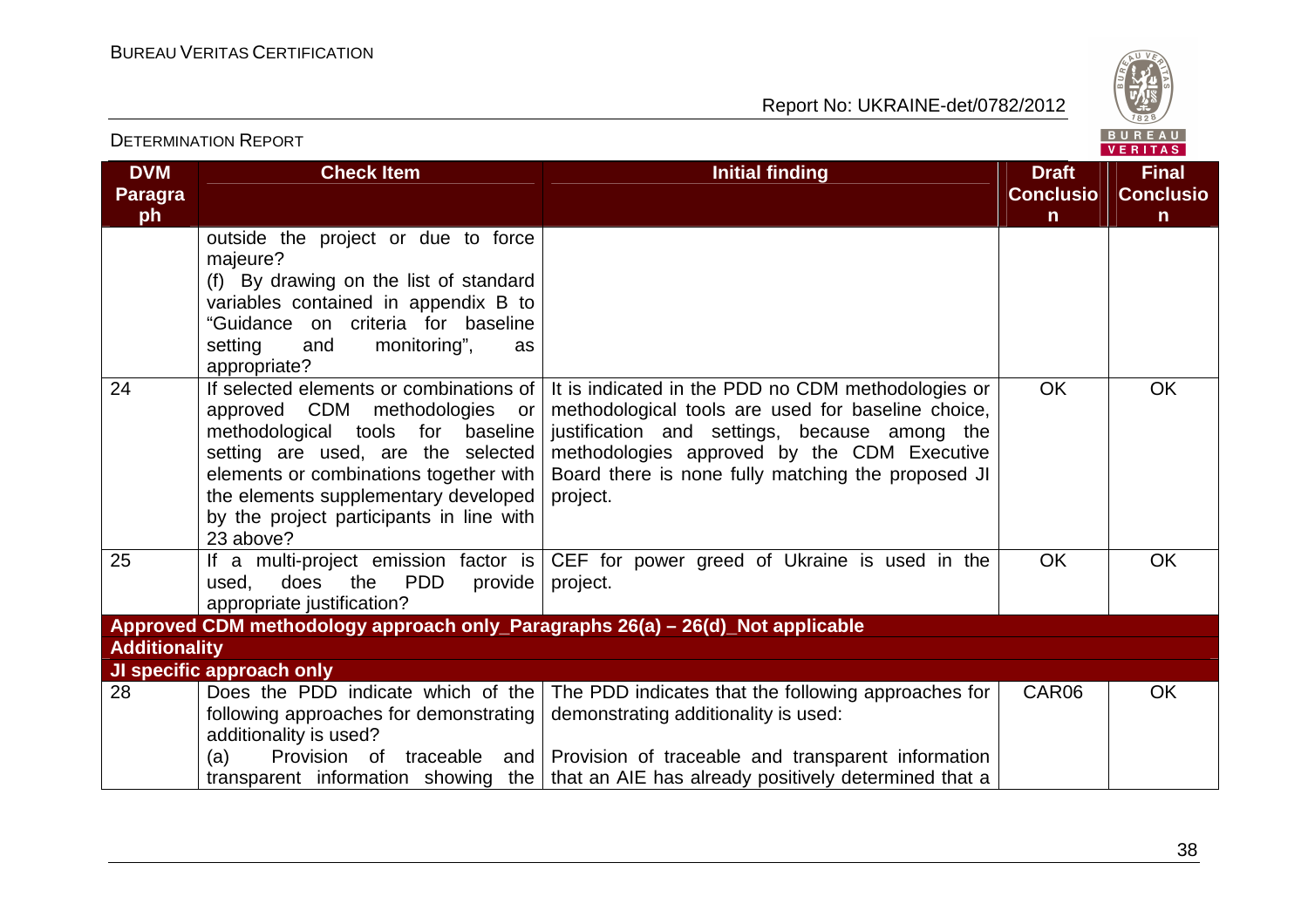DETERMINATION REPORT



| <b>DVM</b><br><b>Paragra</b><br>ph | <b>Check Item</b>                                                                                                                                                                                                                                                                                                                                                                                                                                                                                                                                                                                                                                                                                                                                                                                 | <b>Initial finding</b>                                                                                                                                                                                                                                  | <b>Draft</b><br><b>Conclusio</b><br>$\mathsf{n}$ | <b>Final</b><br><b>Conclusio</b><br>n. |
|------------------------------------|---------------------------------------------------------------------------------------------------------------------------------------------------------------------------------------------------------------------------------------------------------------------------------------------------------------------------------------------------------------------------------------------------------------------------------------------------------------------------------------------------------------------------------------------------------------------------------------------------------------------------------------------------------------------------------------------------------------------------------------------------------------------------------------------------|---------------------------------------------------------------------------------------------------------------------------------------------------------------------------------------------------------------------------------------------------------|--------------------------------------------------|----------------------------------------|
|                                    | baseline was identified on the basis of<br>conservative assumptions, that the<br>project scenario is not part of the<br>identified baseline scenario and that<br>the project will lead to emission<br>reductions<br>enhancements<br>0f<br>or<br>removals:<br>(b) Provision<br>of traceable<br>and<br>transparent information that an AIE has<br>already positively determined that a<br>comparable<br>project<br>(to<br>be)<br>implemented<br>under<br>comparable<br>circumstances has additionality;<br>(c) Application of the most recent<br>"Tool<br>of<br>the<br>version<br>for<br>the<br>demonstration and<br>of<br>assessment<br>additionality. (allowing for a two-month<br>grace period) or any other method for<br>proving additionality approved by the<br><b>CDM Executive Board".</b> | comparable project (to be) implemented<br>under<br>comparable circumstances has additionality.<br>CAR06<br>Please specify why the comparable projects have<br>similar scale. Provide appropriate values which have<br>been compared for the conclusion. |                                                  |                                        |
| 29(a)                              | Does the PDD provide a justification of<br>the applicability of the approach with a<br>clear and transparent description?                                                                                                                                                                                                                                                                                                                                                                                                                                                                                                                                                                                                                                                                         | The PDD provides a justification of the applicability<br>of the approach with a clear and transparent<br>description.                                                                                                                                   | OK                                               | <b>OK</b>                              |
| 29(b)                              | Are additionality proofs provided?                                                                                                                                                                                                                                                                                                                                                                                                                                                                                                                                                                                                                                                                                                                                                                | Yes, additionality proofs are provided.                                                                                                                                                                                                                 | <b>OK</b>                                        | OK                                     |
| 29 <sub>(c)</sub>                  | the<br>additionality<br>ls                                                                                                                                                                                                                                                                                                                                                                                                                                                                                                                                                                                                                                                                                                                                                                        | demonstrated   Project "Dismantling of Waste Heap #2 at Mine #22                                                                                                                                                                                        | OK                                               | <b>OK</b>                              |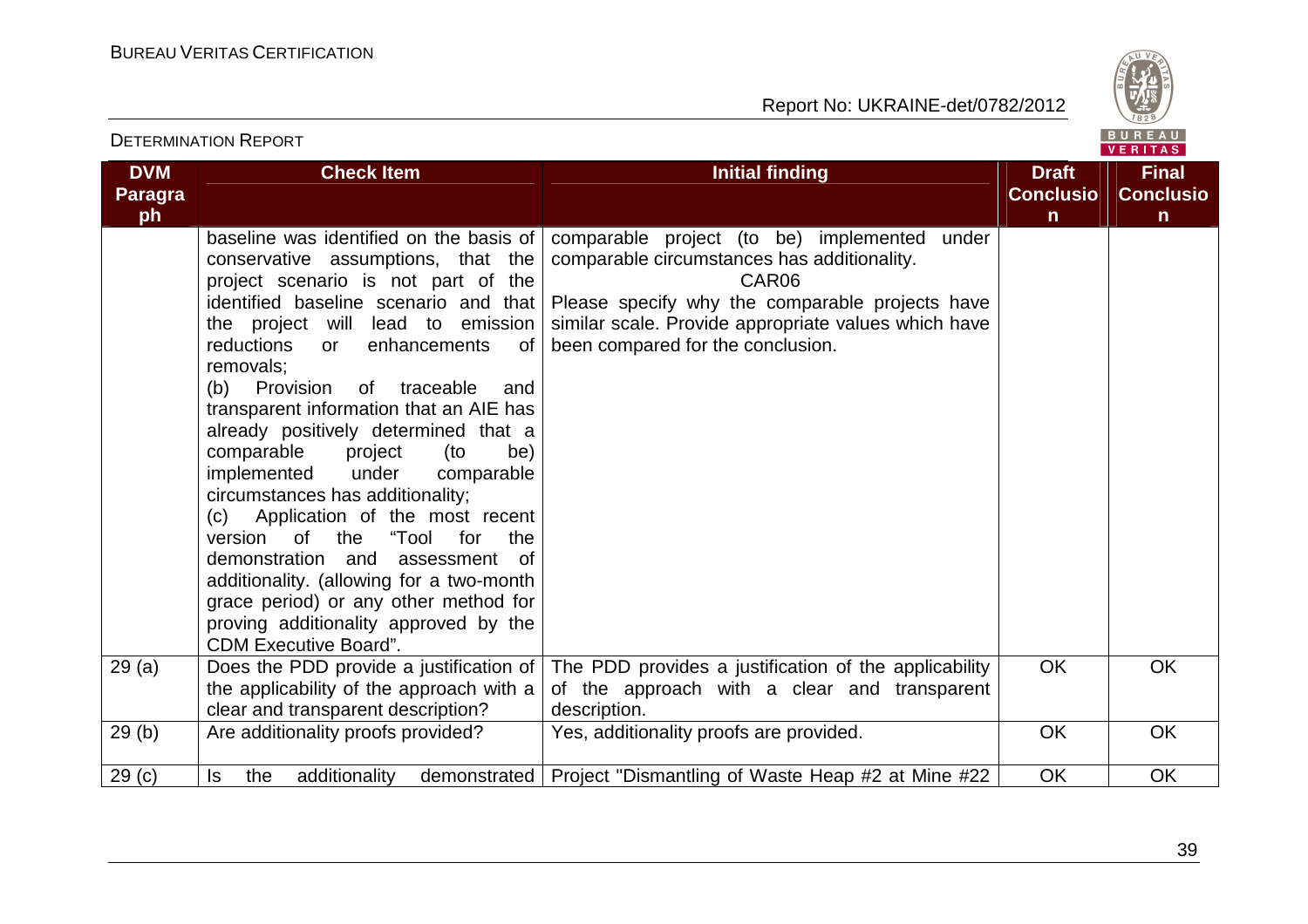

|                                    | <b>DETERMINATION REPORT</b>                                                                                                                                                                                              |                                                                                                                                                                                                                                                   | BUREAU<br><b>VERITAS</b>                         |                                                  |  |
|------------------------------------|--------------------------------------------------------------------------------------------------------------------------------------------------------------------------------------------------------------------------|---------------------------------------------------------------------------------------------------------------------------------------------------------------------------------------------------------------------------------------------------|--------------------------------------------------|--------------------------------------------------|--|
| <b>DVM</b><br><b>Paragra</b><br>ph | <b>Check Item</b>                                                                                                                                                                                                        | <b>Initial finding</b>                                                                                                                                                                                                                            | <b>Draft</b><br><b>Conclusio</b><br>$\mathsf{n}$ | <b>Final</b><br><b>Conclusio</b><br>$\mathsf{n}$ |  |
|                                    | appropriately as a result?                                                                                                                                                                                               | "LISOVA" (ITL project ID: UA1000329) was used to<br>meet criteria identified by the Guidance. Thus, all<br>requirements are satisfied and the identified project<br>is indeed a comparable project implemented under<br>comparable circumstances. |                                                  |                                                  |  |
| 30                                 | If the approach 28 (c) is chosen, are all<br>explanations,<br>descriptions<br>and<br>analyses made in accordance with the<br>selected tool or method?                                                                    | N/A                                                                                                                                                                                                                                               | <b>OK</b>                                        | <b>OK</b>                                        |  |
|                                    | Approved CDM methodology approach only_ Paragraphs 31(a) - 31(e)_Not applicable                                                                                                                                          |                                                                                                                                                                                                                                                   |                                                  |                                                  |  |
|                                    | Project boundary (applicable except for JI LULUCF projects                                                                                                                                                               |                                                                                                                                                                                                                                                   |                                                  |                                                  |  |
|                                    | JI specific approach only                                                                                                                                                                                                |                                                                                                                                                                                                                                                   |                                                  |                                                  |  |
| 32(a)                              | Does the project boundary defined in<br>the PDD encompass all anthropogenic<br>emissions<br>by sources of GHGs that are:<br>(i) Under the control of the project<br>participants?<br>(ii) Reasonably attributable to the | The project boundary defined in the PDD encompass<br>all anthropogenic emissions by sources of GHGs<br>that are:<br>1. Under the control of the project participants;<br>2. Reasonably attributable to the project;<br>3. Significant;            | <b>OK</b>                                        | <b>OK</b>                                        |  |
|                                    | project?<br>(iii) Significant?                                                                                                                                                                                           |                                                                                                                                                                                                                                                   |                                                  |                                                  |  |
| 32(b)                              | Is the project boundary defined on the<br>basis of a case-by-case assessment<br>with regard to the criteria referred to in<br>32 (a) above?                                                                              | Yes, the project boundary defined on the basis of a<br>case-by-case assessment with regard to the criteria<br>referred to in 32 (a) above.                                                                                                        | <b>OK</b>                                        | <b>OK</b>                                        |  |
| 32(c)                              |                                                                                                                                                                                                                          | Are the delineation of the project The delineation of the project boundary and sources                                                                                                                                                            | OK                                               | <b>OK</b>                                        |  |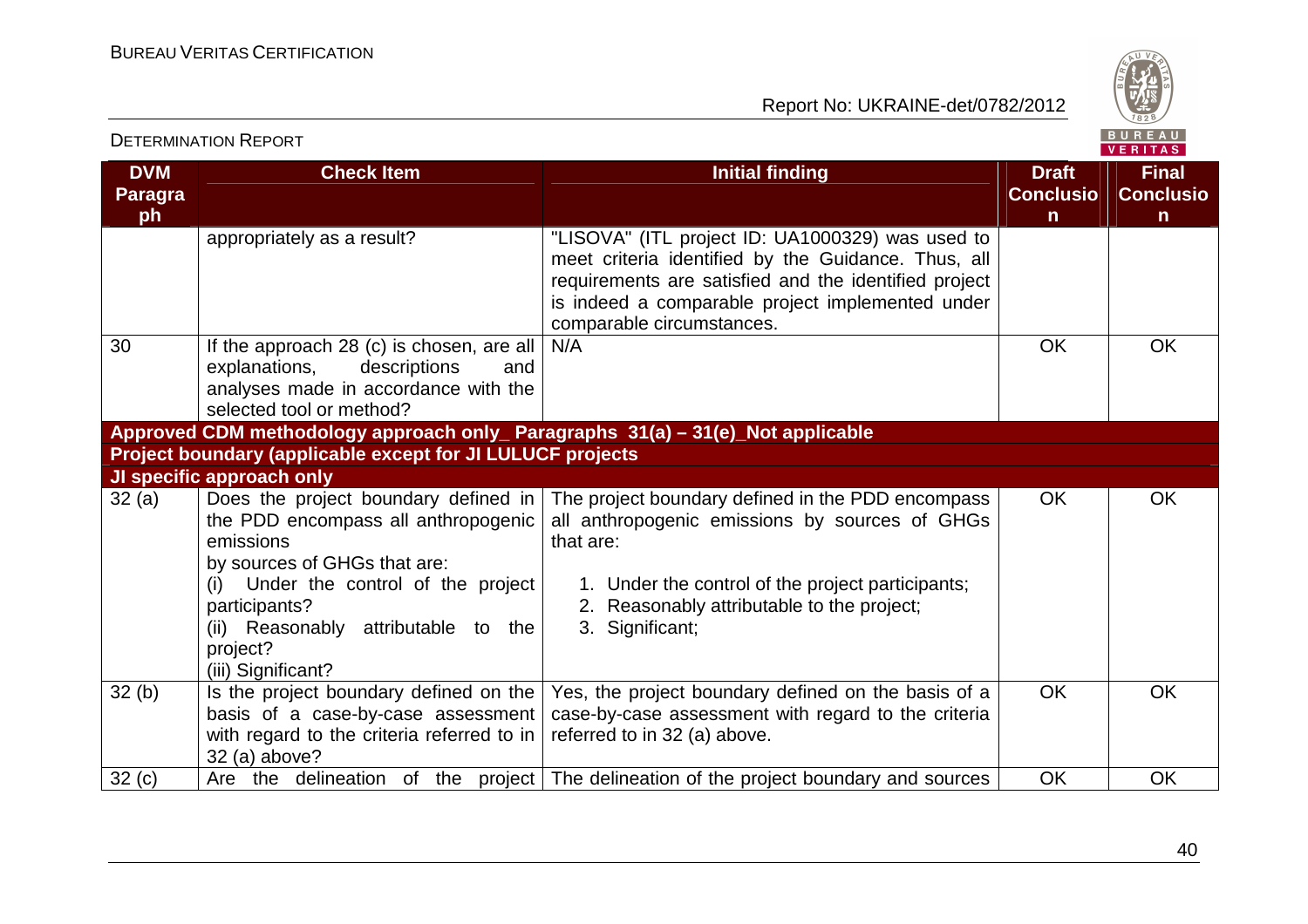DETERMINATION REPORT



| <b>DVM</b><br><b>Paragra</b><br>ph | <b>Check Item</b>                                                                                                                                                    | <b>Initial finding</b>                                                                                                                                                                                                         | <b>Draft</b><br><b>Conclusio</b><br>$\mathsf{n}$ | <b>Final</b><br><b>Conclusio</b><br>$\mathsf{n}$ |  |
|------------------------------------|----------------------------------------------------------------------------------------------------------------------------------------------------------------------|--------------------------------------------------------------------------------------------------------------------------------------------------------------------------------------------------------------------------------|--------------------------------------------------|--------------------------------------------------|--|
|                                    | boundary and the gases and sources<br>included appropriately described and<br>justified in the PDD by using a figure or<br>flow chart as appropriate?                | included are described in the PDD by using figures<br>5, 6 of the PDD.                                                                                                                                                         |                                                  |                                                  |  |
| 32 <sub>(d)</sub>                  | Are all gases and sources included<br>explicitly stated, and the exclusions of<br>any sources related to the baseline or<br>the project are appropriately justified? | Yes, all emission sources are explicitly stated, and<br>the exclusions of any sources related to the baseline<br>or the project are appropriately justified.<br>CL <sub>01</sub>                                               | CL <sub>01</sub>                                 | <b>OK</b>                                        |  |
|                                    |                                                                                                                                                                      | Please clarify what does mean crossed out circle on<br>figures $# 5, 6.$                                                                                                                                                       |                                                  |                                                  |  |
|                                    | Approved CDM methodology approach only_Paragraph 33_ Not applicable                                                                                                  |                                                                                                                                                                                                                                |                                                  |                                                  |  |
| <b>Crediting period</b>            |                                                                                                                                                                      |                                                                                                                                                                                                                                |                                                  |                                                  |  |
| 34(a)                              | the project as the date on which the<br>implementation or construction or real<br>action of the project will begin or<br>began?                                      | Does the PDD state the starting date of Starting date of the project is 23/01/2008.<br>This date is the date of real action of the project<br>begins.<br>CAR <sub>07</sub><br>Please provide document that reflects date above | CAR07                                            | OK                                               |  |
| 34(a)                              | Is the starting date after the beginning<br>of 2000?                                                                                                                 | as the date of project start.<br>The starting date of the project is after the beginning<br>of 2000.                                                                                                                           | OK                                               | <b>OK</b>                                        |  |
| 34(b)                              | Does the PDD state the expected<br>operational lifetime of the project in<br>years and months?                                                                       | The operational lifetime of the project is 8 years or<br>96 months.                                                                                                                                                            | OK                                               | <b>OK</b>                                        |  |
| 34(c)                              |                                                                                                                                                                      | Does the PDD state the length of the   The length of the first crediting period is 5 years or                                                                                                                                  | <b>CL02</b>                                      | <b>OK</b>                                        |  |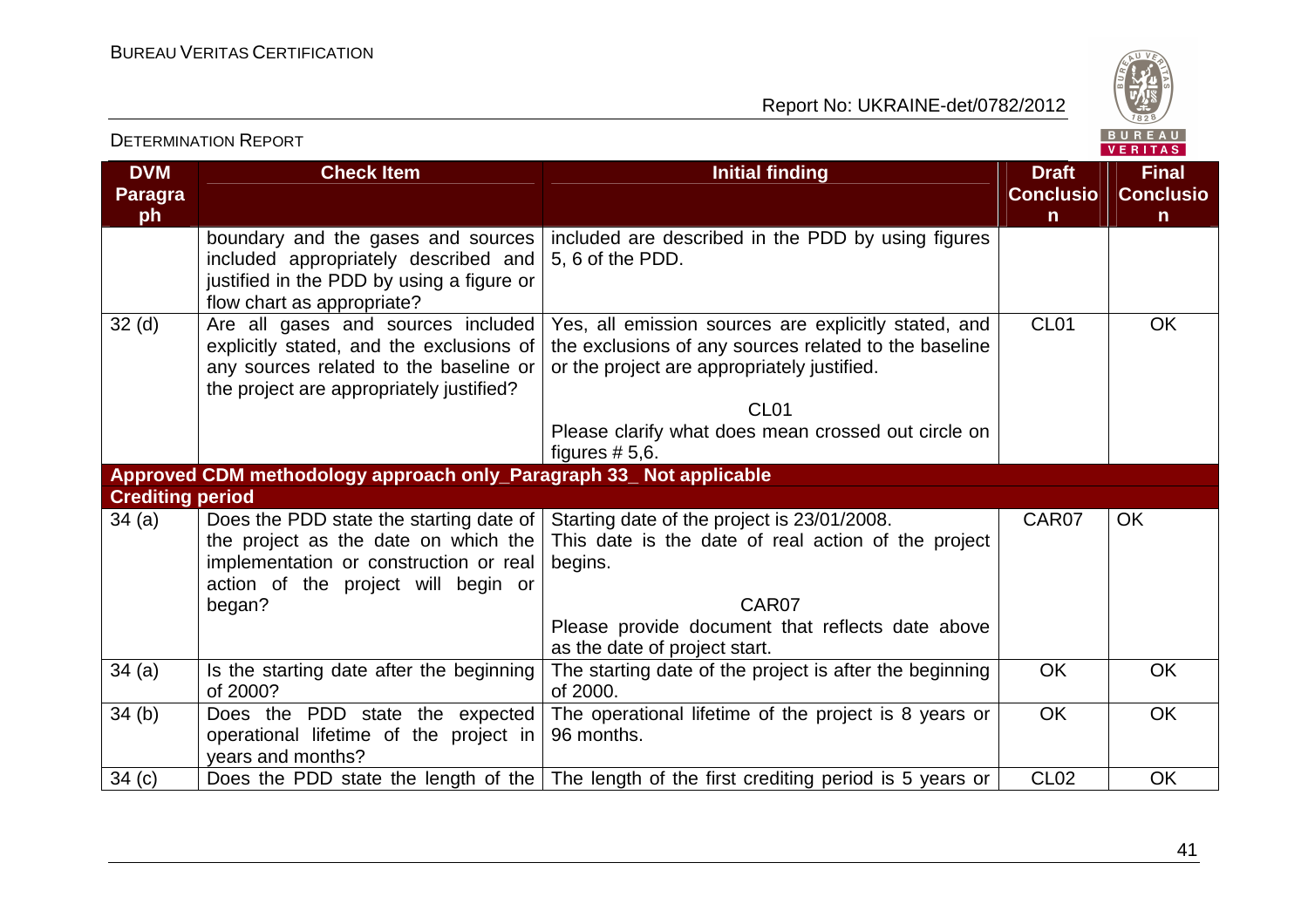

| <b>DVM</b><br><b>Paragra</b> | <b>Check Item</b>                                                                                                                                                                                                                                                                                      | <b>Initial finding</b>                                                                                                                                                                                                                                                                                               | <b>Draft</b><br><b>Conclusio</b> | <b>Final</b><br><b>Conclusio</b> |
|------------------------------|--------------------------------------------------------------------------------------------------------------------------------------------------------------------------------------------------------------------------------------------------------------------------------------------------------|----------------------------------------------------------------------------------------------------------------------------------------------------------------------------------------------------------------------------------------------------------------------------------------------------------------------|----------------------------------|----------------------------------|
| ph                           |                                                                                                                                                                                                                                                                                                        |                                                                                                                                                                                                                                                                                                                      | $\mathsf{n}$                     | $\mathsf{n}$                     |
|                              | crediting period in years and months?                                                                                                                                                                                                                                                                  | 60 months.<br>The length of the crediting period starting on the<br>23/01/2008 and ending on the 31/12/2015 will be 8<br>years or 96 months.<br>CL <sub>02</sub><br>Please explain how operational life time of the<br>project (60 months) can be less than the length of<br>the whole crediting period (96 months)? |                                  |                                  |
| 34(c)                        | Is the starting date of the crediting<br>period on or after the date of the first<br>emission reductions or enhancements<br>of net removals generated by the<br>project?                                                                                                                               | 23/01/2008 is the date of actual dismantling and<br>enrichment of waste heaps.                                                                                                                                                                                                                                       | <b>OK</b>                        | <b>OK</b>                        |
| 34 <sub>(d)</sub>            | Does the PDD state that the crediting<br>period for issuance of ERUs starts only<br>after the beginning of 2008 and does<br>not extend beyond the operational<br>lifetime of the project?                                                                                                              | The PDD states that the crediting period for issuance<br>of ERUs starts only after the beginning of 2008 and<br>does not extend beyond the operational lifetime of<br>the project.                                                                                                                                   | <b>OK</b>                        | <b>OK</b>                        |
| 34 <sub>(d)</sub>            | If the crediting period extends beyond<br>2012, does the PDD state that the<br>extension is subject to the host Party<br>approval?<br>the<br>estimates<br>emission<br>Are<br>0f<br>or enhancements of net<br>reductions<br>removals presented separately for<br>those until 2012 and those after 2012? | PDD states that the extension is subject to the host<br>Party approval. The estimations of emission<br>reductions are presented separately for those until<br>2012 and those after 2012.                                                                                                                             | <b>OK</b>                        | <b>OK</b>                        |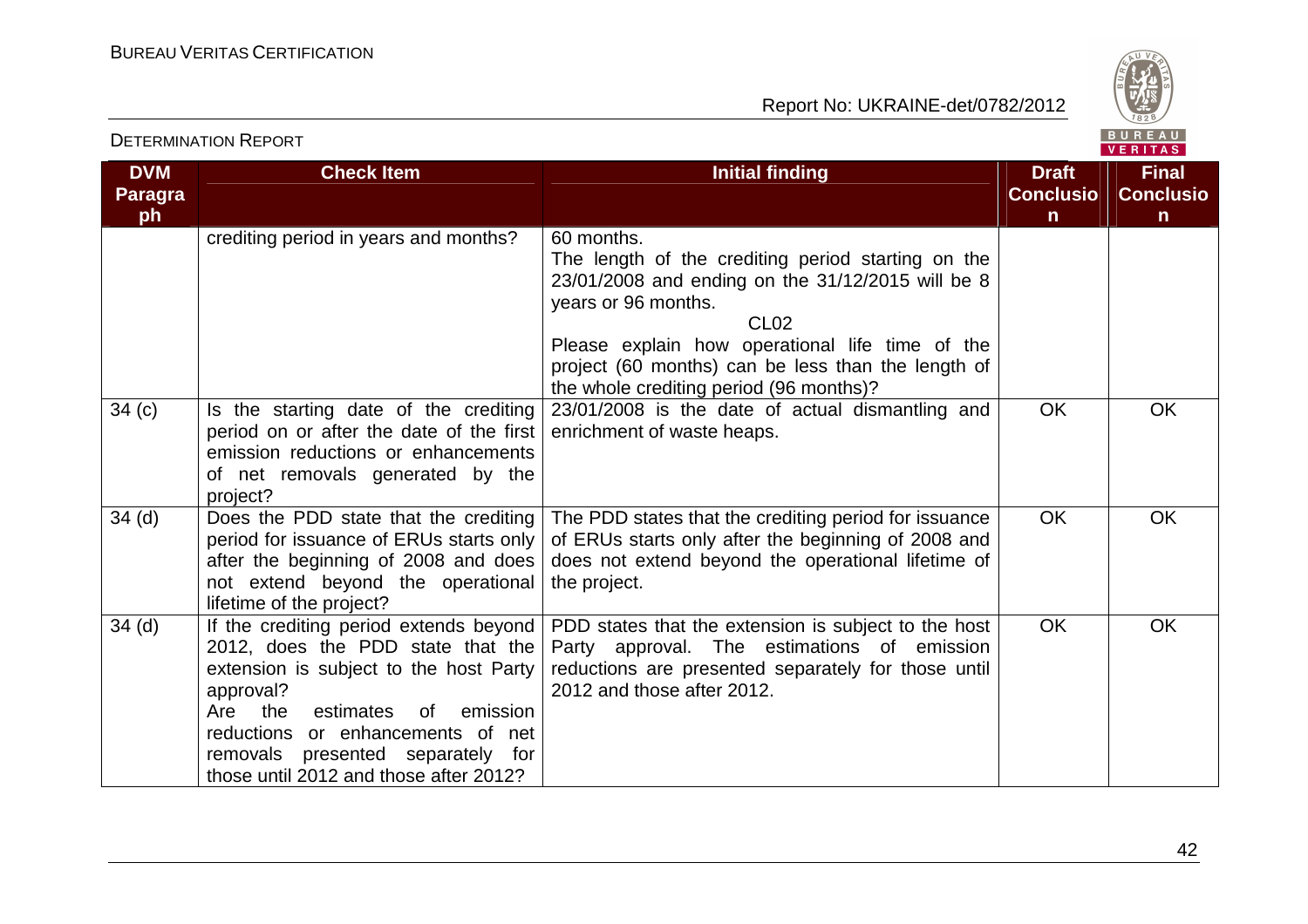

| <b>DETERMINATION REPORT</b>        |                                                                                                                                                                                                                                                               |                                                                                                                                                                                                                                                                                                            | BUREAU<br>VERITAS                                |                                                  |  |
|------------------------------------|---------------------------------------------------------------------------------------------------------------------------------------------------------------------------------------------------------------------------------------------------------------|------------------------------------------------------------------------------------------------------------------------------------------------------------------------------------------------------------------------------------------------------------------------------------------------------------|--------------------------------------------------|--------------------------------------------------|--|
| <b>DVM</b><br><b>Paragra</b><br>ph | <b>Check Item</b>                                                                                                                                                                                                                                             | <b>Initial finding</b>                                                                                                                                                                                                                                                                                     | <b>Draft</b><br><b>Conclusio</b><br>$\mathsf{n}$ | <b>Final</b><br><b>Conclusio</b><br>$\mathsf{n}$ |  |
| <b>Monitoring plan</b>             |                                                                                                                                                                                                                                                               |                                                                                                                                                                                                                                                                                                            |                                                  |                                                  |  |
| 35                                 | Does the PDD explicitly indicate which<br>of the following approaches is used?<br>- JI specific approach<br>Approved CDM methodology<br>approach                                                                                                              | The PDD explicitly indicates that JI specific approach<br>is used.                                                                                                                                                                                                                                         | <b>OK</b>                                        | <b>OK</b>                                        |  |
|                                    | JI specific approach only                                                                                                                                                                                                                                     |                                                                                                                                                                                                                                                                                                            |                                                  |                                                  |  |
| 36(a)                              | Does the monitoring plan describe:<br>relevant factors<br>All<br>and<br>key<br>characteristics that will be monitored?<br>- The period in which they will be<br>monitored?<br>- All decisive factors for the control and<br>reporting of project performance? | The monitoring plan explicitly describes:<br>All relevant factors and key characteristics that will<br>be monitored:<br>The period in which they will be monitored;<br>All decisive factors for the control and reporting of<br>project performance;<br>For detailed information see section B of the PDD. | <b>OK</b>                                        | <b>OK</b>                                        |  |
| 36 <sub>(b)</sub>                  | Does the monitoring plan specify the<br>indicators, constants and variables<br>used that are reliable, valid and provide<br>transparent picture of the emission<br>reductions or enhancements of net<br>removals to be monitored?                             | The monitoring plan uses reliable sources, such as<br>National Inventory Report of Ukraine 1990-2010 and<br>NEIA orders #43,62,63,75.                                                                                                                                                                      | <b>OK</b>                                        | <b>OK</b>                                        |  |
| 36(b)                              | If default values are used:<br>- Are accuracy and reasonableness<br>carefully balanced in their selection?<br>- Do the default values originate from<br>recognized sources?                                                                                   | Values contained in section D of the PDD met all<br>necessary requirements.                                                                                                                                                                                                                                | <b>OK</b>                                        | <b>OK</b>                                        |  |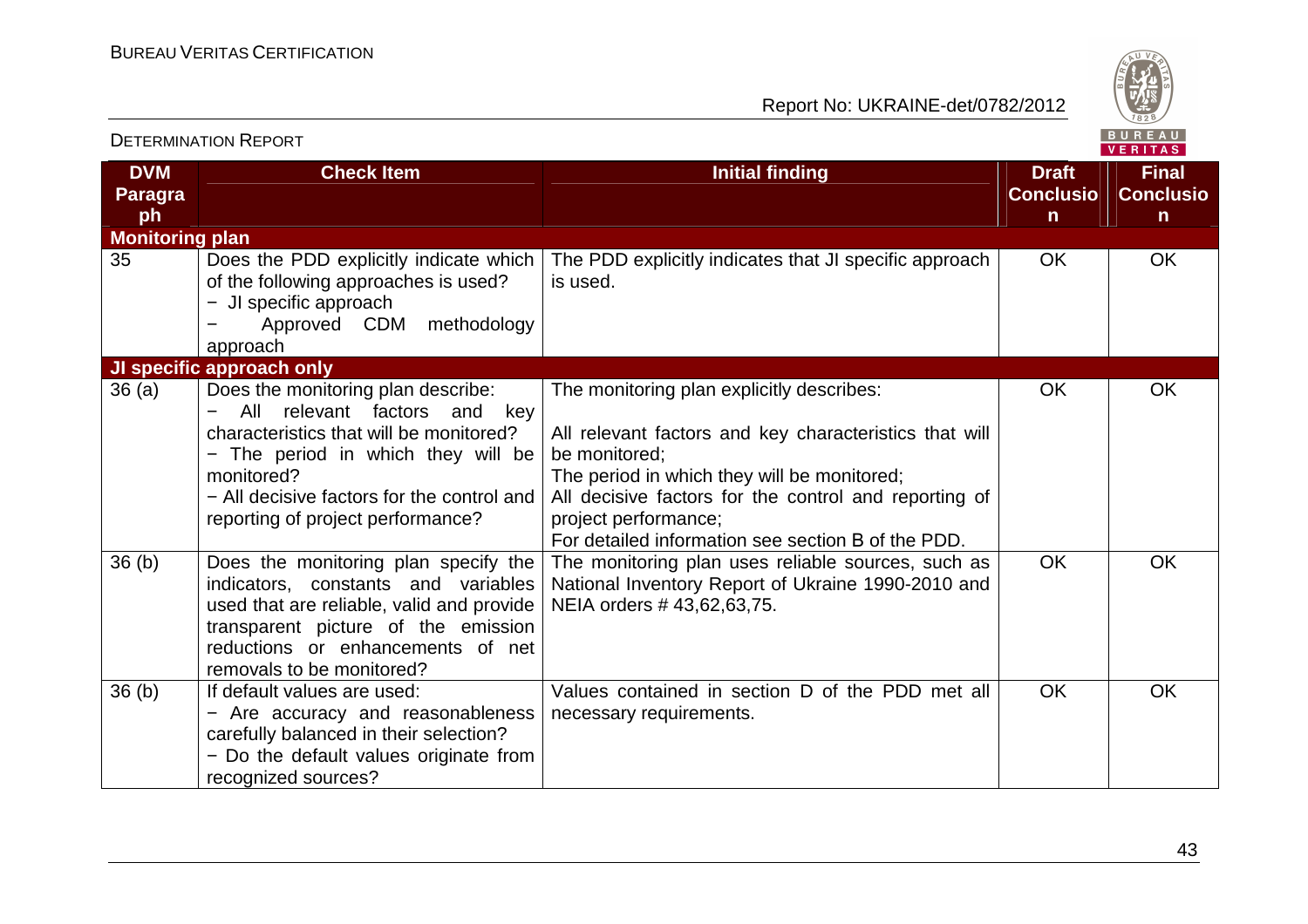

| <b>DVM</b><br><b>Paragra</b><br>ph | <b>Check Item</b>                                                                                                                                                                | <b>Initial finding</b>                                                                                                                                                                                                                                                          | <b>Draft</b><br><b>Conclusio</b><br>$\mathsf{n}$ | <b>Final</b><br><b>Conclusio</b><br>$\mathsf{n}$ |
|------------------------------------|----------------------------------------------------------------------------------------------------------------------------------------------------------------------------------|---------------------------------------------------------------------------------------------------------------------------------------------------------------------------------------------------------------------------------------------------------------------------------|--------------------------------------------------|--------------------------------------------------|
|                                    | - Are the default values supported by<br>statistical<br>analyses<br>providing<br>reasonable confidence levels?<br>- Are the default values presented in a<br>transparent manner? |                                                                                                                                                                                                                                                                                 |                                                  |                                                  |
| $36$ (b) (i)                       | provided by the project participants,<br>does the monitoring plan clearly<br>indicate how the values are to be<br>selected and justified?                                        | For those values that are to be The amount of weighted coal, the amount consumed<br>fuel and the amount of consumed electricity are<br>values that will be provided by project owner.<br>Monitoring plan clearly identifies how the values are<br>to be selected and justified. | <b>OK</b>                                        | <b>OK</b>                                        |
| 36 (b) (ii)                        | For other values,<br>- Does the monitoring plan clearly<br>indicate the precise references from<br>which these values are taken?<br>provided justified?                          | The monitoring plan clearly indicates references from<br>which these values are taken.<br>CAR08<br>$-$ Is the conservativeness of the values   Reference #42 does not work. Please correct it.                                                                                  | CAR08                                            | <b>OK</b>                                        |
| 36 (b) (iii)                       | For all data sources, does the<br>monitoring plan specify the procedures<br>to be followed if expected data are<br>unavailable?                                                  | The monitoring plan specifies the procedures to be<br>followed if expected data are unavailable.<br>CAR09<br>Please provide proofs on calibration of railroad<br>scales used in the project.                                                                                    | CAR09                                            | <b>OK</b>                                        |
| 36<br>(b)<br>(iv)                  | Are International System Unit (SI units)<br>used?                                                                                                                                | International System Units aren't used, but some<br>units are used.                                                                                                                                                                                                             | <b>OK</b>                                        | <b>OK</b>                                        |
| 36(b)(v)                           | Does the monitoring plan note any<br>parameters, coefficients, variables, etc.                                                                                                   | The monitoring plan doesn't note any parameters,<br>coefficients, variables, etc that are to be obtained                                                                                                                                                                        | OK                                               | OK                                               |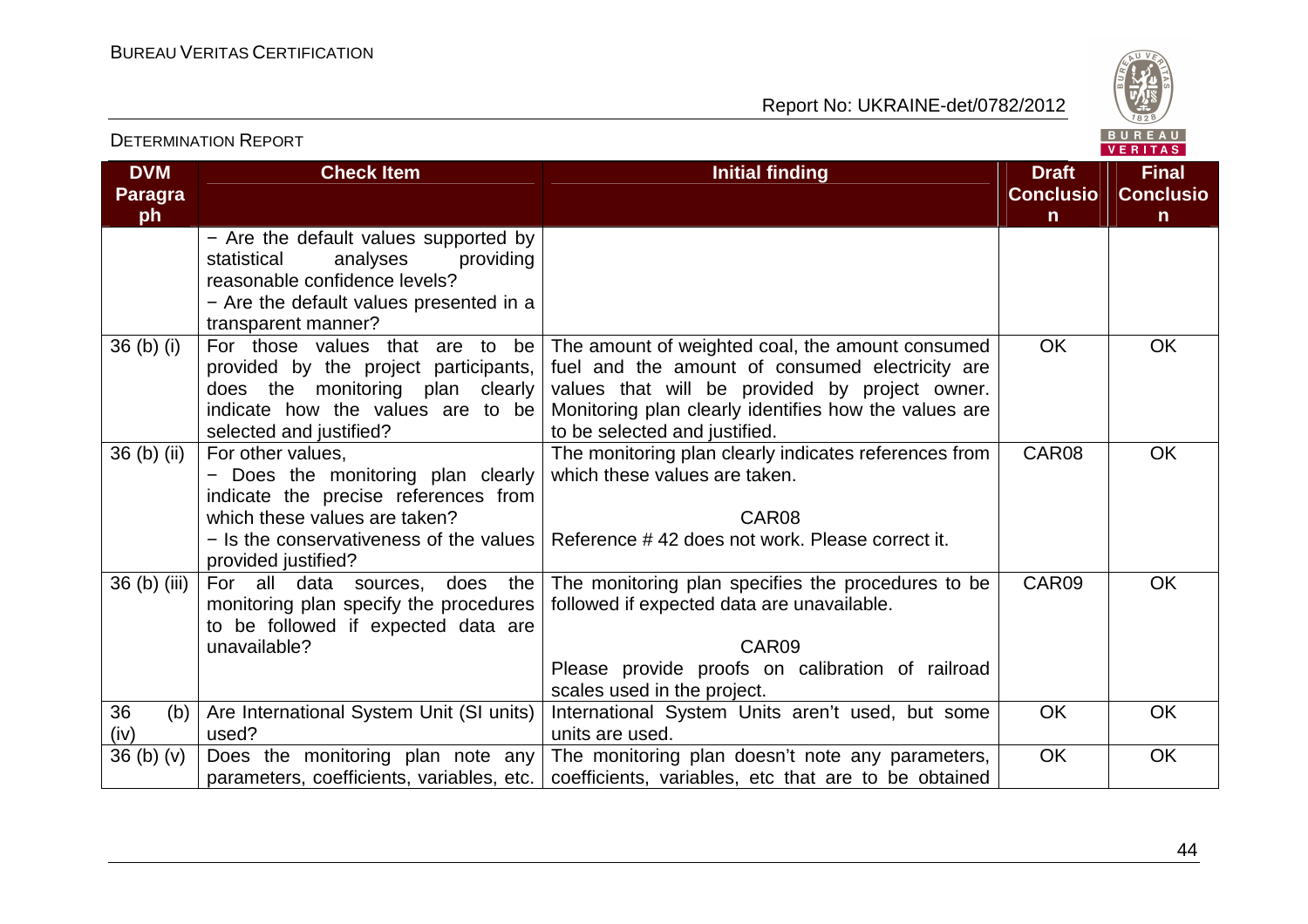

| <b>DVM</b><br><b>Paragra</b> | <b>Check Item</b>                                                                                                                                                                                                                                                                                                                                                                                                                                                                                                                                                                                                         | <b>Initial finding</b>                                                                                                                                                                                                                                                                                                                                                                                                                                                                                                                                                                                                                                                                                                 | <b>Draft</b><br><b>Conclusio</b><br>$\mathsf{n}$ | <b>Final</b><br><b>Conclusio</b><br>$\mathsf{n}$ |
|------------------------------|---------------------------------------------------------------------------------------------------------------------------------------------------------------------------------------------------------------------------------------------------------------------------------------------------------------------------------------------------------------------------------------------------------------------------------------------------------------------------------------------------------------------------------------------------------------------------------------------------------------------------|------------------------------------------------------------------------------------------------------------------------------------------------------------------------------------------------------------------------------------------------------------------------------------------------------------------------------------------------------------------------------------------------------------------------------------------------------------------------------------------------------------------------------------------------------------------------------------------------------------------------------------------------------------------------------------------------------------------------|--------------------------------------------------|--------------------------------------------------|
| ph                           | that are used to calculate baseline<br>emissions or net removals but are<br>obtained through monitoring?                                                                                                                                                                                                                                                                                                                                                                                                                                                                                                                  | through monitoring in order to calculate baseline<br>emissions.                                                                                                                                                                                                                                                                                                                                                                                                                                                                                                                                                                                                                                                        |                                                  |                                                  |
| 36(b)(v)                     | Is the use of parameters, coefficients,<br>variables, etc. consistent between the<br>baseline and monitoring plan?                                                                                                                                                                                                                                                                                                                                                                                                                                                                                                        | According to the monitoring plan and the PDD, the<br>use of the parameters and variables is consistent<br>between the baseline and monitoring plan.                                                                                                                                                                                                                                                                                                                                                                                                                                                                                                                                                                    | <b>OK</b>                                        | OK                                               |
| 36 <sub>(c)</sub>            | Does the monitoring plan draw on the<br>list of standard variables contained in<br>appendix B of "Guidance on criteria for<br>baseline setting and monitoring"?                                                                                                                                                                                                                                                                                                                                                                                                                                                           | The monitoring plan is established taking into<br>account the list of standard variables contained in<br>appendix B of "Guidance on criteria for baseline<br>setting and monitoring".                                                                                                                                                                                                                                                                                                                                                                                                                                                                                                                                  | <b>OK</b>                                        | OK                                               |
| 36(d)                        | Does the monitoring plan explicitly and<br>clearly distinguish:<br>(i) Data and parameters that are not<br>monitored throughout the crediting<br>period, but are determined only once<br>(and thus remain fixed throughout the<br>crediting period), and that are available<br>already at the stage of determination?<br>(ii) Data and parameters that are not<br>monitored throughout the crediting<br>period, but are determined only once<br>(and thus remain fixed throughout the<br>crediting period), but that are not<br>already available at the stage of<br>determination?<br>(iii) Data and parameters that are | The monitoring plan explicitly and clearly distinguish:<br>Data and parameters that are not monitored<br>throughout the crediting period, but are determined<br>only once (and thus remain fixed throughout the<br>crediting period), and that are available already at<br>the stage of determination.<br>(ii) Data and parameters that are not monitored<br>throughout the crediting period, but are determined<br>only once (and thus remain fixed throughout the<br>crediting period), but that are not already available at<br>the stage of determination.<br>(iii) Data and parameters that are monitored<br>throughout the crediting period.<br>For further information see tables in section D.1 of<br>the PDD. | <b>OK</b>                                        | OK                                               |

#### DETERMINATION REPORT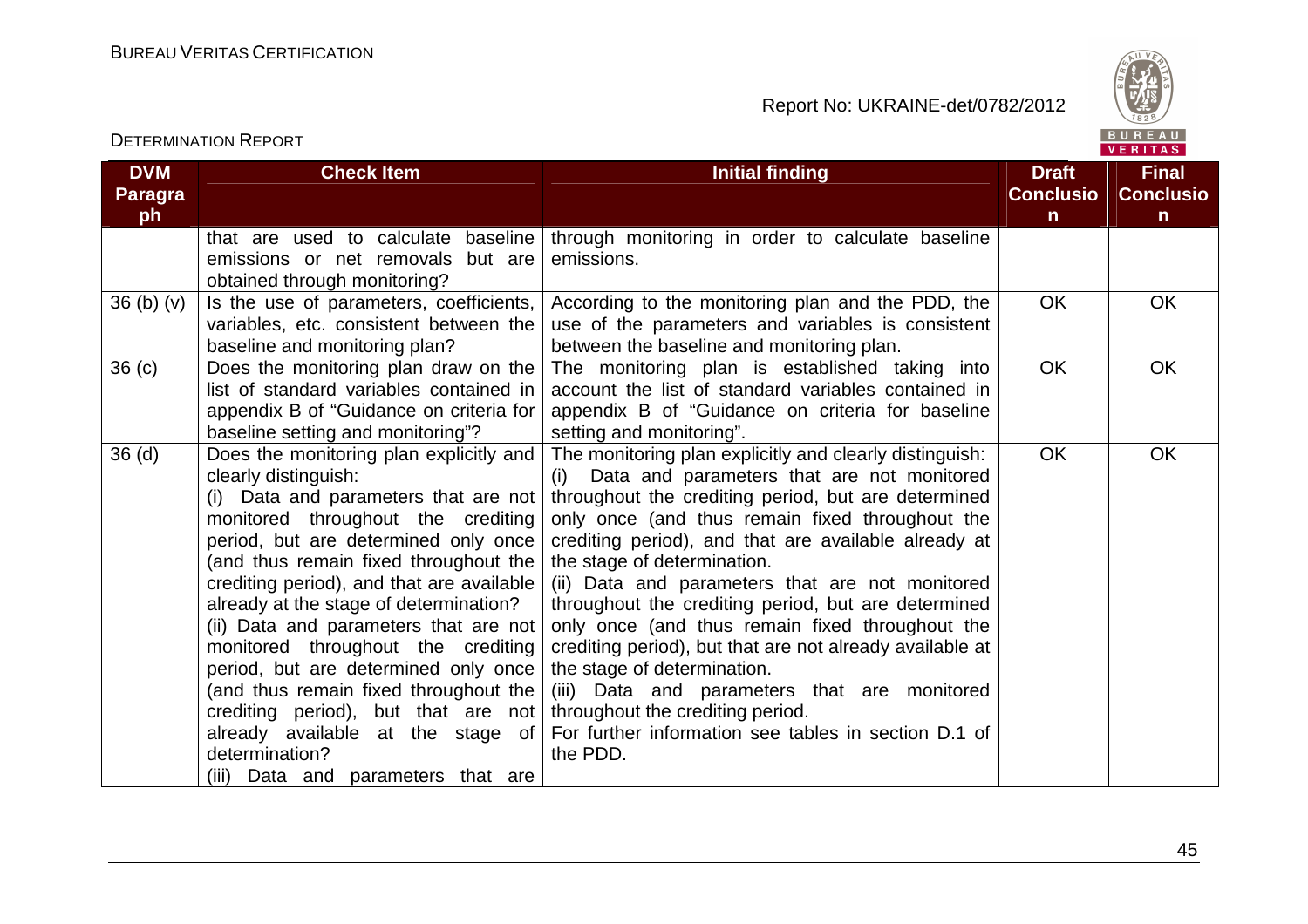DETERMINATION REPORT

Report No: UKRAINE-det/0782/2012



**VERITAS** 

**DVM Paragraph Check Item Initial finding Check Item Initial finding Check Item Initial finding Initial finding Draft Initial finding ConclusionFinal Conclusion** monitored throughout the crediting period? 36 (e) Does the monitoring plan describe the methods employed for data monitoring (including its frequency) and recording? 36 (f) Does the monitoring plan elaborate all Yes, the monitoring plan describes the methods employed for data monitoring (including its frequency) and recording. All algorithms and formulae used for the estimationOK OK algorithms and formulae used for the baseline estimation/calculation of project emissions/removals and direct emissions/removals or monitoring of emission reductions from the project, leakage, as appropriate? 36 (f) (i)  $\vert$  is the underlying rationale for the of baseline and project emissions are indicated andexplained in the PDD. OK OK algorithms/formulae explained? 36 (f) (ii)  $\begin{vmatrix} \text{Are} & \text{consistent} \\ \text{Variables} & \text{equation} \end{vmatrix}$ The underlying rationale for the algorithms/formulae is presented. All variables and equation formats are consistent and OK OK formats, subscripts etc. used? used in appropriate way. 36 (f) (iii) Are all equations numbered?  $\vert$  Equations needed for calculations described in OK OK section B and section D of the PDD. All equations are numbered. All variables with units indicated are defined.  $\overline{O}$  OK  $\overline{O}$  OK OK OK 36 (f) (iv)  $\vert$  Are all variables, with units indicated defined? 36 (f) (v)  $\vert$  is the conservativeness of the algorithms/procedures justified? 36 (f) (v)  $\overline{\phantom{a}}$  To the extent possible, are methods to The conservativeness of the procedures is justified. COK COK quantitatively account for uncertainty in key parameters included? Uncertainty level in key parameters identified as low in table D.2 "Quality control and quality assuranceprocedures undertaken for data monitored". OK OK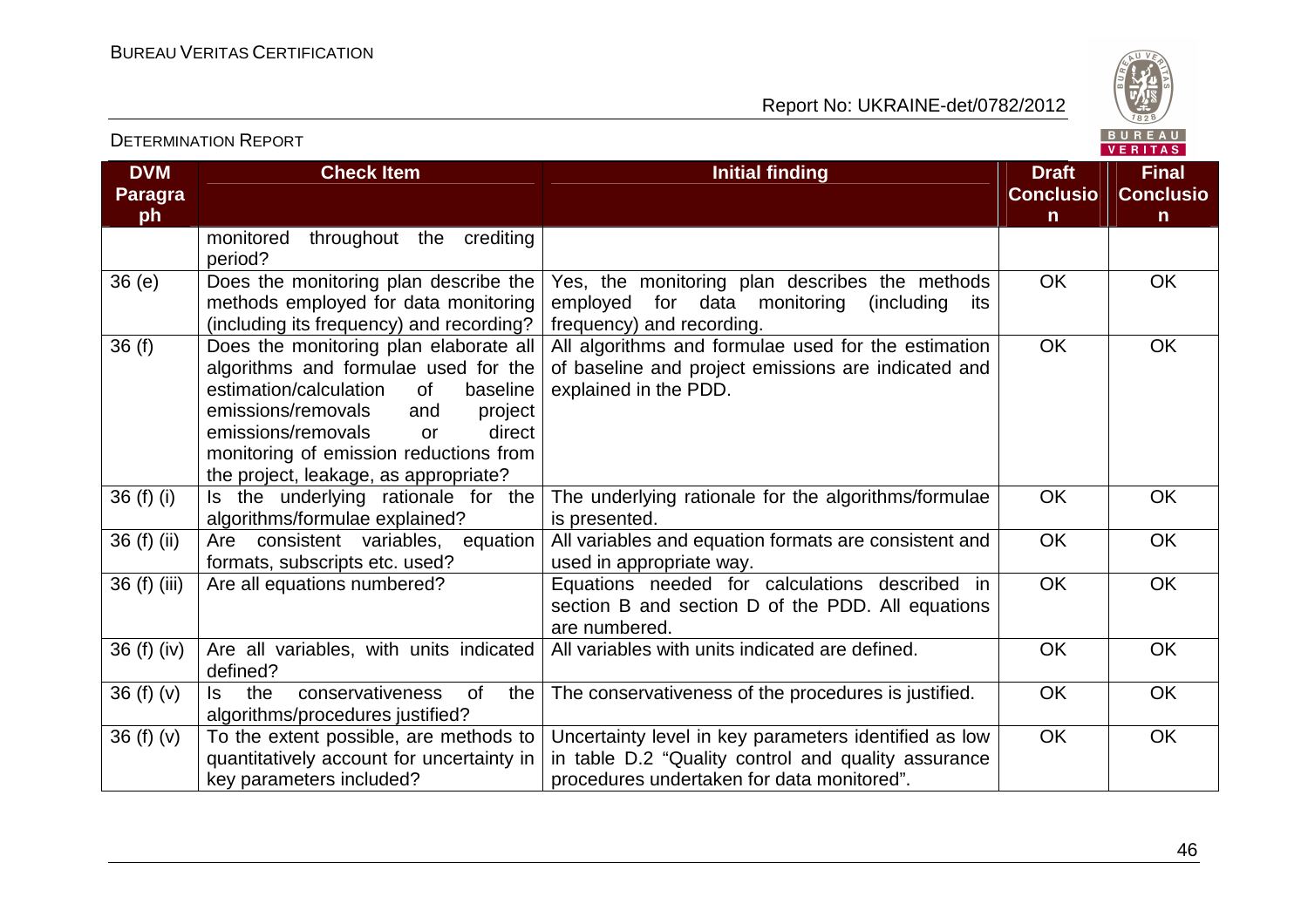DETERMINATION REPORT

Report No: UKRAINE-det/0782/2012



**VERITAS** 

#### **DVM Paragraph**  $36(f)(vi)$ **Check Item Initial finding Check Item Initial finding Check Item Initial finding Initial finding Draft Initial finding Conclusion** $\overline{OK}$ **Final Conclusion** OK OK Is consistency between the elaboration of the baseline scenario and the procedure for calculating the emissions or net removals of the baseline ensured? )  $|$  Are any parts of the algorithms or There is consistency between the elaboration of the baseline scenario and the procedure for calculatingthe emissions of the baseline scenario. 36 (f)  $(vii)$ formulae that are not self-evident explained? ) Is it justified that the procedure is The algorithms and formulae are explained. 
<br>
OK 
OK 36 (f) (vii)consistent with standard technical procedures in the relevant sector? Are references provided as necessary? In the PDD project developer describes procedures that are in compliance with technical procedures atLLC "ALBION-95". )  $|$  Are references provided as necessary?  $|$  References for documents required for ERUs OK OK 36 (f) (vii)calculation are provided. Key assumptions are both presented in a transparentOK OK 36 (f) (vii) Are implicit and explicit key assumptions explained in a transparent | manner and explained in the PDD. manner? ) Is it clearly stated which assumptions OK OK 36 (f) (vii)and procedures have significant uncertainty associated with them, and how such uncertainty is to be addressed? ) Is the uncertainty of key parameters In the PDD there is not stated any information about significant uncertainty level of assumptions and procedures. OK OK 36 (f) (vii)described and, where possible, is an uncertainty range at 95% confidence level for key parameters for the calculation of emission reductions or In the PDD project developer described the uncertainty level of key parameters. Uncertainty level of concerned data was assessed as low. OK OK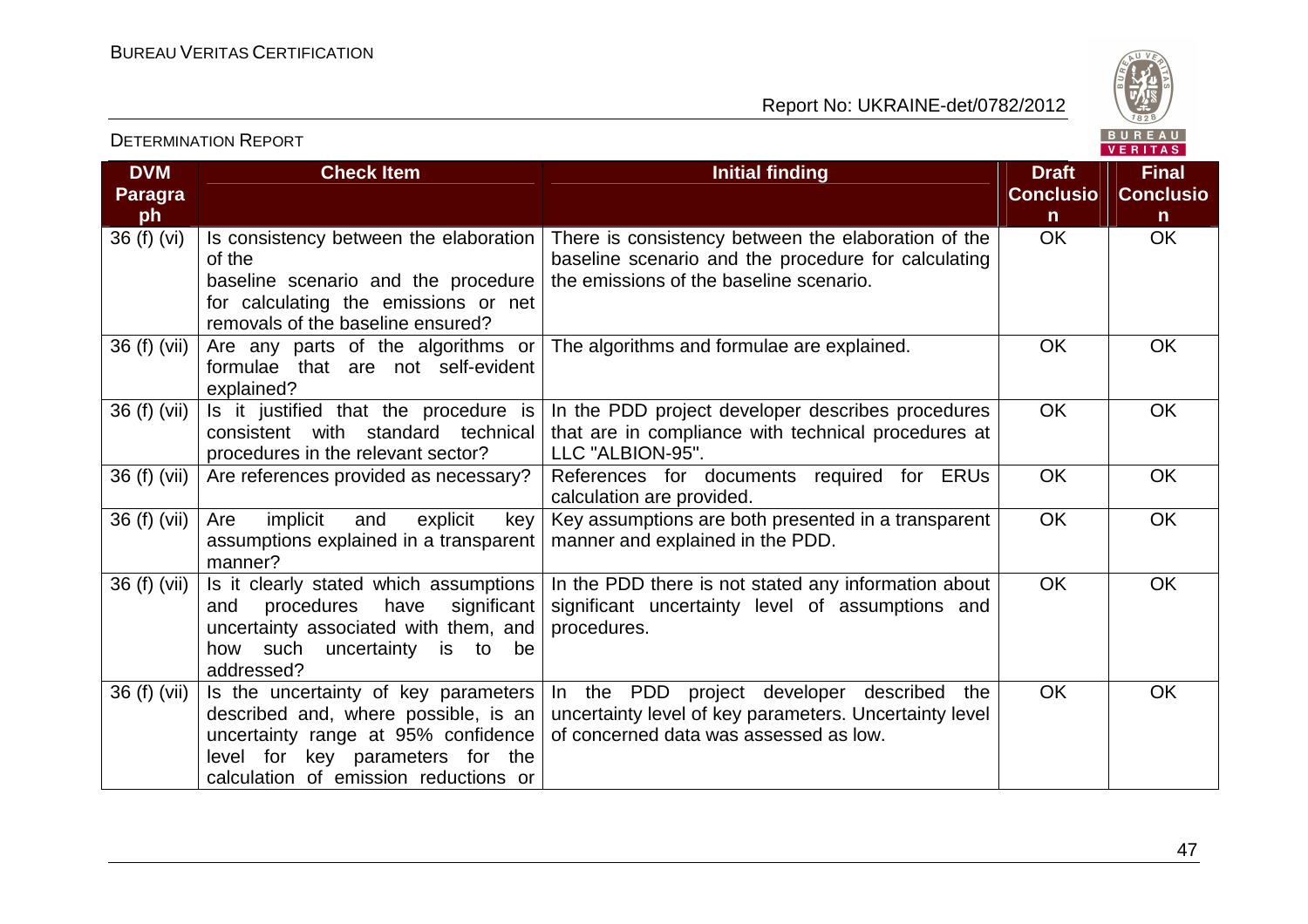

| <b>DVM</b><br><b>Paragra</b><br>ph | <b>Check Item</b>                                                                                                                                                                                                                                                                                          | <b>Initial finding</b>                                                                                                                                                                                                                 | <b>Draft</b><br><b>Conclusio</b><br>$\mathsf{n}$ | <b>Final</b><br><b>Conclusio</b><br>$\mathsf{n}$ |
|------------------------------------|------------------------------------------------------------------------------------------------------------------------------------------------------------------------------------------------------------------------------------------------------------------------------------------------------------|----------------------------------------------------------------------------------------------------------------------------------------------------------------------------------------------------------------------------------------|--------------------------------------------------|--------------------------------------------------|
|                                    | of<br>removals<br>enhancements<br>net<br>provided?                                                                                                                                                                                                                                                         |                                                                                                                                                                                                                                        |                                                  |                                                  |
| 36(9)                              | Does the monitoring plan identify a<br>national or international monitoring<br>standard if such standard has to be<br>and/or is applied to certain aspects of<br>the project?<br>Does the monitoring plan provide a<br>reference as to where a<br>detailed<br>description of the standard can be<br>found? | No national or international monitoring standards are<br>used for monitoring of the JI project implementation.                                                                                                                         | <b>OK</b>                                        | <b>OK</b>                                        |
| 36(h)                              | Does the monitoring plan document<br>statistical techniques, if used for<br>monitoring, and that they are used in a<br>conservative manner?                                                                                                                                                                | Not applicable for given JI project.                                                                                                                                                                                                   | <b>OK</b>                                        | OK                                               |
| 36(i)                              | Does the monitoring plan present the<br>quality<br>assurance<br>and<br>control<br>procedures for the monitoring process,<br>including, as appropriate, information<br>on calibration and on how records on<br>data and/or method validity and<br>accuracy are kept and made available<br>upon request?     | The information on the quality assurance and control<br>procedures, including information about calibration<br>and how monitoring data are to be recorded and<br>collected is presented in the monitoring plan section<br>D.2 and D.3. | <b>OK</b>                                        | <b>OK</b>                                        |
| 36(j)                              | Does the monitoring plan clearly<br>identify the responsibilities and the                                                                                                                                                                                                                                  | The<br>identifies<br>monitoring<br>plan<br>clearly<br>the<br>responsibilities and the authority regarding<br>the<br>authority regarding the monitoring   monitoring activities. See section D.3 of the PDD for                         | <b>OK</b>                                        | <b>OK</b>                                        |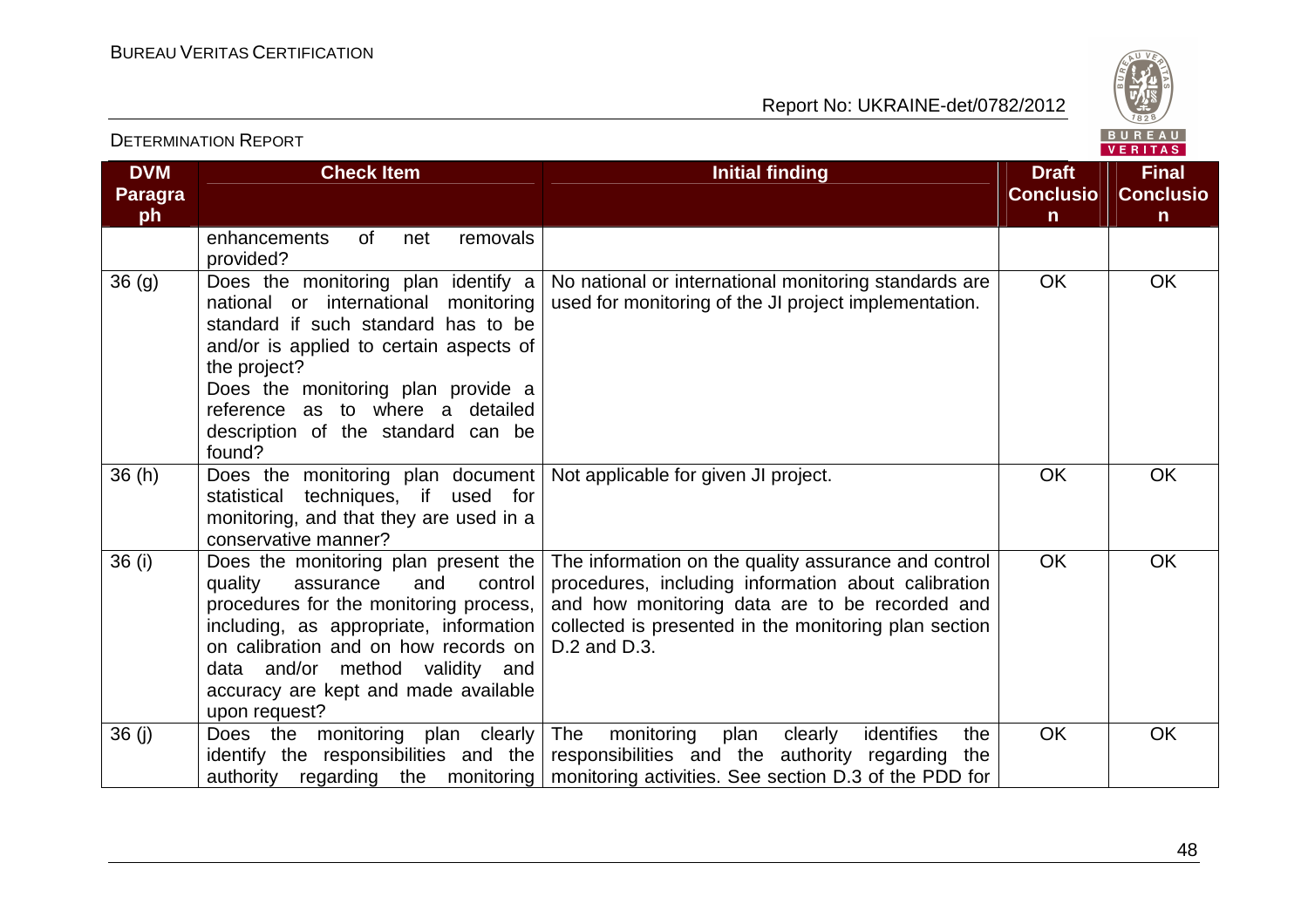

| <b>DVM</b><br><b>Paragra</b> | <b>Check Item</b>                                                                                                                                                                                                                                                                                               | <b>Initial finding</b>                                                                                                                                                                                                                                                                                                                                                            | <b>Draft</b><br><b>Conclusio</b> | <b>Final</b><br><b>Conclusio</b> |
|------------------------------|-----------------------------------------------------------------------------------------------------------------------------------------------------------------------------------------------------------------------------------------------------------------------------------------------------------------|-----------------------------------------------------------------------------------------------------------------------------------------------------------------------------------------------------------------------------------------------------------------------------------------------------------------------------------------------------------------------------------|----------------------------------|----------------------------------|
| ph                           |                                                                                                                                                                                                                                                                                                                 |                                                                                                                                                                                                                                                                                                                                                                                   | $\mathsf{n}$                     | $\mathsf{n}$                     |
|                              | activities?                                                                                                                                                                                                                                                                                                     | detailed information.                                                                                                                                                                                                                                                                                                                                                             |                                  |                                  |
| 36(k)                        | Does the monitoring plan, on the<br>whole,<br>reflect<br>good<br>monitoring<br>practices appropriate to the project<br>type?<br>If it is a JI LULUCF project, is the good<br>practice guidance developed by IPCC<br>applied?                                                                                    | Monitoring plan reflects good monitoring practices of<br>waste heaps dismantling projects.                                                                                                                                                                                                                                                                                        | OK                               | <b>OK</b>                        |
| 36 (I)                       | Does the monitoring plan provide, in<br>tabular form, a complete compilation of<br>the data that need to be collected for its<br>application, including data that are<br>measured or sampled and data that are<br>collected from other sources but not<br>including data that are calculated with<br>equations? | Presented in the PDD monitoring plan provides a<br>complete compilation of the data that are need to be<br>collected for its application, including data that are<br>measured or sampled and data that are collected<br>from other sources. Data concerning the baseline<br>scenario and emission reductions calculation are<br>stated in tabular format in section D of the PDD. | <b>OK</b>                        | <b>OK</b>                        |
| 36 (m)                       | Does the monitoring plan indicate that<br>the data monitored and required for<br>verification are to be kept for two years<br>after the last transfer of ERUs for the<br>project?                                                                                                                               | The monitoring plan indicates that the data<br>monitored and required for emission reductions<br>calculation will be kept for two years after the last<br>transfer of ERUs.                                                                                                                                                                                                       | CAR10                            | <b>OK</b>                        |
|                              |                                                                                                                                                                                                                                                                                                                 | CAR <sub>10</sub><br>Please provide order on data gathering and<br>collection for at least 2 years after the last transfer of<br>ERUs for the project.                                                                                                                                                                                                                            |                                  |                                  |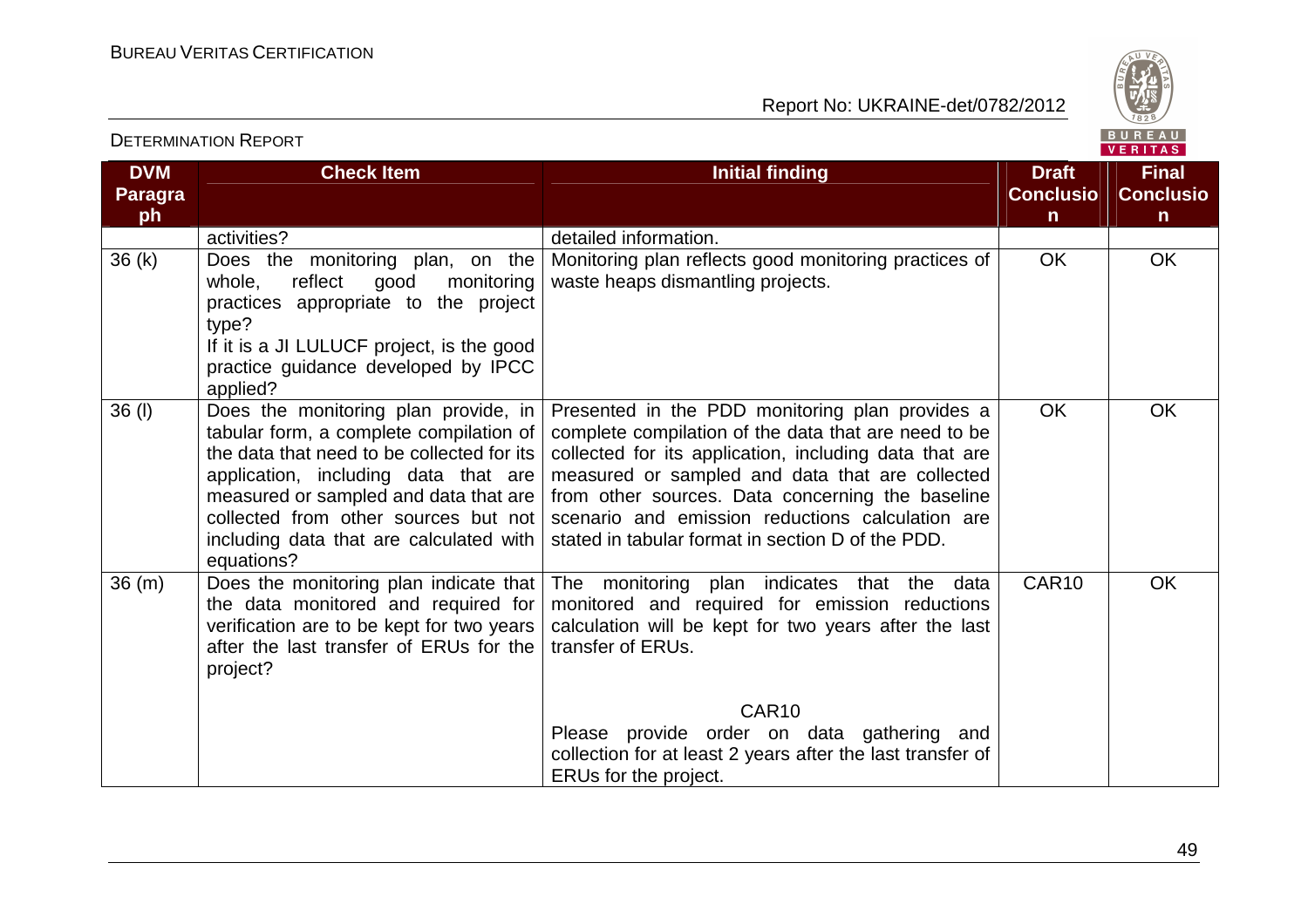

| BUREAU<br><b>DETERMINATION REPORT</b><br><b>VERITAS</b>            |                                                                                                                                                                                                                                                                                                                  |                                                                                                                                                                                                                                                                                                                                                               |                                                  |                                                  |  |
|--------------------------------------------------------------------|------------------------------------------------------------------------------------------------------------------------------------------------------------------------------------------------------------------------------------------------------------------------------------------------------------------|---------------------------------------------------------------------------------------------------------------------------------------------------------------------------------------------------------------------------------------------------------------------------------------------------------------------------------------------------------------|--------------------------------------------------|--------------------------------------------------|--|
| <b>DVM</b><br><b>Paragra</b><br>ph                                 | <b>Check Item</b>                                                                                                                                                                                                                                                                                                | <b>Initial finding</b>                                                                                                                                                                                                                                                                                                                                        | <b>Draft</b><br><b>Conclusio</b><br>$\mathsf{n}$ | <b>Final</b><br><b>Conclusio</b><br>$\mathsf{n}$ |  |
| 37                                                                 | If selected elements or combinations of<br>approved CDM methodologies<br>or<br>methodological tools are used<br>for<br>establishing the monitoring plan, are<br>the selected elements or combination,<br>together with elements supplementary<br>developed by the project participants in<br>line with 36 above? | There is no selected elements or combinations of<br>approved CDM methodologies                                                                                                                                                                                                                                                                                | <b>OK</b>                                        | <b>OK</b>                                        |  |
|                                                                    | Approved CDM methodology approach only_Paragraphs 38(a) - 38(d)_Not applicable                                                                                                                                                                                                                                   |                                                                                                                                                                                                                                                                                                                                                               |                                                  |                                                  |  |
| <b>Leakage</b>                                                     |                                                                                                                                                                                                                                                                                                                  | Applicable to both JI specific approach and approved CDM methodology approach_Paragraph 39_Not applicable                                                                                                                                                                                                                                                     |                                                  |                                                  |  |
|                                                                    | JI specific approach only                                                                                                                                                                                                                                                                                        |                                                                                                                                                                                                                                                                                                                                                               |                                                  |                                                  |  |
| 40(a)                                                              | Does the PDD appropriately describe<br>an assessment of the potential leakage<br>of the project and appropriately explain<br>which sources of leakage are to be<br>calculated<br>which<br>and<br>can<br>be<br>neglected?                                                                                         | The PDD appropriately describes an assessment of<br>the potential leakage of the project and appropriately<br>explains which sources of leakage are to be<br>calculated, and which can be neglected.<br>Source of the leakage is the fugitive methane<br>emissions due to coal mining.<br>Please, refer to section B.3 of the PDD for detailed<br>information | <b>OK</b>                                        | <b>OK</b>                                        |  |
| 40(B)                                                              | Does the PDD provide a procedure for<br>an ex ante estimate of leakage?                                                                                                                                                                                                                                          | The PDD indicates that assessment of emission<br>reductions<br>in baseline scenario and in the project scenario was<br>chosen.                                                                                                                                                                                                                                | <b>OK</b>                                        | <b>OK</b>                                        |  |
| Approved CDM methodology approach only_Paragraph 41_Not applicable |                                                                                                                                                                                                                                                                                                                  |                                                                                                                                                                                                                                                                                                                                                               |                                                  |                                                  |  |
|                                                                    | <b>Estimation of emission reductions or enhancements of net removals</b>                                                                                                                                                                                                                                         |                                                                                                                                                                                                                                                                                                                                                               |                                                  |                                                  |  |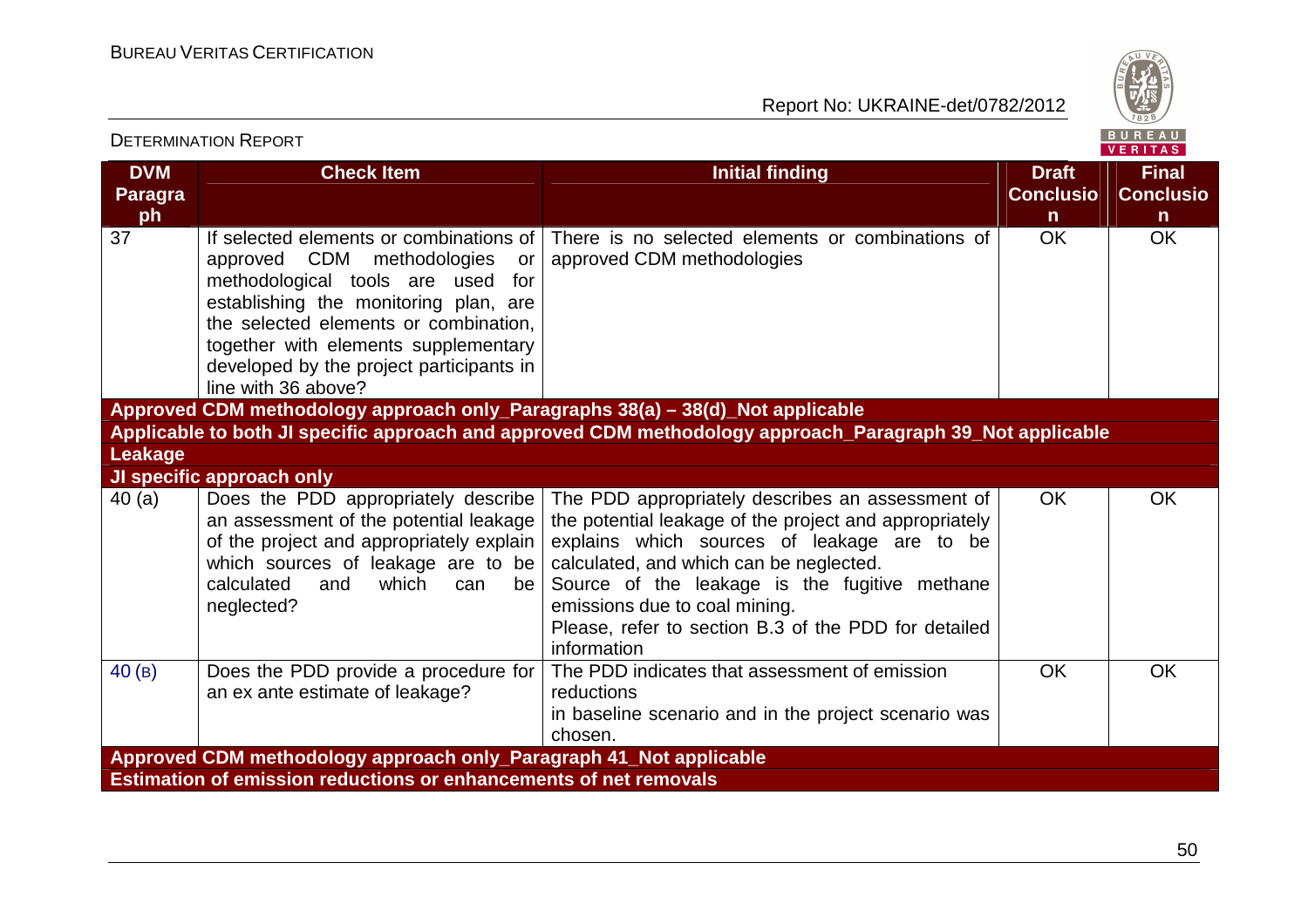

| <b>DVM</b><br><b>Paragra</b><br>ph | <b>Check Item</b>                                                                                                                                                                                                                                                                                                                                                                                                                                                                    | <b>Initial finding</b>                                                                                                                                                                                | <b>Draft</b><br><b>Conclusio</b><br>$\mathsf{n}$ | <b>Final</b><br><b>Conclusio</b><br>$\mathsf{n}$ |
|------------------------------------|--------------------------------------------------------------------------------------------------------------------------------------------------------------------------------------------------------------------------------------------------------------------------------------------------------------------------------------------------------------------------------------------------------------------------------------------------------------------------------------|-------------------------------------------------------------------------------------------------------------------------------------------------------------------------------------------------------|--------------------------------------------------|--------------------------------------------------|
| 42                                 | following approaches it chooses?<br>(a) Assessment of emissions or net<br>removals in the baseline scenario and<br>in the project scenario<br>(b) Direct assessment of emission<br>reductions                                                                                                                                                                                                                                                                                        | Does the PDD indicate which of the PDD indicates assessment of emissions or net<br>removals in the baseline scenario and in the project<br>scenario.                                                  | <b>OK</b>                                        | <b>OK</b>                                        |
| 43                                 | If the approach (a) in 42 is chosen, PDD provides ex ante estimates of:<br>does the PDD provide ex ante<br>estimates of:<br>(a) Emissions or net removals for the $\vert$ (b) Leakage;<br>project scenario (within the project)<br>boundary)?<br>(b) Leakage, as applicable?<br>(c) Emissions or net removals for the<br>baseline scenario (within the project<br>boundary)?<br>(d)<br>Emission<br>reductions<br>or<br>enhancements<br>of<br>net<br>removals<br>adjusted by leakage? | (a) Emissions for the project scenario (within the<br>project boundary);<br>(c) Emissions for the baseline scenario (within the<br>project boundary);<br>(d) Emission reductions adjusted by leakage; | <b>OK</b>                                        | <b>OK</b>                                        |
| 44                                 | If the approach (b) in 42 is chosen,<br>does the PDD provide ex ante<br>estimates of:<br>reductions<br>Emission<br>(a)<br>or<br>enhancements of net removals (within<br>the project boundary)?                                                                                                                                                                                                                                                                                       | N/A                                                                                                                                                                                                   | OK                                               | <b>OK</b>                                        |

## DETERMINATION REPORT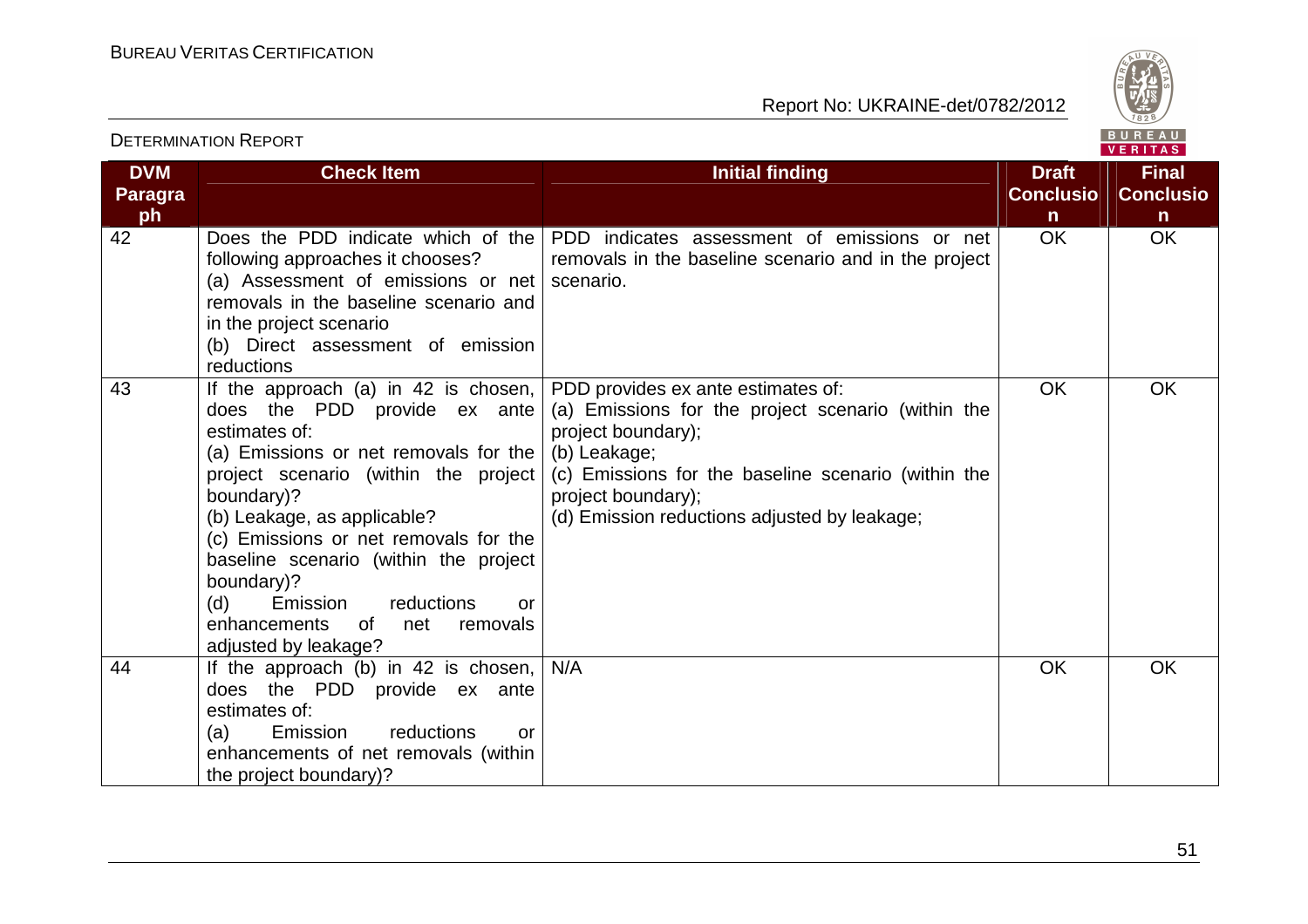DETERMINATION REPORT

Report No: UKRAINE-det/0782/2012



**VERITAS** 

#### **DVM Paragraph Check Item Initial finding Check Item Initial finding Check Item Initial finding Initial finding Check Item Initial finding Initial finding Initial finding Initial finding Initial finding Initial finding Initial finding I ConclusionFinal Conclusion** (b) Leakage, as applicable? (c) Emission reductions or enhancements of net removals adjusted by leakage? 45 For both approaches in 42 (a) Are the estimates in 43 or 44 given: (i) On a periodic basis? (ii) At least from the beginning until the end of the crediting period? (iii) On a source-by-source/sink-bysink basis? (iv) For each GHG? (v) In tones of CO2 equivalent, using global warming potentials defined by decision 2/CP.3 or as subsequently revised in accordance with Article 5 of the Kyoto Protocol? (b) Are the formula used for calculating the estimates in 43 or 44 consistent throughout the PDD? (c) For calculating estimates in 43 or 44, are key factors influencing the baseline emissions or removals and the activity level of the project and the The baseline emissions and project emissions are given on a periodic basis from the beginning to theend of the crediting period for each year. Baseline and project emissions are carried out for  $CO<sub>2</sub>$  as GHG gas. Formulae used for calculating the estimates that are indicated in section D and section E are consistent throughout the PDD and calculation Excel spreadsheets. As there was already mentioned above, data sources used for calculating the estimates are clearly identified. Among key factors influencing the baseline emissions or the activity level of the project as well as risks associated with the project the Carbon Emission Factor for electricity is taken into account. The emission factor of Ukrainian grid used for calculation the estimates in the JI project is selected with appropriate accuracy. Choice of emission factor is justified in the project design documents. Conservative assumptions are taken into account while estimating emission reduction. OK OK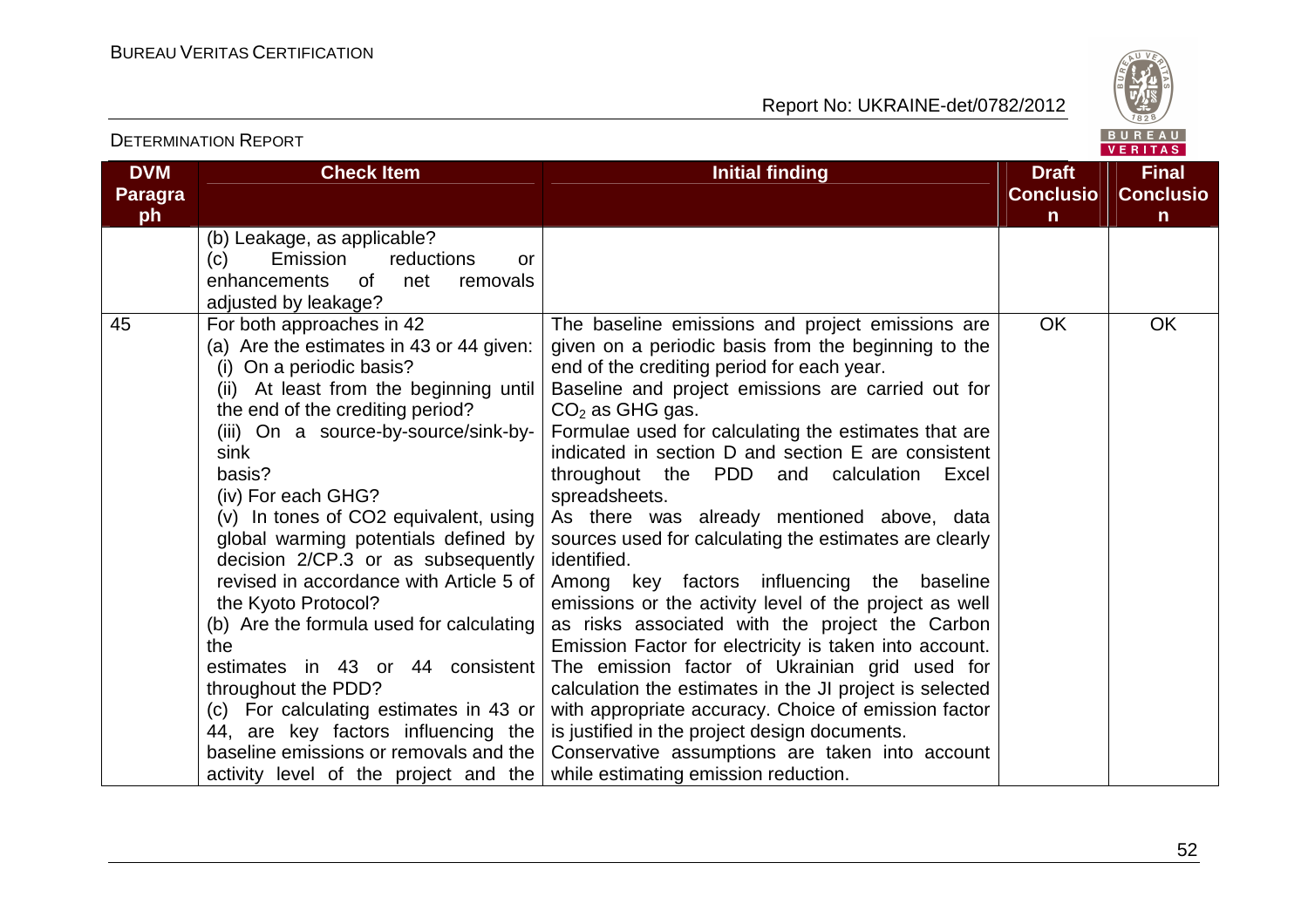

|                              |                                                                                                                                                                                                                                                                                                                                                                                                                                                                                                                                                                                                                                                                                                                                                                                                                                                             |                                                                                                                                                                                                                                                                                                                                                                      |                                  | VERIIAS.                         |
|------------------------------|-------------------------------------------------------------------------------------------------------------------------------------------------------------------------------------------------------------------------------------------------------------------------------------------------------------------------------------------------------------------------------------------------------------------------------------------------------------------------------------------------------------------------------------------------------------------------------------------------------------------------------------------------------------------------------------------------------------------------------------------------------------------------------------------------------------------------------------------------------------|----------------------------------------------------------------------------------------------------------------------------------------------------------------------------------------------------------------------------------------------------------------------------------------------------------------------------------------------------------------------|----------------------------------|----------------------------------|
| <b>DVM</b><br><b>Paragra</b> | <b>Check Item</b>                                                                                                                                                                                                                                                                                                                                                                                                                                                                                                                                                                                                                                                                                                                                                                                                                                           | <b>Initial finding</b>                                                                                                                                                                                                                                                                                                                                               | <b>Draft</b><br><b>Conclusio</b> | <b>Final</b><br><b>Conclusio</b> |
|                              |                                                                                                                                                                                                                                                                                                                                                                                                                                                                                                                                                                                                                                                                                                                                                                                                                                                             |                                                                                                                                                                                                                                                                                                                                                                      |                                  |                                  |
| ph                           | emissions or net removals as well as<br>risks associated with the project taken<br>into account, as appropriate?<br>(d)<br>Are data sources used for<br>calculating the estimates in 43 or 44<br>clearly<br>identified,<br>reliable<br>and<br>transparent?<br>(e) Are emission factors (including<br>default emission factors) if used for<br>calculating the estimates in 43 or 44<br>selected by carefully<br>balancing<br>accuracy and reasonableness, and<br>appropriately justified of the choice?<br>(f) Is the estimation in 43 or 44 based<br>on conservative assumptions and the<br>plausible scenarios<br>most<br>in a<br>transparent manner?<br>$(g)$ Are the estimates in 43 or 44<br>consistent throughout the PDD?<br>(h) Is the annual average of estimated<br>emission reductions or enhancements<br>of net removals calculated by dividing | Tables with calculation results of $CO2$ emission<br>reductions are provided in the PDD. As a fact,<br>estimated total value of $CO2$ emission reductions for<br>the first crediting period is $2185388$ tonnes $CO2$<br>equivalent; moreover, estimated total value of $CO2$<br>emission reductions for the period 2013-2015 is<br>1290978 tonnes $CO2$ equivalent. | $\mathsf{n}$                     | $\mathsf{n}$                     |
|                              | the total estimated emission reductions                                                                                                                                                                                                                                                                                                                                                                                                                                                                                                                                                                                                                                                                                                                                                                                                                     |                                                                                                                                                                                                                                                                                                                                                                      |                                  |                                  |
|                              | or enhancements of net removals over                                                                                                                                                                                                                                                                                                                                                                                                                                                                                                                                                                                                                                                                                                                                                                                                                        |                                                                                                                                                                                                                                                                                                                                                                      |                                  |                                  |
|                              | the crediting period by the total months                                                                                                                                                                                                                                                                                                                                                                                                                                                                                                                                                                                                                                                                                                                                                                                                                    |                                                                                                                                                                                                                                                                                                                                                                      |                                  |                                  |
|                              |                                                                                                                                                                                                                                                                                                                                                                                                                                                                                                                                                                                                                                                                                                                                                                                                                                                             |                                                                                                                                                                                                                                                                                                                                                                      |                                  |                                  |
|                              | of the crediting period and multiplying                                                                                                                                                                                                                                                                                                                                                                                                                                                                                                                                                                                                                                                                                                                                                                                                                     |                                                                                                                                                                                                                                                                                                                                                                      |                                  |                                  |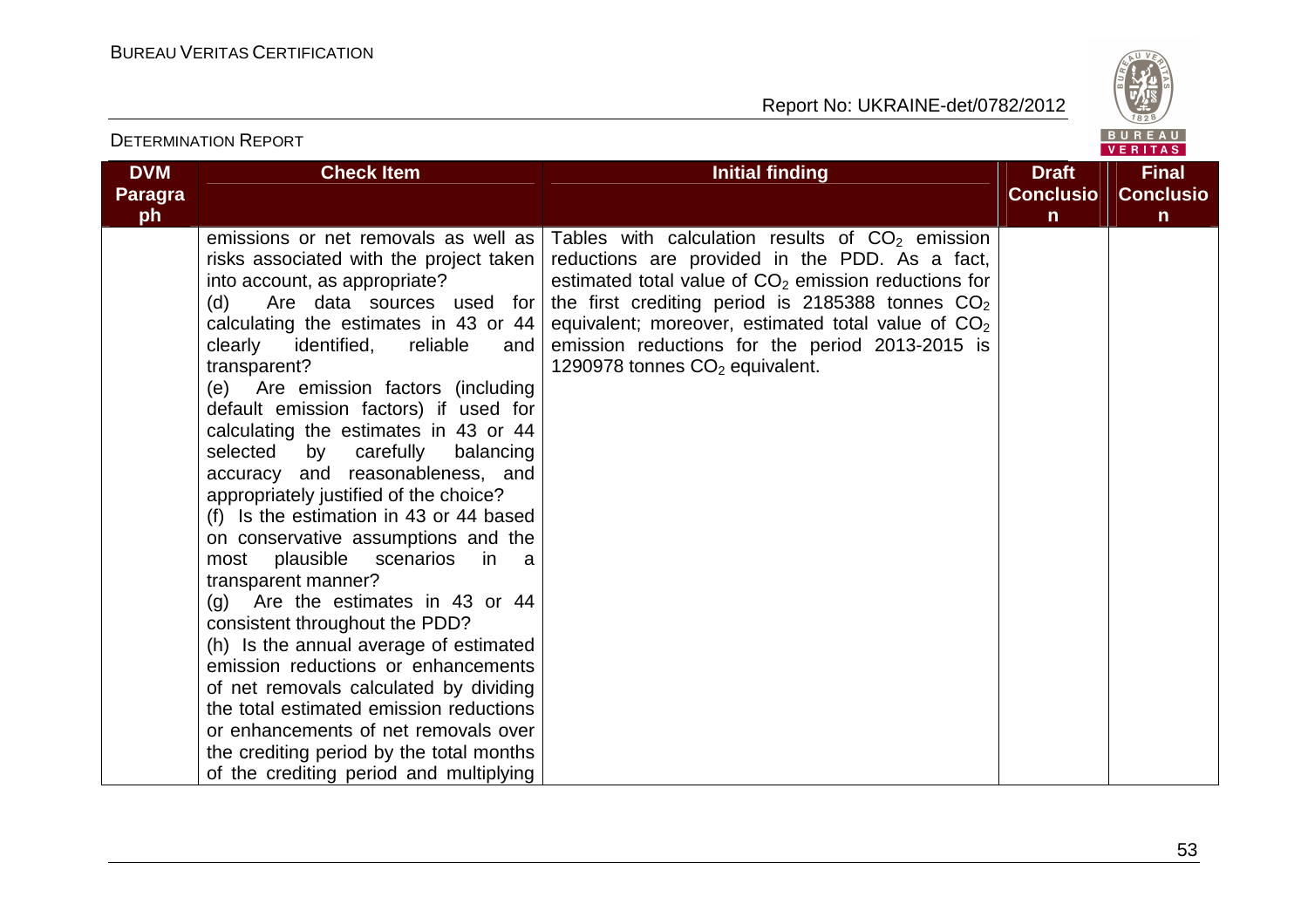

| <b>DVM</b>           | <b>Check Item</b>                                                                                                                                                                                                                                                                                                                                                                           | <b>Initial finding</b>                                                                                                                                                                                                                                      | <b>Draft</b>                     | <b>Final</b>                     |
|----------------------|---------------------------------------------------------------------------------------------------------------------------------------------------------------------------------------------------------------------------------------------------------------------------------------------------------------------------------------------------------------------------------------------|-------------------------------------------------------------------------------------------------------------------------------------------------------------------------------------------------------------------------------------------------------------|----------------------------------|----------------------------------|
| <b>Paragra</b><br>ph |                                                                                                                                                                                                                                                                                                                                                                                             |                                                                                                                                                                                                                                                             | <b>Conclusio</b><br>$\mathsf{n}$ | <b>Conclusio</b><br>$\mathsf{n}$ |
|                      | by twelve?                                                                                                                                                                                                                                                                                                                                                                                  |                                                                                                                                                                                                                                                             |                                  |                                  |
| 46                   | the calculation<br>of the<br>baseline<br>lf.<br>net removals is to be<br>emissions or<br>performed ex post, does the PDD<br>include an illustrative ex ante emissions<br>or net removals calculation?                                                                                                                                                                                       | The calculations of the baseline emissions and<br>project emissions are to be performed ex post. Also,<br>ex ante calculation of emissions is provided in the<br>PDD. All estimated values are presented in section E<br>of the PDD and Excel spreadsheets. | <b>OK</b>                        | <b>OK</b>                        |
|                      | Approved CDM methodology approach only_Paragraphs 47(a) - 47(b)_Not applicable                                                                                                                                                                                                                                                                                                              |                                                                                                                                                                                                                                                             |                                  |                                  |
|                      | <b>Environmental impacts</b>                                                                                                                                                                                                                                                                                                                                                                |                                                                                                                                                                                                                                                             |                                  |                                  |
| 48 (a)               | <b>PDD</b><br>Does the<br>list<br>attach<br>and<br>documentation on the analysis of the<br>environmental impacts of the project,<br>including transboundary impacts, in<br>with<br>procedures<br>accordance<br>as<br>determined by the host Party?                                                                                                                                          | The proposed project in general has a positive<br>impact on environment so it is not subject to special<br>ecological examination.<br>See section F.1 for details                                                                                           | OK.                              | <b>OK</b>                        |
| 48 <sub>(b)</sub>    | If the analysis in 48 (a) indicates that<br>environmental<br>the<br>impacts<br>are<br>considered significant by the project<br>participants or the host Party, does the<br>PDD provide conclusion and all<br>references<br>supporting<br>to<br>documentation of an environmental<br>impact assessment undertaken<br>in.<br>accordance with the procedures as<br>required by the host Party? | See section 48(b).                                                                                                                                                                                                                                          | OK                               | <b>OK</b>                        |
|                      | <b>Stakeholder consultation</b>                                                                                                                                                                                                                                                                                                                                                             |                                                                                                                                                                                                                                                             |                                  |                                  |
| 49                   | lf<br>consultation<br>stakeholder<br>was                                                                                                                                                                                                                                                                                                                                                    | The<br>Host Party<br>doesn't require stakeholders'                                                                                                                                                                                                          | OK                               | <b>OK</b>                        |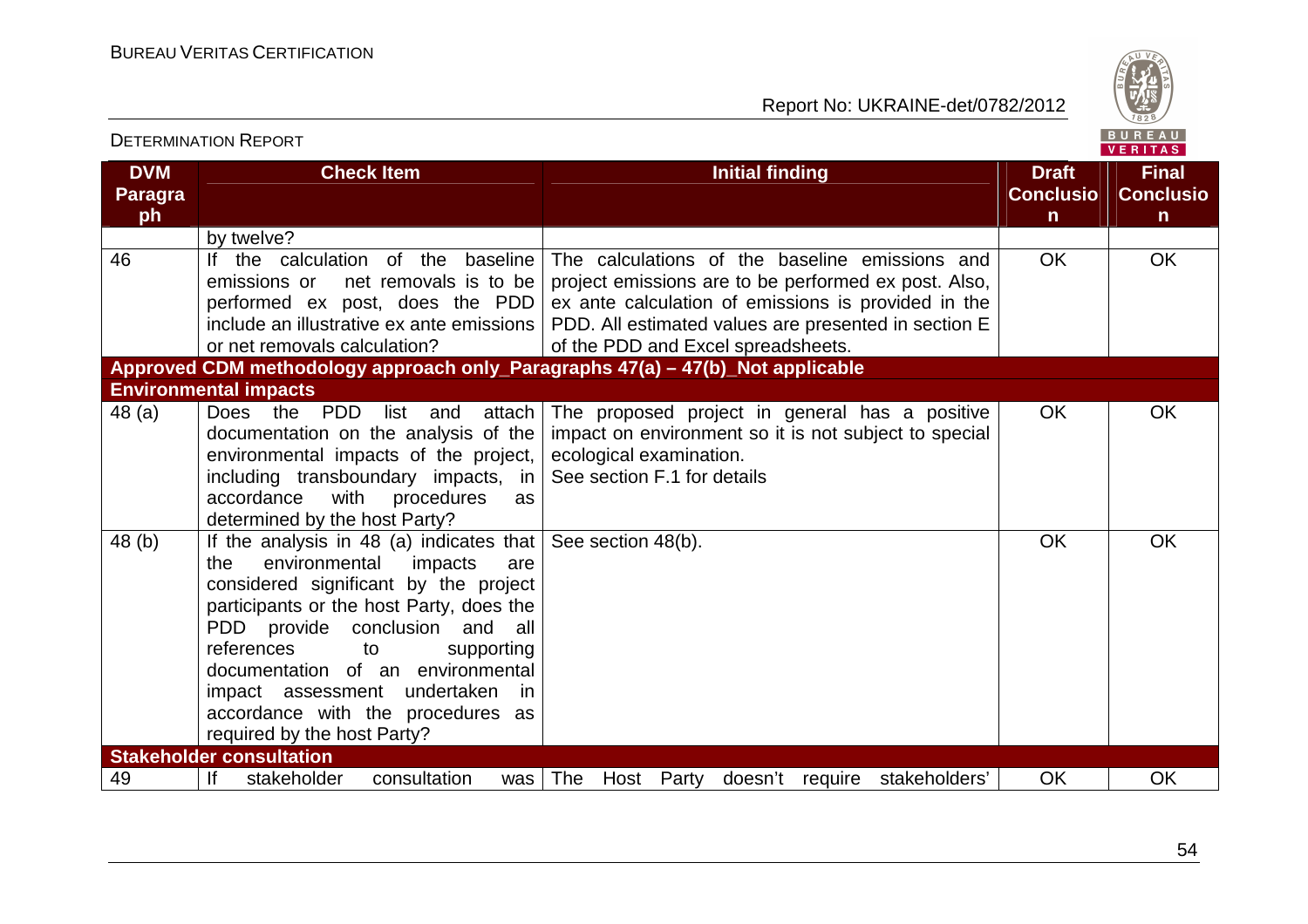DETERMINATION REPORT

Report No: UKRAINE-det/0782/2012



#### VERITAS **DVM Check Item Initial finding Check Item Initial finding Check Item Initial finding Initial finding Check Item Initial finding Initial finding Initial finding Initial finding Initial finding Initial finding Initial finding I Final Paragra Conclusio Conclusioph n n**undertaken in consultation process for the JI project. accordance with the procedure as No stakeholders' comments connected with JI required by the host Party, does the project were obtained. Also, stakeholders' commentsPDD provide: will be collected during the determination procedure. (a) A list of stakeholders from whom comments on the projects have been received, if any? (b) The nature of the comments? (c) A description on whether and how the comments have been addressed? **Determination regarding small-scale projects (additional elements for assessment)\_Paragraphs 50 - 57\_Not applicable Determination regarding land use, land-use change and forestry projects \_Paragraphs 58 – 64(d)\_Not applicable Determination regarding programmes of activities\_Paragraphs 66 – 73\_Not applicable**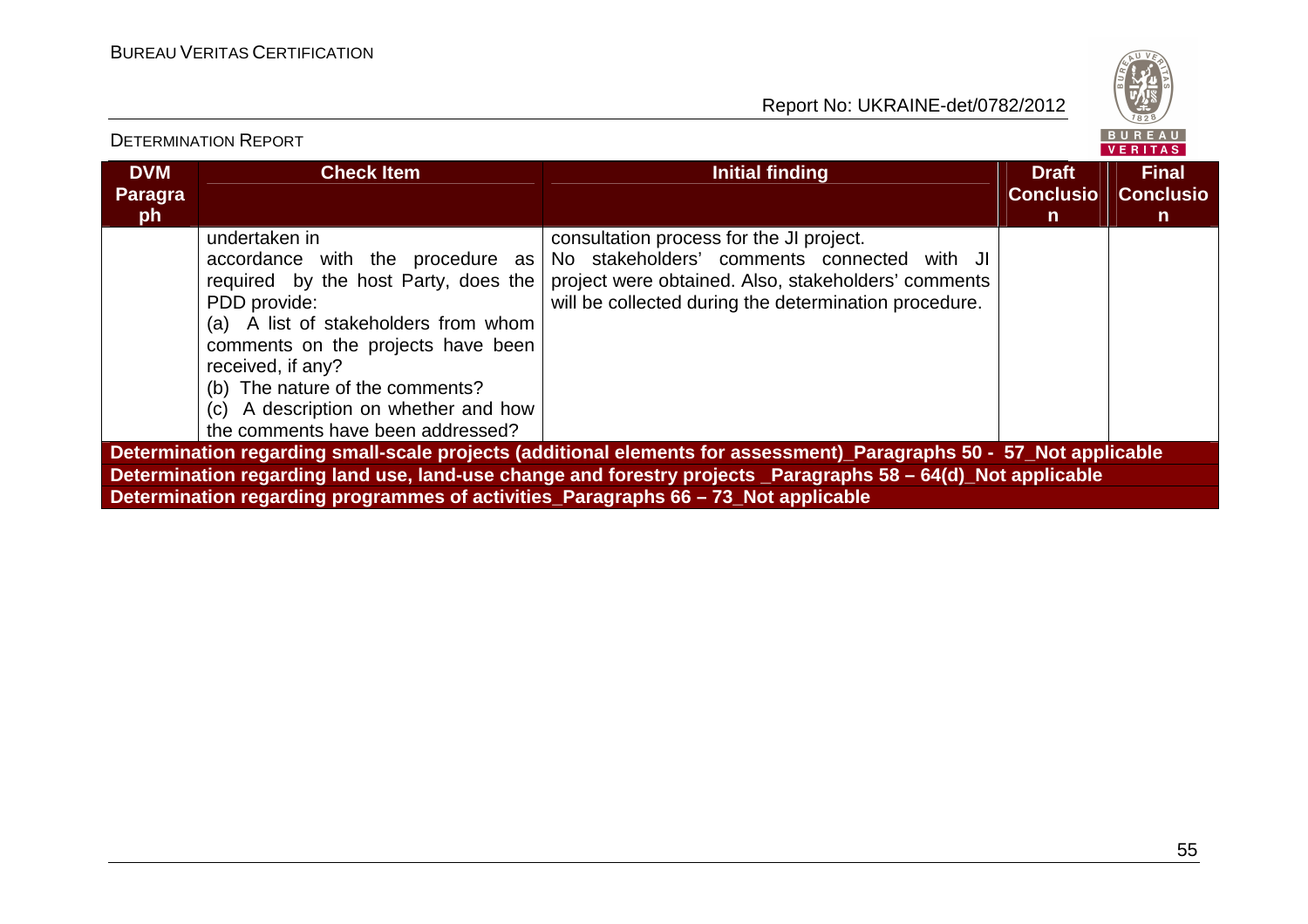

#### DETERMINATION REPORT

#### **Table 2 Resolution of Corrective Action and Clarification Requests**

| Draft report clarifications and corrective<br>action requests by validation team                      | Ref. to<br>checklis<br>questio<br>n in<br>table 1 | <b>Determination team</b><br>participant<br>Summary<br>project<br><b>of</b><br>conclusion<br>response                                                                                                                                                                                                                                                                                                                                         |
|-------------------------------------------------------------------------------------------------------|---------------------------------------------------|-----------------------------------------------------------------------------------------------------------------------------------------------------------------------------------------------------------------------------------------------------------------------------------------------------------------------------------------------------------------------------------------------------------------------------------------------|
| CAR01<br>Please indicate the party of the buyer in<br>section A.3 of the PDD.                         |                                                   | According to national legislation in the<br>PDD a potential buyer of emission<br>reduction units the project participants<br>is indicated. The party of the project<br>participant will be included in the first<br>The issue is closed<br>monitoring report after receiving the<br>letter of approval of the project one of<br>the parties listed in Annex 1. The<br>potential party of the buyer is<br>indicated in section A.3 of the PDD. |
| CAR <sub>02</sub><br>Please provide commissioning statements on<br>GVCH-61, GIL-52, GIL-31, GLKV-1500 |                                                   | Commissioning statements on GVCH-<br>61, GIL-52, GIL-31, GLKV-1500 is<br>The issue is closed<br>provided to determination group.                                                                                                                                                                                                                                                                                                              |
| CAR03<br>Please add implementation schedule in<br>section A.4.2. of the PDD.                          |                                                   | Implementation schedule is added in<br>The issue is closed<br>section A.4.2, of the PDD.                                                                                                                                                                                                                                                                                                                                                      |
| CAR04<br>Please provide the Letter of Endorsement                                                     | 19                                                | The Letter of Endorsement is<br>The issue is closed<br>provided.                                                                                                                                                                                                                                                                                                                                                                              |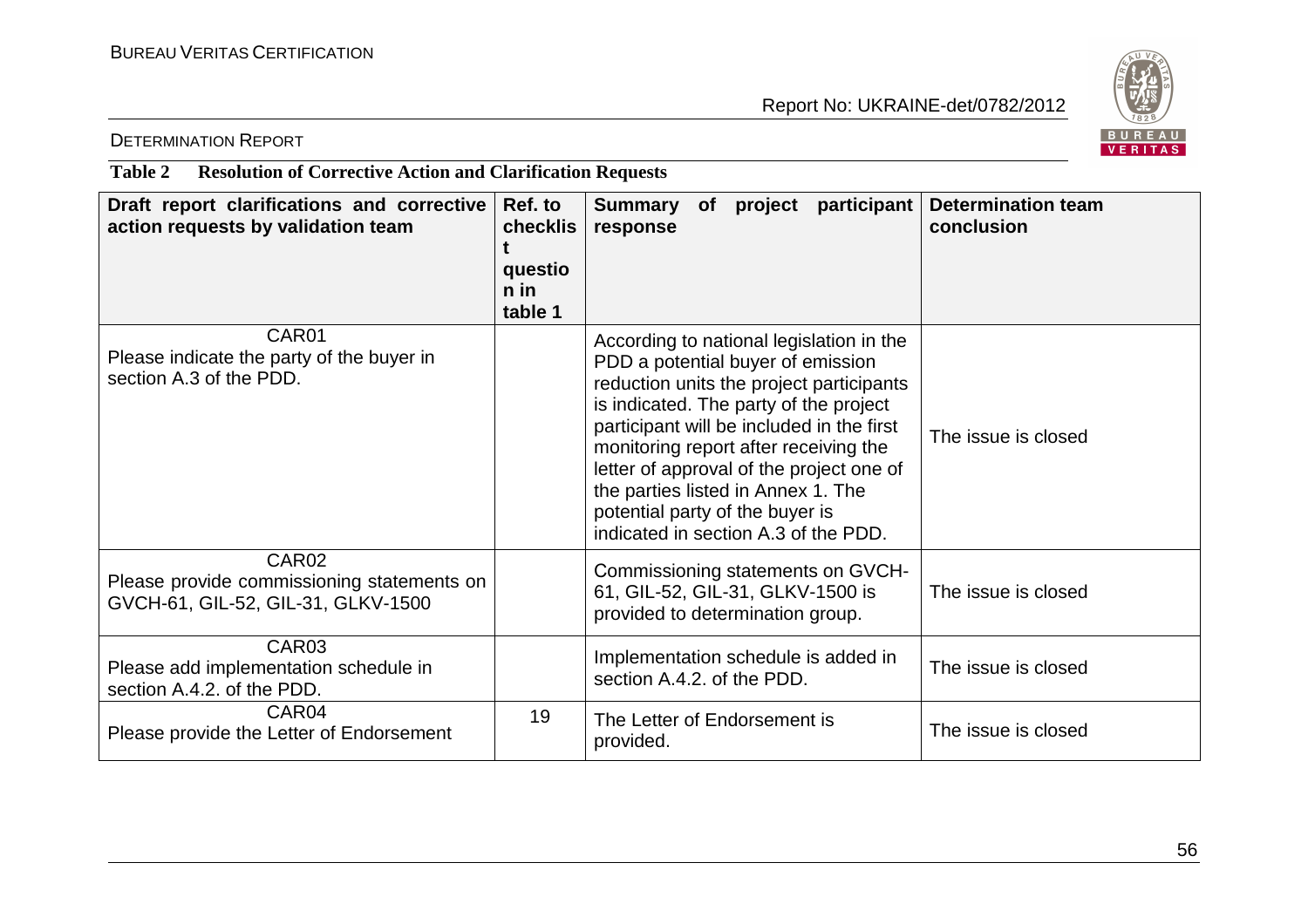

|                                                                                                                                                          |       |                                                                                                                                                                                                                                                                                                                           | VERIIAS             |
|----------------------------------------------------------------------------------------------------------------------------------------------------------|-------|---------------------------------------------------------------------------------------------------------------------------------------------------------------------------------------------------------------------------------------------------------------------------------------------------------------------------|---------------------|
| CAR05<br>Please provide LoA                                                                                                                              | 19    | Ukrainian<br>According<br>national<br>to<br>procedure the LoA by Ukraine is<br>after<br>expected<br>the<br>project<br>determination.                                                                                                                                                                                      | Pending             |
| CAR06<br>Please specify why the comparable projects<br>have similar scale. Provide appropriate<br>values which have been compared for the<br>conclusion. | 28    | Volume of rock mass per year allowed<br>to process is comparable in the<br>proposed and comparative projects<br>(about 700 and 800 thousand tons of<br>rock mass per year respectively). The<br>scale of coal extraction is limited by<br>the coal content of the waste heap<br>matter and the size of the waste<br>heaps | The issue is closed |
| CL <sub>01</sub><br>Please clarify what does mean crossed out<br>circle on figures $# 5,6$ .                                                             | 32(d) | The crossed out circle on figures $# 5,6$<br>means "Emissions due to burning of<br>coal excluded from consideration".<br>This information is provided in the<br>following description below the<br>figures.                                                                                                               | The issue is closed |
| CAR07<br>Please provide document that reflects date<br>above as the date of project start.                                                               | 34(a) | The rental agreement of waste heap is<br>provided to determination group.                                                                                                                                                                                                                                                 | The issue is closed |